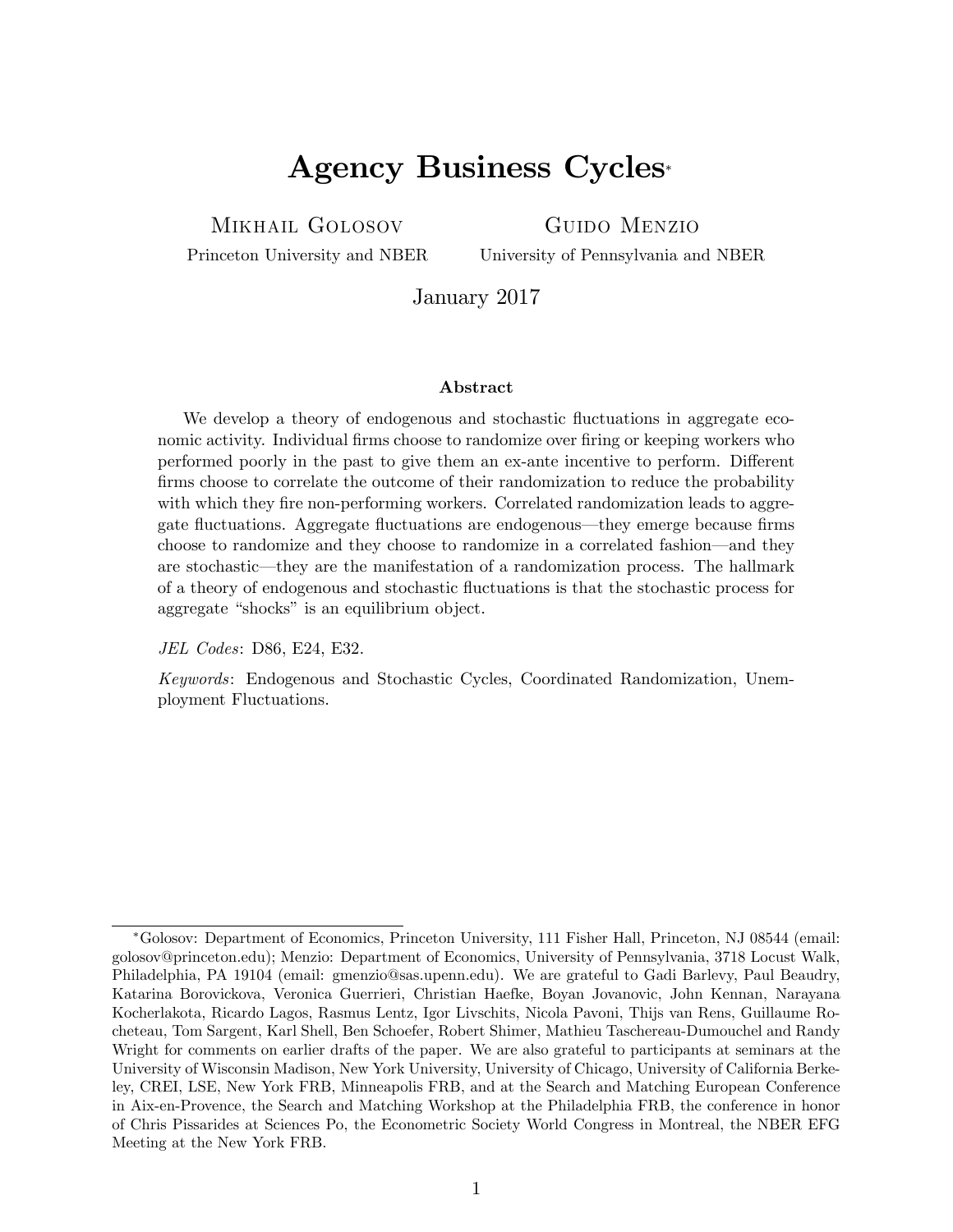### 1 Introduction

What causes cyclical fluctuations in economic activity? This is one of the central questions in macroeconomics and naturally it has attracted a great deal of attention from both theorists and empiricists. One explanation for cyclical áuctuations is that the economy is subject to aggregate shocks to its fundamentals (see, e.g, Kydland and Prescott 1983). These can be economy-wide shocks to current productivity, to the productivity expected in the future, to the preferences of market participants, to the tax system, etc. . . A second explanation for cyclical áuctuations is that the economic system admits multiple equilibria and there are shocks to the equilibrium selected by market participants (see, e.g., Benhabib and Farmer 1994). Equilibrium selection shocks can often be described as shocks to the markets' expectations about the future value of some equilibrium outcome such as aggregate demand, unemployment, etc... According to these two theories, cyclical fluctuations are *exogenous* and stochastic, in the sense that they are driven by an exogenously given stochastic process for the shocks to fundamentals or to the selection of equilibrium. The main criticism to these theories is that they leave the driving force of business cycles completely unexplained. A rather different view of cyclical fluctuations is that the economic system does not tend towards a state of stasis—where the extent of economic activity remains constant over time but it naturally oscillates between periods of high and low activity (see, e.g., Boldrin and Woodford, 1990). According to the third theory, cyclical fluctuations are *endogenous and* deterministic. The main criticism to this theory is that business cycles do not appear to follow a deterministic pattern.

In this paper, we develop a theory of *endogenous and stochastic* business cycles. The structure of our theory is simple: individual agents find it optimal to randomize over some choice in order to overcome a non-convexity in their decision problem, and different agents find it optimal to correlate the outcome of their randomization. Aggregate fluctuations are endogenous because they are an equilibrium outcome: individual agents choose to randomize over some decision (which endogenously creates individual uncertainty) and they choose to correlate the outcome of their randomization (which endogenously generates aggregate uncertainty from individual uncertainty). Aggregate áuctuations are stochastic because they are the manifestation of aggregate uncertainty. The unique feature of our theory—and more generally the hallmark of a theory of endogenous and stochastic fluctuations—is that the stochastic process for "shocks" is endogenous and determined by fundamentals and by the state of the economy.

While the structure of our theory is quite general, we illustrate it in the context of a search-theoretic model of the labor market in the spirit of Pissarides (1985) and Mortensen and Pissarides (1994). We consider a labor market populated by identical risk-averse workers and by identical risk-neutral firms. Unemployed workers and vacant firms come together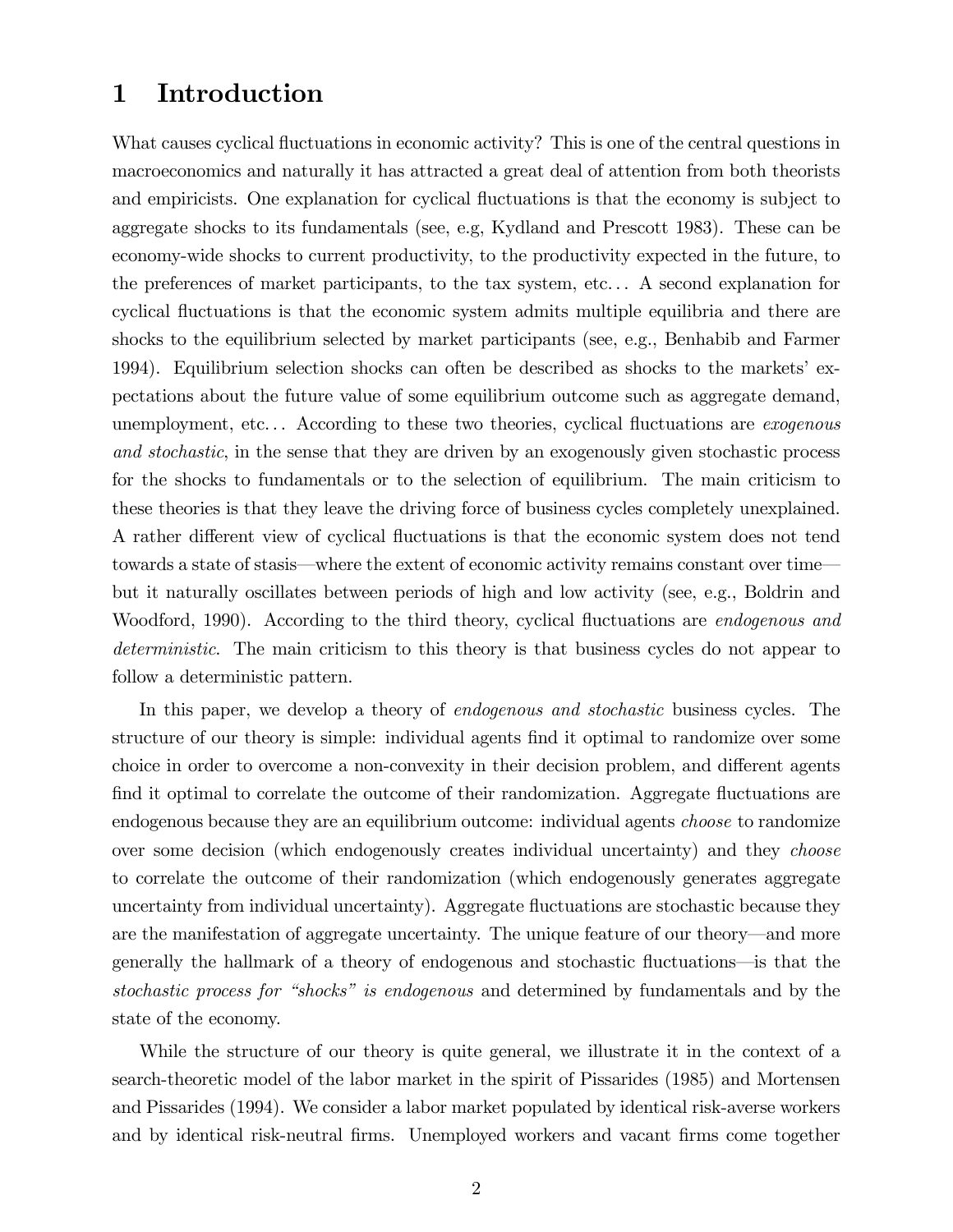through a frictional search process which is described by a matching function. Once matched, Örm-worker pairs Nash bargain over the terms of an employment contract and produce output. Production is subject to moral hazard, as the firm does not observe the worker's effort but only his output, which is a noisy measure of effort. The employment contract allocates the gains from trade between the Örm and the worker and tries to overcome the moral hazard problem. In particular, the employment contract specifies the level of effort recommended to the worker, the wage paid to the worker, and the probability with which the worker is fired conditional on the output of the worker and possibly on the realization of a publicly observed sunspot.

Two assumptions are critical for our theory. First, we need employment contracts to be incomplete enough that firms need to threaten non-performing workers with a firing lottery in order to give them an incentive to provide effort. Specifically, we assume that firms pay the current period's wages before observing the worker's output and that firms and workers renegotiate future wages in every period. Under these assumptions, firms need to randomize over Öring or keeping non-performing workers in order to give them any incentive to exert effort. Second, we need the value to a worker from being unemployed is decreasing in the unemployment rate. Specifically, we assume that the matching process between unemployed workers and vacant firms features decreasing returns to scale.

In the first part of the paper, we characterize the properties of the optimal employment contract. We show that the optimal contract is such that the worker is fired only when the output of the worker is low and the realization of the sunspot is such that the continuation gains from trade accruing to the worker are highest relative to the continuation gains from trade accruing to the firm. The result is intuitive. Firing is costly—as it destroys a valuable firm-worker relationship—but it is necessary—as it is the only way for the firm to give the worker an incentive to exert effort. However, when firing takes place, it is only the value of the destroyed relationship that would have accrued to the worker that gives incentives. The value of the destroyed relationship that would have accrued to the firm is just collateral damage. The optimal contract minimizes the collateral damage by loading all the firing probability on the realizations of the sunspot for which the worker's continuation gains from trade are highest relative to the firm's. In other words, the optimal contract loads the firing probability on the states of the world where the cost to the worker from losing the job is highest relative to the cost to the firm from losing the worker.

In the second part of the paper, we characterize the equilibrium relationship between the realization of the sunspot and firing. We find that there exists an equilibrium in which every firm fires non-performing workers for a given subset of realization of the sunspot and every firm keeps non-performing workers for the other realizations of the sunspot. The measure of realizations of the sunspot for which there is firing is not exogenous but it is uniquely pinned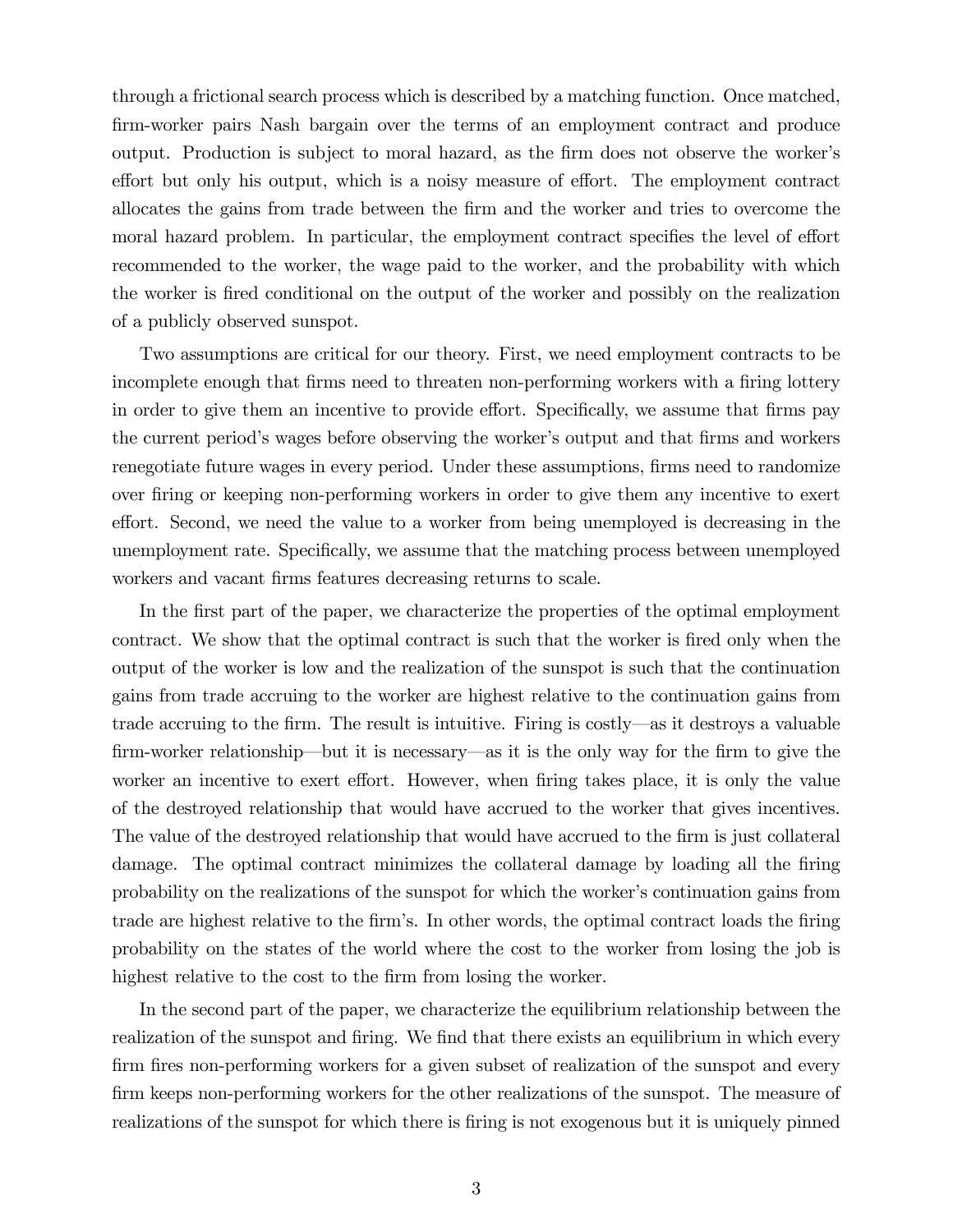down by the workers' incentive compatibility constraint. In this equilibrium, individual firms perfectly correlate the outcome of their firing lottery. There is a simple logic behind this Önding. Suppose that Örms load up the Öring probability on some realizations of the sunspot. In those states of the world, unemployment is higher and, because of decreasing returns to matching, the job-finding probability of unemployed workers is lower. In turn, if the job-Önding probability is lower, the workers have a worse outside option when bargaining with the firms and their wage is lower. If the wage is lower, the workers' marginal utility of consumption relative to the firms' is lower and, according to Nash bargaining, the workers' gains from trade relative to the firms' are higher. Hence, if the other firms in the market load the firing probability on some realizations of the sunspot, an individual firm has the incentive to load the firing probability on the very same states of the world. In other words, firms want to correlate the outcome of the randomization between firing and keeping their non-performing workers, and the sunspot allows them to achieve correlation.

Naturally, alongside the equilibrium in which Örms use the sunspot to correlate the outcome of the lottery over Öring or keeping their non-performing workers, there are also equilibria in which firms (fully or partially) ignore the sunspot and randomize on firing or keeping non-performing workers in an uncorrelated fashion. These equilibria are an artifact of the simplifying assumption that all Örms randomize simultaneously and, hence, correlation relies on a common interpretation of the inherently meaningless sunspot. In a version of the model where firms fire sequentially, correlation can be achieved without a sunspot and only the equilibrium with perfect correlation survives.

In the equilibrium where firms perfectly correlate the outcome of the lottery over firing or keeping non-performing workers, the economy experiences aggregate fluctuations. We refer to these aggregate fluctuations as Agency Business Cycles (ABCs). These fluctuations are endogenous. They are not caused by exogenous shocks to current or future fundamentals, nor by exogenous shocks to the selection of the equilibrium played by market participants. Instead, these aggregate fluctuations are caused by *correlated randomization*—i.e. individual firms choose to randomize on firing or keeping its non-performing workers, and different firms choose to correlate the outcomes of their randomization. Moreover, the aggregate fluctuations in our model are stochastic. The economy does not follow a deterministic cycle, but a random process in which the probability of a firing burst and, hence, of a recession is endogenous.

ABCs have three distinctive features. First, in ABCs, recessions start with a burst of firings and, hence, with an increase in the rate at which employed workers become unemployed (EU rate). The increase in the EU rate leads to an increase in unemployment and, because of decreasing returns to matching, to a fall in the rate at which unemployed workers become employed (UE rate). Even though the increase in the EU rate is short-lived,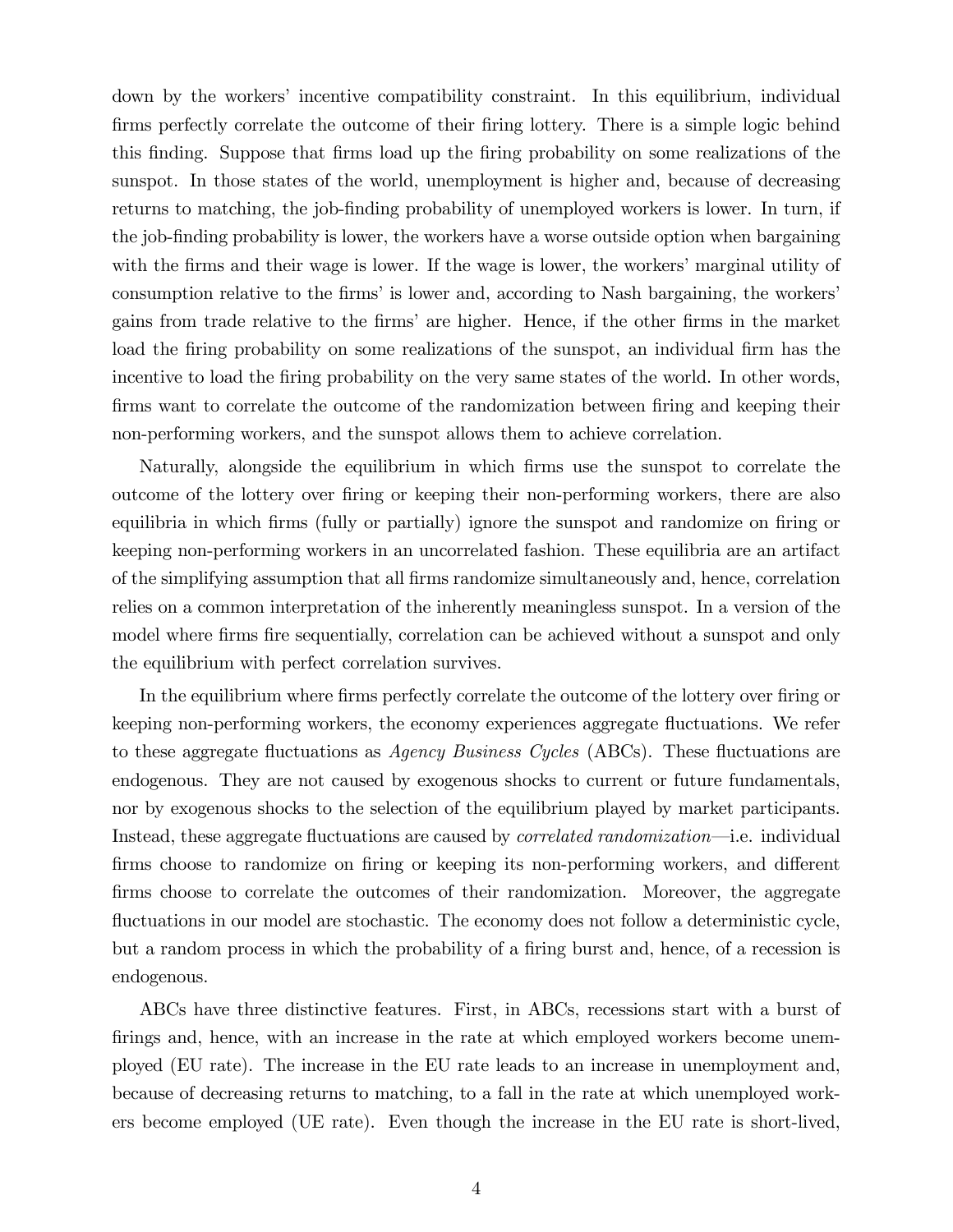the unemployment rate (and, consequently, the UE rate) recovers slowly because it takes time to rebuild the stock of firm-worker matches. Moreover, these fluctuations in the labor market outcomes are uncorrelated with fluctuations in productivity. Second, in ABCs, the probability of a recession is endogenous and depends on the aggregate state of the economy. Specifically, the lower is the unemployment rate, the higher is the probability with which firms need to fire their non-performing workers in order to give them an incentive to exert effort and, hence, the higher is the probability of a recession. Third, in stark contrast with Real Business Cycle theory, in ABCs a recession is a time when the value of a worker in the market is unusually *high* relative to the value of a worker at home (and, for this reason, a time when firms find it optimal to fire their non-performing workers). We find empirical evidence that is broadly consistent with all three features of ABCs.

Our theory of business cycles is not a mere intellectual curiosity. There is empirical evidence supporting the two key assumptions of our theory. First, it has been often documented that the workers' effort—in occupation ranging from manual to higher management depends on the system of incentives facing the workers and that the firing threat is an effective and common component of such a system. Cappelli and Chauvin (1991) examine the internal records of a large car manufacturing company. Exploiting geographical variation across plants, they establish a negative relationship between the plant's wage relative to the average manufacturing wage in the plant's area (which is a measure of the cost to the worker of losing the job) and the frequency of disciplinary dismissals. The Önding suggests that the firm uses the threat of firing as an incentive device, that workers understand the threat and adjust their effort according to its strength. Ichino and Riphahn (2005) examine days of absence per week for white-collar workers at a large Italian bank. During the first 12 weeks of their tenure, workers are in a probationary period and can be Öred at will. Afterwards, workers enjoy strong employment protection. Ichino and Riphahn (2005) find that days of absence per week triples right after the end of the probationary period. That is, workers' effort (as measured by absenteeism) varies depending on whether they can or cannot be fired at will. The finding suggests that workers expect the bank to use firing as part of its reward scheme. Corgnet, Hernán-Gonzales and Rassenti (2015) study workers' effort in an experimental setting. They find that production is twice as high when employers have the option to fire workers than when they do not, and that time spent by workers on leisure activities (internet browsing and chatting) is  $70\%$  lower. The finding suggests that the threat of firing is an effective incentive tool.

The evidence supporting the assumption of decreasing returns to matching is not as strong. Fundamentally, there is not enough variation to precisely estimate a matching function. Still, the point estimates of the exponents on unemployment and vacancies in a Cobb-Douglass matching function using US data imply decreasing returns. However, our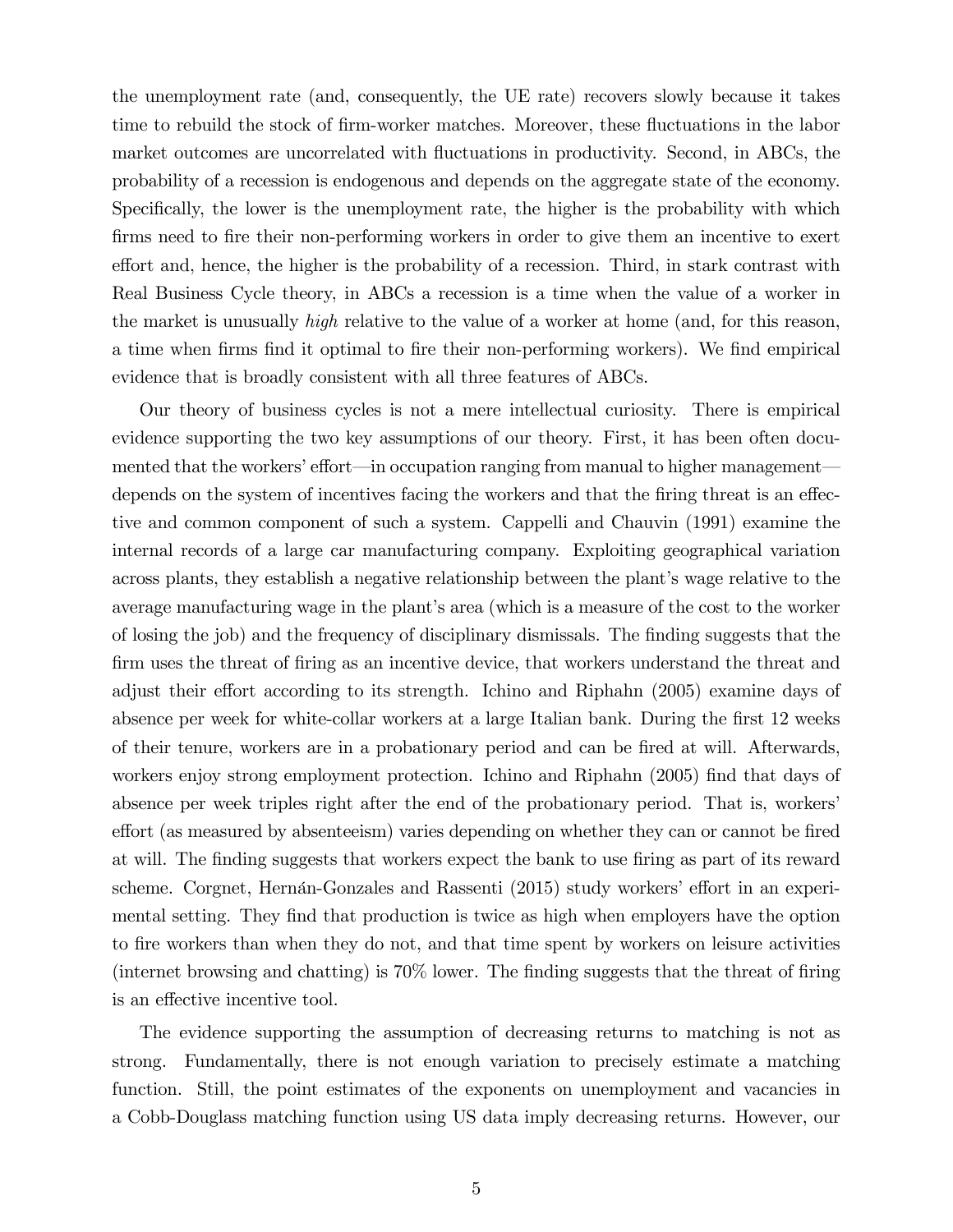theory generalizes to environments in which the value of unemployment is decreasing in the unemployment rate. Such negative relationship follows not only from decreasing returns to matching, but also from increasing vacancy costs (a natural implication of any heterogeneity in vacancy costs) or from the consumption of the unemployed being lower when unemployment is higher (a case empirically supported by the findings in Chodorow-Reich and Karabarbounis 2016).

There is also empirical evidence supporting the main mechanism behind our theory of endogenous and stochastic business cycles. Argawal and Kolev (2013) show that Fortune 500 companies tend to cluster mass layoffs within a few days of each other, even though mass layoffs are a relatively infrequent event. Interestingly, they find that an announcement of mass layoffs by one of the top 20 firms is positively related with announcements of mass layoffs by other Fortune 500 firms in the *five* following business days, while it is uncorrelated with mass layoffs in the five previous business days. The asymmetry suggests that firms are not being hit by a common shock, but that smaller firms use the layoff decisions of larger firms to coordinate on layoffs. Similar clustering seems to take place at the top of organizations as well. Jenter and Kanaan (2015) Önd that CEOs who underperform the industry average are much more likely to be fired when the industry-wide performance is poor, even though one would imagine that only a CEO's relative performance is informative about effort. The finding implies that the firing of non-performing CEOs is clustered during downturns. Finally, as we mentioned above, we do find empirical support for all three of the distinctive features of Agency Business Cycles.

The main contribution of the paper is to develop the first theory of endogenous and stochastic business cycles. We show that endogenous and stochastic cycles emerge in equilibrium when individual agents want to randomize over some economic decision and different agents find it optimal to correlate the outcome of their randomization. The hallmark of a theory of endogenous and stochastic business cycles is a stochastic process for aggregate ìshocksî that is determined endogenously. Conceptually, a theory of endogenous and stochastic cycles is useful because it explains why the economy is subject to shocks, rather than simply assuming the existence of shocks. This implies that the theory has something to say about what determines the frequency of shocks, the magnitude of shocks and what policies may affect the stochastic process of shocks. Empirically, a theory of endogenous and stochastic business cycles is useful because it helps explain why economic activity seems (at first blush) to be more volatile than its fundamentals, and it does so without resorting to unobserved shocks to equilibrium selection.

Intellectually, a theory of endogenous and stochastic cycles adds to the class of theories that we can use to understand macroeconomic áuctuations. Some of the existing theories of aggregate áuctuations are based on exogenous shocks to fundamentals. These can be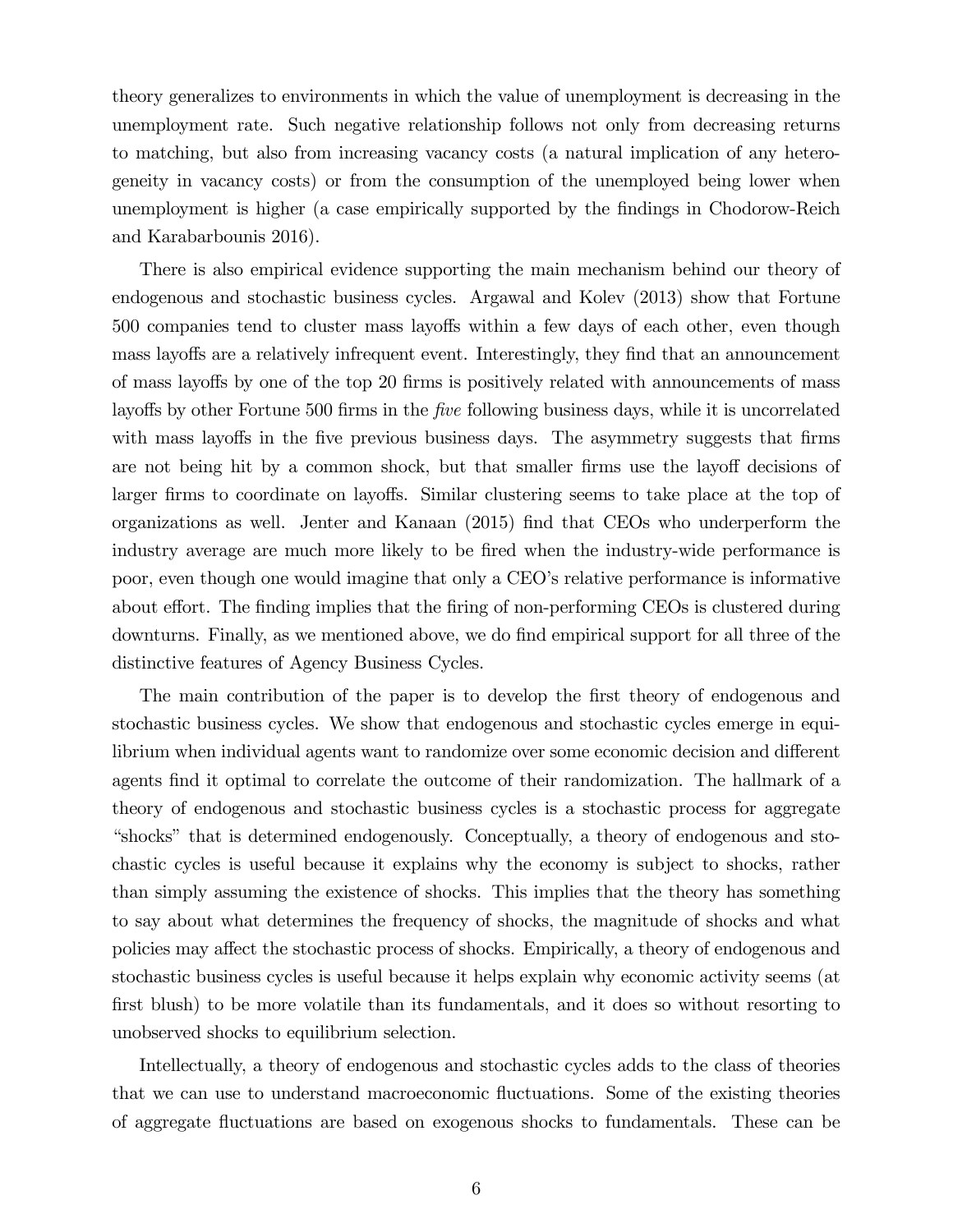shocks to the current value of economy-wide fundamentals (e.g., Kydland and Prescott 1982 or Mortensen and Pissarides 1994), to the future value of fundamentals (e.g., Beaudry and Portier 2004 or Jaimovich and Rebelo 2009), to the stochastic process of fundamentals (e.g., Bloom 2009), or to higher-order beliefs (e.g., Angeletos and La<sup>'</sup>O 2013). Relatedly, there are granular theories of business cycles, in which aggregate áuctuations are driven by shocks to the fundamentals of individual agents who are large enough or connected enough to others to cause aggregate swings in economic activity (e.g., Jovanovic 1987 or Gabaix 2011). Other theories of business cycles are driven by exogenous shocks to equilibrium selection (e.g., Heller 1986, Cooper and John 1988, Benhabib and Farmer 1994, Kaplan and Menzio 2016). Finally, there are theories of endogenous and deterministic aggregate fluctuations, where the economy converges to a limit cycle (e.g., Diamond 1982, Diamond and Fudenberg 1989, Mortensen 1999 or Beaudry, Galizia and Portier 2015) or follows chaotic dynamics (e.g., Boldrin and Montrucchio 1986 or Boldrin and Woodford 1990). Our theory is most closely related to chaotic theories (as chaotic dynamics may appear stochastic to the observer) and to granular theories (as the outcome of the randomization of some firms may act as a correlation device for other firms).

The particular illustration of our theory contributes to the literature on labor market fluctuations. Shimer (2005) showed that the basic search-theoretic model of the labor market implies very small fluctuations in unemployment in response to the observed fluctuations in labor productivity. In response to this observation, many papers have identified channels through which labor productivity shocks can lead to sizeable movements in unemployment (e.g., wage rigidity in Hall 2005, Menzio 2005, Kennan 2010, Menzio and Moen 2010, small gap between home productivity and market productivity in Hagedorn and Manovskii 2008, match heterogeneity in Menzio and Shi 2011). These papers typically generate a perfect negative correlation between labor productivity and unemployment. Yet, since 1984, this correlation has vanished. Recent work has thus focused on identifying different sources of unemployment fluctuations (e.g., Farmer 2013, Galí and Van Rens 2014, Kaplan and Menzio 2016, Beaudry, Galizia and Portier 2016, Hall 2016). Our model offers a novel explanation for why unemployment is so volatile and why its volatility is uncorrelated with productivity. A distinguishing feature of our explanation relative to others is that it implies a positive correlation between the net value of employment and unemployment. We find evidence of this positive correlation in the data.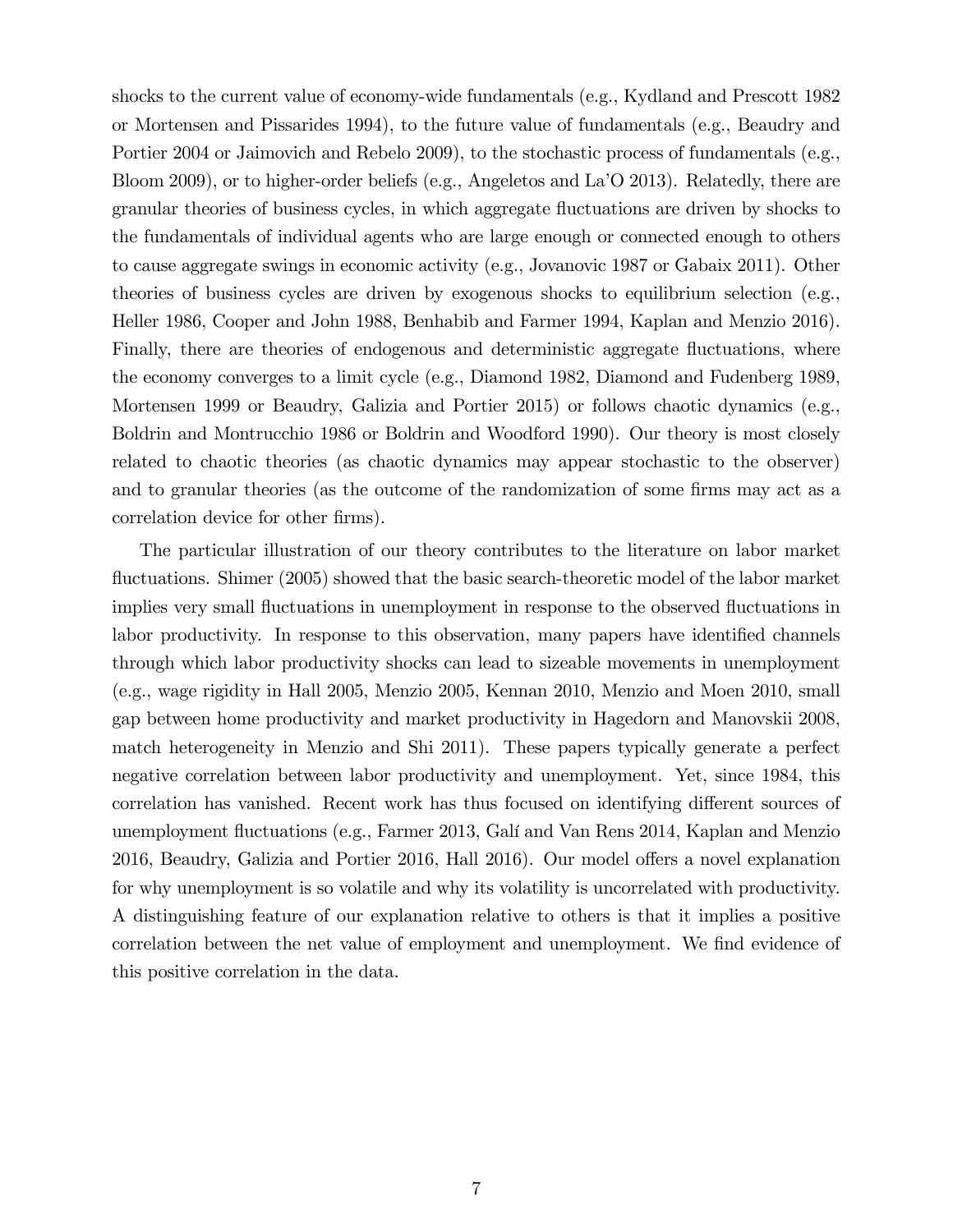## 2 Environment and Equilibrium

### 2.1 Environment

Time is discrete and continues forever. The economy is populated by a measure 1 of identical workers. Every worker has preferences described by  $\sum \beta^t [v(c_t) - \psi e_t]$ , where  $\beta \in (0, 1)$  is the discount factor,  $v(c_t)$  is the utility of consuming  $c_t$  units of output in period t, and  $\psi e_t$ is the disutility of exerting  $e_t$  units of effort in period t. The utility function  $v(\cdot)$  is strictly increasing and strictly concave, with a first derivative  $v'(\cdot)$  such that  $v'(\cdot) \in [\underline{v}', \overline{v}']$ , and a second derivative  $v''(\cdot)$  such that  $-v''(\cdot) \in [\underline{v}'', \overline{v}''],$  with  $\overline{v}' > \underline{v}' > 0$  and  $\overline{v}'' > \underline{v}'' > 0$ . The consumption  $c_t$  is equal to the wage  $w_t$  if the worker is employed in period t, and to the value of home production b if the worker is unemployed in period  $t$ <sup>1</sup>. The coefficient  $\psi$  is strictly positive, and the effort  $e_t$  is equal to either 0 or 1. Every worker is endowed with one indivisible unit of labor.

The economy is also populated by a positive measure of identical firms. Every firm has preferences described by  $\sum \beta^t c_t$ , where  $\beta \in (0,1)$  is the discount factor and  $c_t$  is the firm's profit in period t. Every firm operates a constant returns to scale production technology that transforms one unit of labor (i.e. one employee) into  $y_t$  units of output, where  $y_t$  is a random variable that depends on the employee's effort  $e_t$ . In particular,  $y_t$  takes the value  $y_h$ with probability  $p_h(e)$  and the value  $y_\ell$  with probability  $p_\ell(e) = 1 - p_h(e)$ , with  $y_h > y_\ell \ge 0$ and  $0 < p_h(0) < p_h(1) < 1$ . Production suffers from a moral hazard problem, in the sense that the firm does not directly observe the effort of its employee, but only the output.

Every period  $t$  is divided into five stages: sunspot, separation, matching, bargaining and production. At the first stage, a random variable,  $z_t$ , is drawn from a uniform distribution with support  $[0, 1]$ . The random variable is aggregate, in the sense that it is publicly observed by all market participants. The random variable is a sunspot, in the sense that it does not directly affect technology, preferences or any other fundamentals, although it may help correlate the outcome of the lotteries played by different market participants.

At the separation stage, some employed workers become unemployed. An employed worker becomes unemployed for exogenous reasons with probability  $\delta \in (0,1)$ . In addition, an employed worker becomes unemployed because he is fired with probability  $s(y_{t-1}, z_t)$ , where  $s(y_{t-1}, z_t)$  is determined by the worker's employment contract and it is allowed to depend on the output of the worker in the previous period,  $y_{t-1}$ , and on realization of the sunspot in the current period,  $z_t$ . For the sake of simplicity, we assume that a worker who becomes unemployed in period t can search for a new job only starting in period  $t + 1$ .

At the matching stage, some unemployed workers become employed. Firms decide how

 $1<sup>1</sup>$ As the reader can infer from the notation, we assume that workers are banned from the credit market and, hence, they consume their income in every period. The assumption is made only for the sake of simplicity.

<sup>&</sup>lt;sup>2</sup>Assuming that the sunspot is drawn from a uniform with support  $[0, 1]$  is without loss in generality.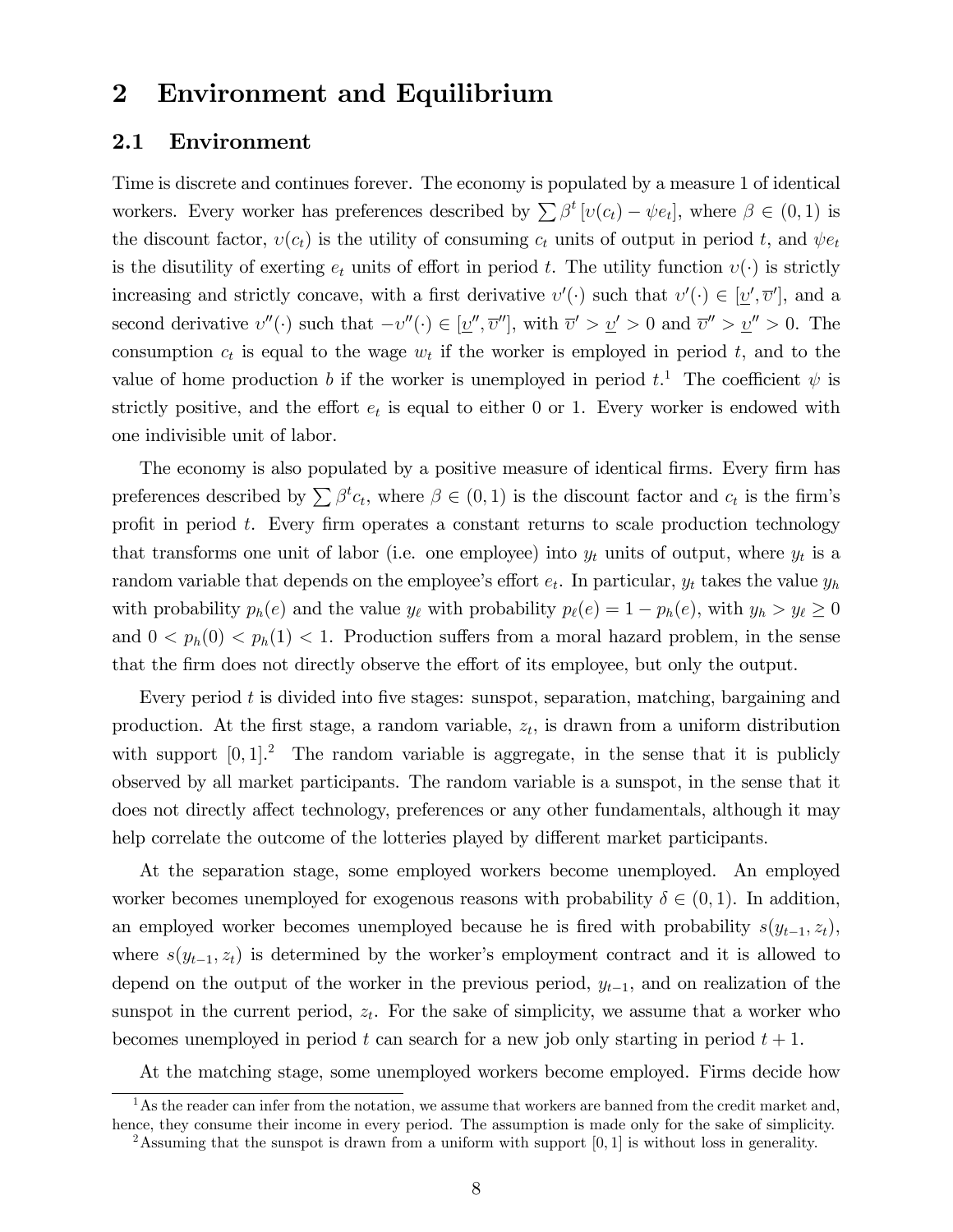many job vacancies  $v_t$  to create at the unit cost  $k > 0$ . Then, the  $u_{t-1}$  workers who were unemployed at the beginning of the period and the  $v_t$  vacant jobs that were created by the firms search for each other. The outcome of the search process is described by a decreasing return to scale matching function,  $M(u_{t-1}, v_t)$ , which gives the measure of bilateral matches formed between unemployed workers and vacant firms. We denote  $v_t/u_{t-1}$  as  $\theta_t$ , and we refer to  $\theta_t$  as the *tightness of the labor market*. We denote as  $\lambda(\theta_t, u_{t-1})$  the probability that an unemployed worker meets a vacancy, i.e.  $\lambda(\theta_t, u_{t-1}) = M(u_{t-1}, \theta_t u_{t-1})/u_{t-1}$ . Similarly, we denote as  $\eta(\theta_t, u_{t-1})$  the probability that a vacancy meets an unemployed worker, i.e.  $\eta(\theta_t, u_{t-1}) = M(u_{t-1}, \theta_t u_{t-1})/\theta_t u_{t-1}$ . We assume that the job-finding probability  $\lambda(\theta_t, u_{t-1})$ is strictly increasing in  $\theta_t$  and strictly decreasing in  $u_{t-1}$  and that the job-filling probability  $\eta(\theta_t, u_{t-1})$  is strictly decreasing in both  $\theta_t$  and  $u_{t-1}$ . That is, the higher is the labor market tightness, the higher is the job-finding probability and the lower is the job-filling probability. However, for a given labor market tightness, both the job-finding and the job-filling probabilities are strictly decreasing in unemployment.<sup>3</sup>

At the bargaining stage, each firm-worker pair negotiates the terms of a one-period employment contract  $x_t$ . The contract  $x_t$  specifies the effort  $e_t$  recommended to the worker in the current period, the wage  $w_t$  paid by the firm to the worker in the current period, and the probability  $s(y_t, z_{t+1})$  with which the firm fires the worker at the next separation stage, conditional on the output of the worker in the current period and on the realization of the sunspot at the beginning of next period. We assume that the outcome of the bargain between the Örm and the worker is the Axiomatic Nash Bargaining Solution.

At the production stage, an unemployed worker home-produces and consumes b units of output. An employed worker chooses an effort level,  $e_t$ , and consumes  $w_t$  units of output. Then, the output of the worker,  $y_t$ , is realized and observed by both the firm and the worker.

A few comments about the environment are in order. We assume that the employment contract cannot specify a wage that depends on the current realization of the worker's output. Hence, the firm cannot use the current wage to give the worker an incentive to exert effort. We also assume that the employment contract is re-bargained every period. Hence, the firm cannot use future wages to give the worker an incentive to exert effort. Overall, a firing lottery is the only tool that the firm can use to incentivize the worker. These restrictions on the contract space are much stronger than what we need. Our theory of business cycles only requires that firms threaten non-performing workers with a lottery that includes firing as a possible outcome and that this threat is carried out along the equilibrium path.<sup>4</sup> As we

 ${}^{3}$ Given any constant returns to scale matching function, the job-finding and the job-filling probabilities are only functions of the market tightness. Given any decreasing returns to scale matching function, the job-finding and the job-filling probabilities are also (decreasing) functions of unemployment.

<sup>&</sup>lt;sup>4</sup>Shapiro and Stiglitz (1984) study a moral hazard problem between firms and workers under incomplete contracts. In their model, firms use firing as a threat to incentivize workers. However, the threat is never carried out along the equilibrium path.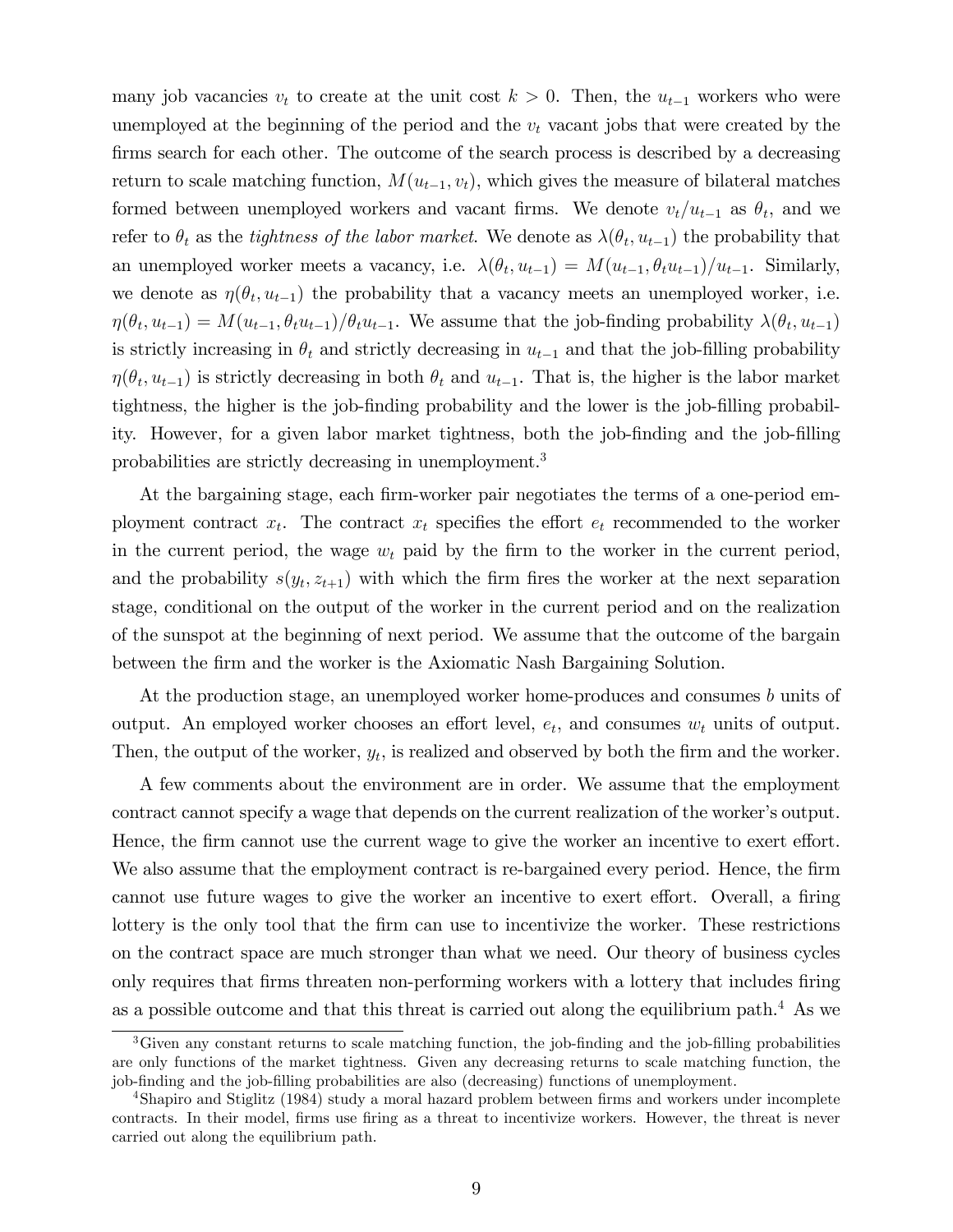know from Clementi and Hopenhayn (2006), if workers are protected by some form of limited liability, a firing lottery may be offered and firing may be carried out along the equilibrium path even under complete contracts.

We assume that the matching function has decreasing returns to scale. Empirically, it is hard to tell whether the matching process between firms and workers has decreasing, constant or increasing returns to scale. The main difficulty in estimating the returns to scale of the matching process is that-while unemployed, employed and out-of-the-labor force workers all participate to the matching process–we do not have reliable measures of the difference in search effort between these groups. So, while the literature has typically assumed constant returns in the matching process, there is no compelling evidence that this is indeed the case.<sup>5</sup> More importantly, our theory of business cycles only requires the worker's value from being unemployed to be decreasing in the unemployment rate. This condition is satisfied when the matching function  $M$  has decreasing returns to scale, when the consumption  $b$  enjoyed by an unemployed worker is decreasing in the unemployment rate<sup>6</sup> (because, e.g., it is harder to obtain transfers from either the government or from relatives), or when the cost  $k$  of an additional vacancy is increasing in the aggregate measure of vacancies  $v$  (so that, when unemployment is higher, the labor market tightness and the job-finding rate are lower).

### 2.2 Equilibrium

We now derive the conditions for an equilibrium in our model economy. Let  $u$  denote the measure of unemployed works at the beginning of the bargaining stage. Let  $W_0(u)$  denote the lifetime utility of a worker who is unemployed at the beginning of the production stage. Let  $W_1(x, u)$  denote the lifetime utility of a worker who is employed under the contract x at the beginning of the production stage. Let  $W(x, u)$  denote the difference between  $W_1(x, u)$  and  $W_0(u)$ . Let  $F(x, u)$  denote the present value of profits for a firm that, at the beginning of the production stage, employs a worker under the contract x. Let  $x^*(u)$  denote the equilibrium contract between a firm and a worker when unemployment is  $u$ . Finally, let  $\theta(u, \hat{z})$  denote the labor market tightness at the matching stage of next period, when the current unemployment is u and next period's sunspot is  $\hat{z}$ . Similarly, let  $h(u, \hat{z})$  denote the unemployment at the bargaining stage of next period, when the current unemployment is  $u$ and next period's sunspot is  $\hat{z}$ .

The lifetime utility  $W_0(u)$  of an unemployed worker is such that

$$
W_0(u) = v(b) + \beta E_{\hat{z}} \left[ W_0(h(u, \hat{z})) + \lambda(\theta(u, \hat{z}), u) W(x^*(h(u, \hat{z})), h(u, \hat{z})) \right]. \tag{1}
$$

 $5$ Petrongolo and Pissarides (2000) and Menzio and Shi (2011) show that, if the actual matching process involves vacancies and both employed and unemployed workers, the estimates of a matching function  $M(u, v)$ with only vacancies and unemployed workers are generally biased.

<sup>&</sup>lt;sup>6</sup>Chodorow-Reich and Karabarbounis (2016) construct an empirical measure of b and find it to be negatively correlated with unemployment.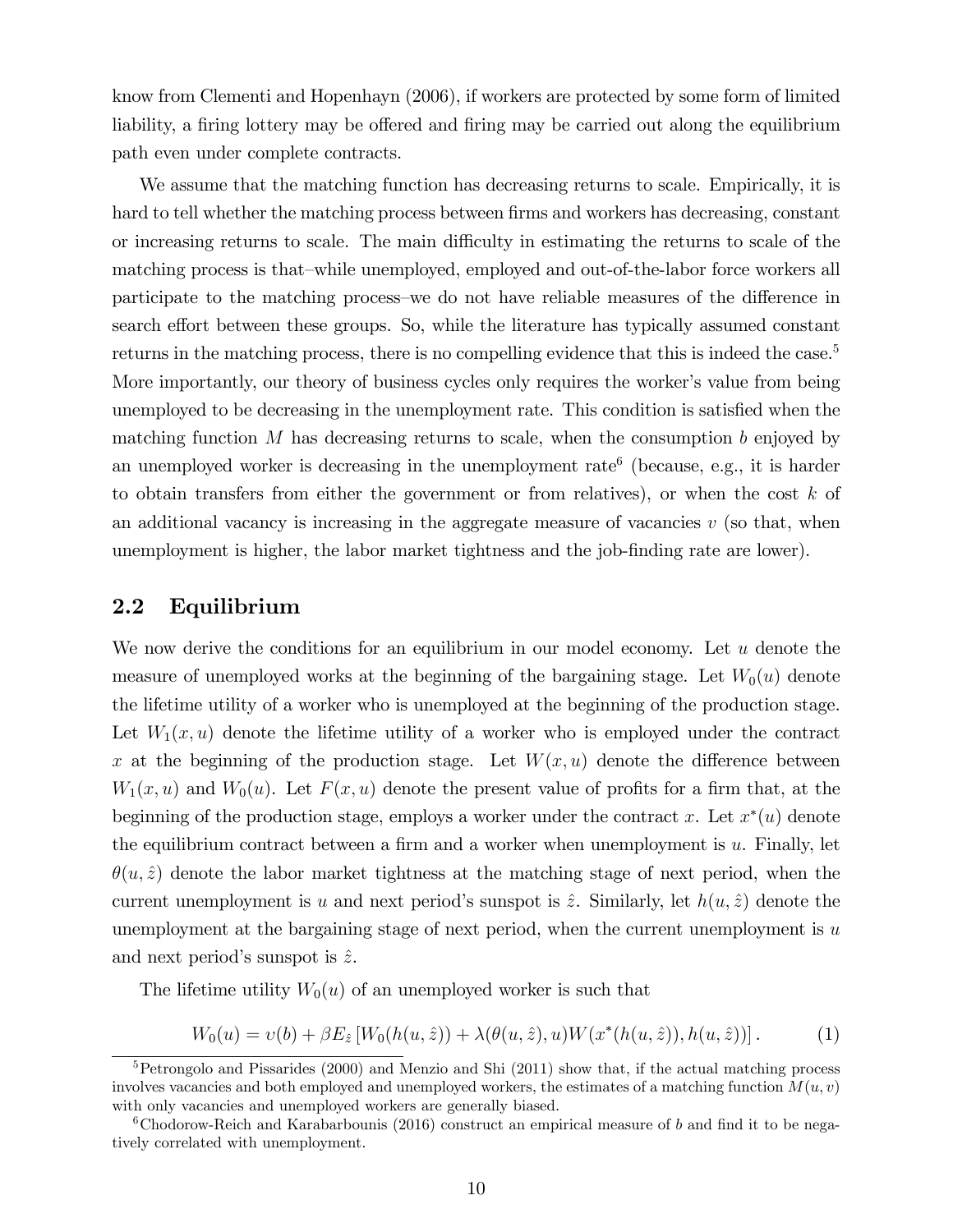In the current period, the worker home-produces and consumes b units of output. At the matching stage of next period, the worker finds a job with probability  $\lambda(\theta(u, \hat{z}), u)$  in which case his continuation lifetime utility is  $W_0(h(u, \hat{z})) + W(x^*(h(u, \hat{z})), h(u, \hat{z}))$ . With probability  $1 - \lambda(\theta(u, \hat{z}), u)$ , the worker does not find a job and his continuation lifetime utility is  $W_0(h(u, \hat{z})).$ 

The lifetime utility  $W_1(x, u)$  of a worker employed under the contract  $x = (e, w, s)$  is such that

$$
W_1(x, u) = v(w) - \psi e ++ \beta E_{y, \hat{z}} [W_0(h(u, \hat{z})) + (1 - \delta)(1 - s(y, \hat{z})) W(x^*(h(u, \hat{z})), h(u, \hat{z}))|e].
$$
\n(2)

In the current period, the worker consumes  $w$  units of output and exerts effort  $e$ . At the separation stage of next period, the worker keeps his job with probability  $(1-\delta)(1-s(y,\hat z))$ , in which case his continuation lifetime utility is  $W_0(h(u, \hat{z})) + W(x^*(h(u, \hat{z})), h(u, \hat{z}))$ . With probability  $1 - (1 - \delta)(1 - s(y, \hat{z}))$ , the worker loses his job and his continuation lifetime utility is  $W_0(h(u, \hat{z}))$ .

The difference  $W(x, u)$  between  $W_1(x, u)$  and  $W_0(u)$  represents the gains from trade to a worker employed under the contract x. From (1) and (2), it follows that  $W(x, u)$  is such that

$$
W(x, u) = v(w) - v(b) - ce ++ \beta E_{y, \hat{z}} \{ [(1 - \delta)(1 - s(y, \hat{z})) - \lambda(\theta(\hat{z}, u), u)] W(x^*(h(u, \hat{z})), h(u, \hat{z})) | e \}.
$$
 (3)

We find it useful to denote as  $V(u)$  the gains from trade for a worker employed under the equilibrium contract  $x^*(u)$ , i.e.  $V(u) = W(x(u), u)$ . We refer to  $V(u)$  as the *equilibrium* gains from trade accruing to the worker.

The present value of profits  $F(x, u)$  for a firm that employs a worker under the contract  $x = (e, w, s)$  is such that

$$
F(x, u) = E_y[y|e] + \beta E_{y, \hat{z}} [(1 - \delta)(1 - s(y, \hat{z})) F(x^*(h(u, \hat{z})), h(u, \hat{z}))|e]
$$
(4)

In the current period, the firm enjoys a profit equal to the expected output of the worker net of the wage. At the separation stage of next period, the firm retains the worker with probability  $(1 - \delta)(1 - s(y, \hat{z}))$ , in which case the firm's continuation present value of profits is  $F(x^*(h(u, \hat{z})), h(u, \hat{z}))$ . With probability  $1 - (1 - \delta)(1 - s(y, \hat{z}))$ , the firm loses the worker, in which case the firm's continuation present value of profits is zero. We find it useful to denote as  $J(u)$  the present value of profits for a firm that employs a worker at the equilibrium contract  $x^*(u)$ , i.e.  $J(u) = F(x^*(u), u)$ . We refer to  $J(u)$  as the *equilibrium gains from trade* accruing to the firm.

The equilibrium contract  $x^*(u)$  is the Axiomatic Nash Solution to the bargaining problem between the firm and the worker. That is,  $x^*(u)$  is such that

$$
\max_{x=(e,w,s)} W(x,u)F(x,u),\tag{5}
$$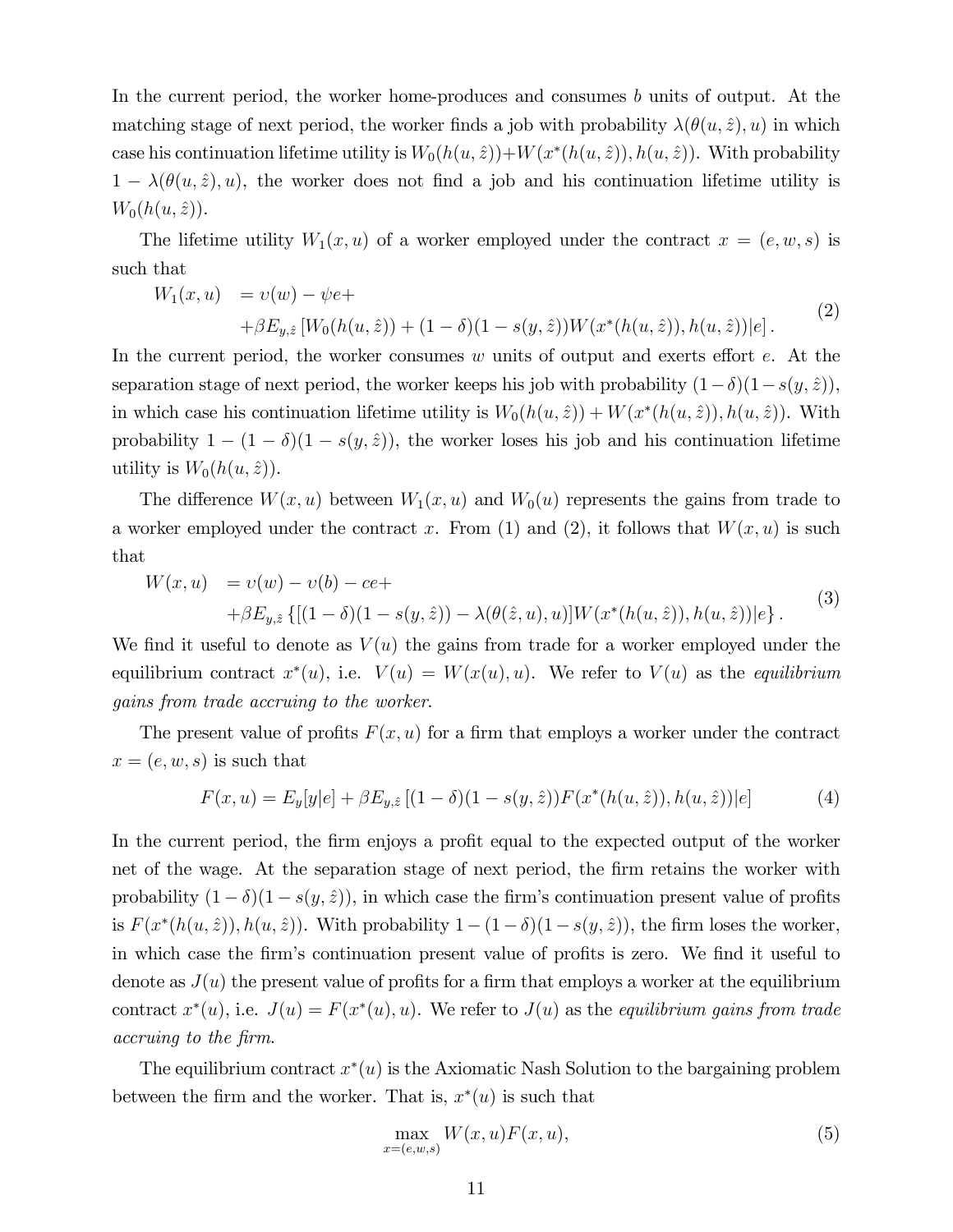subject to the logical constraints

$$
e \in \{0, 1\} \text{ and } s(y, \hat{z}) \in [0, 1],
$$

and the worker's incentive compatibility constraints

$$
\psi \leq \beta(p_h(1) - p_h(0))E_{\hat{z}}[(1 - \delta)(s(y_{\ell}, \hat{z}) - s(y_h, \hat{z}))V(h(u, \hat{z}))], \text{ if } e = 1,
$$
  

$$
\psi \geq \beta(p_h(1) - p_h(0))E_{\hat{z}}[(1 - \delta)(s(y_{\ell}, \hat{z}) - s(y_h, \hat{z}))V(h(u, \hat{z}))], \text{ if } e = 0.
$$

In words, the equilibrium contract  $x^*(u)$  maximizes the product between the gains from trade accruing to the worker,  $W(x, u)$ , and the gains from trade accruing to the firm,  $F(x, u)$ , among all contracts  $x$  that satisfy the worker's incentive compatibility constraints. The first incentive compatibility constraint states that, if the contract specifies  $e = 1$ , the cost to the worker from exerting effort must be smaller than the benefit. The second constraint states that, if the contract specifies  $e = 0$ , the cost to the worker from exerting effort must be greater than the benefit. The cost of effort is  $\psi$ . The benefit of effort is given by the effect of effort on the probability that the realization of output is high,  $p_h(1)-p_h(0)$ , times the effect of a high realization of output on the probability of keeping the job,  $(1-\delta)(s(y_\ell, \hat{z}) - s(y_h, \hat{z}))$ , times the value of the job to the worker,  $\beta V(h(u, \hat{z}))$ .

The equilibrium market tightness  $\theta(u, \hat{z})$  must be consistent with the firm's incentives to create vacancies. The cost to the firm from creating an additional vacancy is k. The benefit to the firm from creating an additional vacancy is given by the job-filling probability,  $\eta(\theta(u, \hat{z}), u)$ , times the value to the firm of filling a vacancy,  $J(h(u, \hat{z}))$ . The market tightness is consistent with the firm's incentives to create vacancies if  $k = \eta(\theta(u, \hat{z}), u)J(h(u, \hat{z}))$  when  $\theta(u, \hat{z}) > 0$ , and if  $k \ge \eta(\theta(u, \hat{z}), u)J(h(u, \hat{z}))$  when  $\theta(u, \hat{z}) = 0$ . Overall, the market tightness is consistent with the firm's incentives to create vacancies iff

$$
k \ge \eta(\theta(u, \hat{z}), u) J(h(u, \hat{z})) \text{ and } \theta(u, \hat{z}) \ge 0,
$$
\n
$$
(6)
$$

where the two inequalities hold with complementary slackness.

The equilibrium law of motion for unemployment,  $h(u, \hat{z})$ , must be consistent with the equilibrium firing probability  $s^*(y, \hat{z}, u)$  and with the job-finding probability  $\lambda(\theta(u, \hat{z}), u)$ . Specifically,  $h(u, \hat{z})$  must be such that

$$
h(u, \hat{z}) = u - u\mu(J(h(u, \hat{z}), u) + (1 - u)E_y[\delta + (1 - \delta)s^*(y, \hat{z}, u)],
$$
\n(7)

where

$$
\mu(J, u) = \lambda \left( \eta^{-1} \left( \min\{k/J, 1\}, u \right), u \right),
$$

and  $\eta^{-1}(\min\{k/J, 1\}, u)$  is the labor market tightness that solves (6). The first term on the right-hand side of (7) is unemployment at the beginning of the bargaining stage in the current period. The second term in (7) is the measure of unemployed workers who become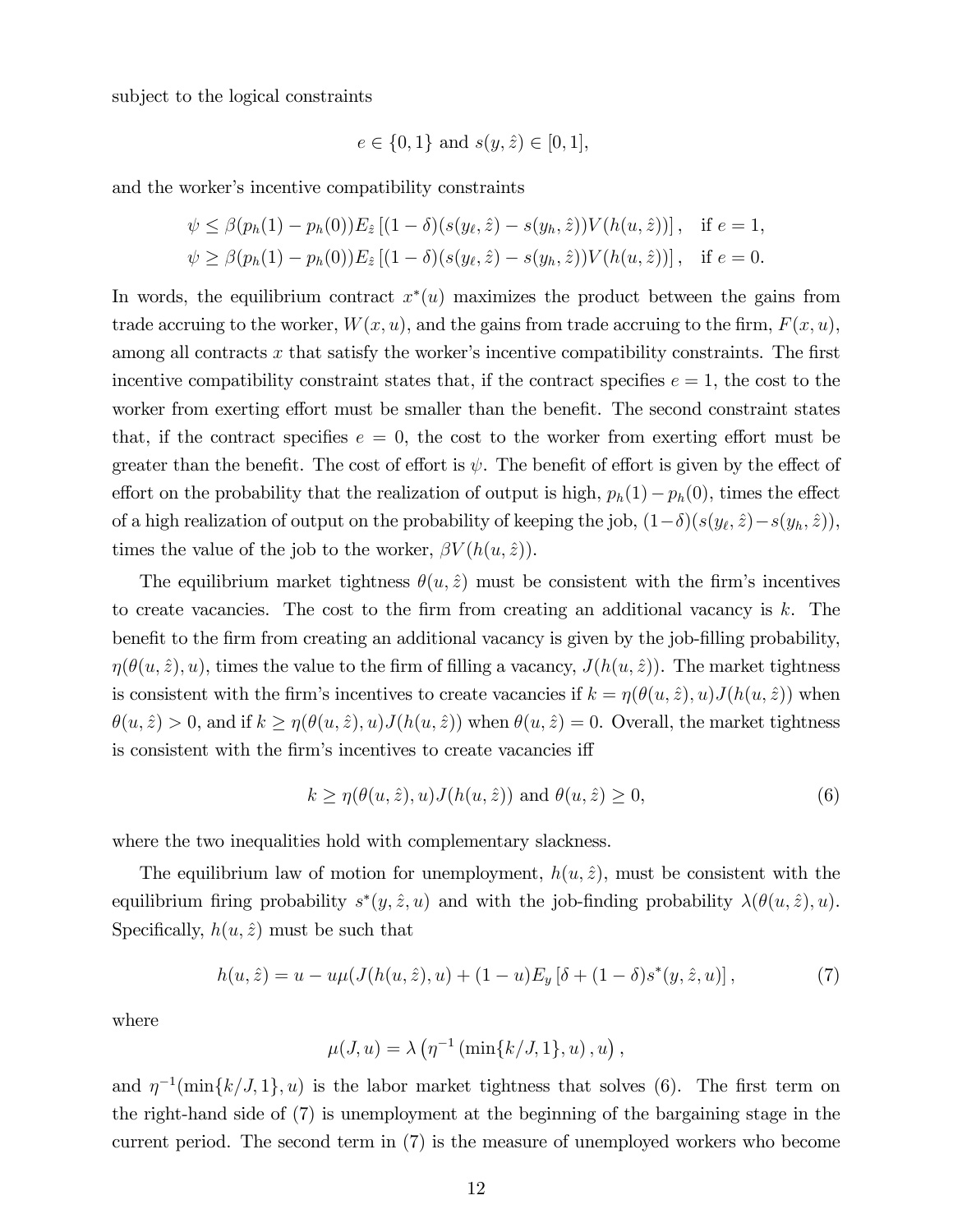employed during the matching stage of next period, which is given by unemployment  $u$ times the probability that an unemployed worker becomes employed  $\mu(J(h(u, \hat{z}), u)$ . The last term in (7) is the measure of employed workers who become unemployed during the separation stage of next period. The sum of the three terms on the right-hand side of (7) is the unemployment at the beginning of the bargaining stage in the next period.

We are now in the position to define a recursive equilibrium for our model economy.

**Definition 1**: A Recursive Equilibrium is a tuple  $(W, F, V, J, x^*, h)$  such that: (i) The gains from trade accruing to the worker,  $W(x, u)$ , and to the firm,  $F(x, u)$ , satisfy (3) and (4) and  $V(u) = W(x^*(u), u), J(u) = F(x^*(u), u);$  (ii) The employment contract  $x^*(u)$  satisfies (5); (iii) The law of motion  $h(u, \hat{z})$  satisfies (7).

Over the next two sections, we will characterize the properties of the recursive equilibrium. We are going to carry out the analysis under the maintained assumptions that the equilibrium gains from trade are strictly positive, i.e.  $J(u) > 0$  and  $V(u) > 0$ , and that the equilibrium contract requires the worker to exert effort, i.e.  $e^*(u) = 1$ . The first assumption guarantees that Örms and workers trade in the labor market, and the second assumption guarantees that Örms and workers Önd it optimal to solve the moral hazard problem.

## 3 Optimal Contract

In this section, we characterize the properties of the Axiomatic Nash Solution to the bargaining problem between the Örm and the worker. That is, we characterize the properties of the employment contract that maximizes the product of the gains from trade accruing to the worker and the gains from trade accruing to the firm subject to the worker's incentive compatibility constraint. We refer to such contract as the optimal employment contract. Our key finding is that the worker is fired if and only if the realization of output is low and the realization of the state of the world is such that the cost to the worker from losing the job relative to the cost to the firm from losing the worker is sufficiently high.

We carry out the characterization of the optimal employment contract in four lemmas, all proved in Appendix A. In order to lighten up the notation, and without risk of confusion, we will drop the dependence of the gains from trade to the worker,  $W$ , and to the firm,  $F$ , as well as the dependence of the optimal contract,  $x^*$ , on unemployment in the current period, u. We will also drop the dependence of the continuation gains from trade to the worker and to the firm on unemployment in the current period and write  $V (h (u, \hat{z}))$  as  $V (\hat{z})$  and  $J(h(u, \hat{z}))$  as  $J(\hat{z})$ .

**Lemma 1:** Any optimal contract  $x^*$  is such that the worker's incentive compatibility holds with equality. That is,

$$
\psi = \beta(p_h(1) - p_h(0))E_{\hat{z}}[(1 - \delta)(s^*(y_\ell, \hat{z}) - s^*(y_h, \hat{z}))V(\hat{z})].
$$
\n(8)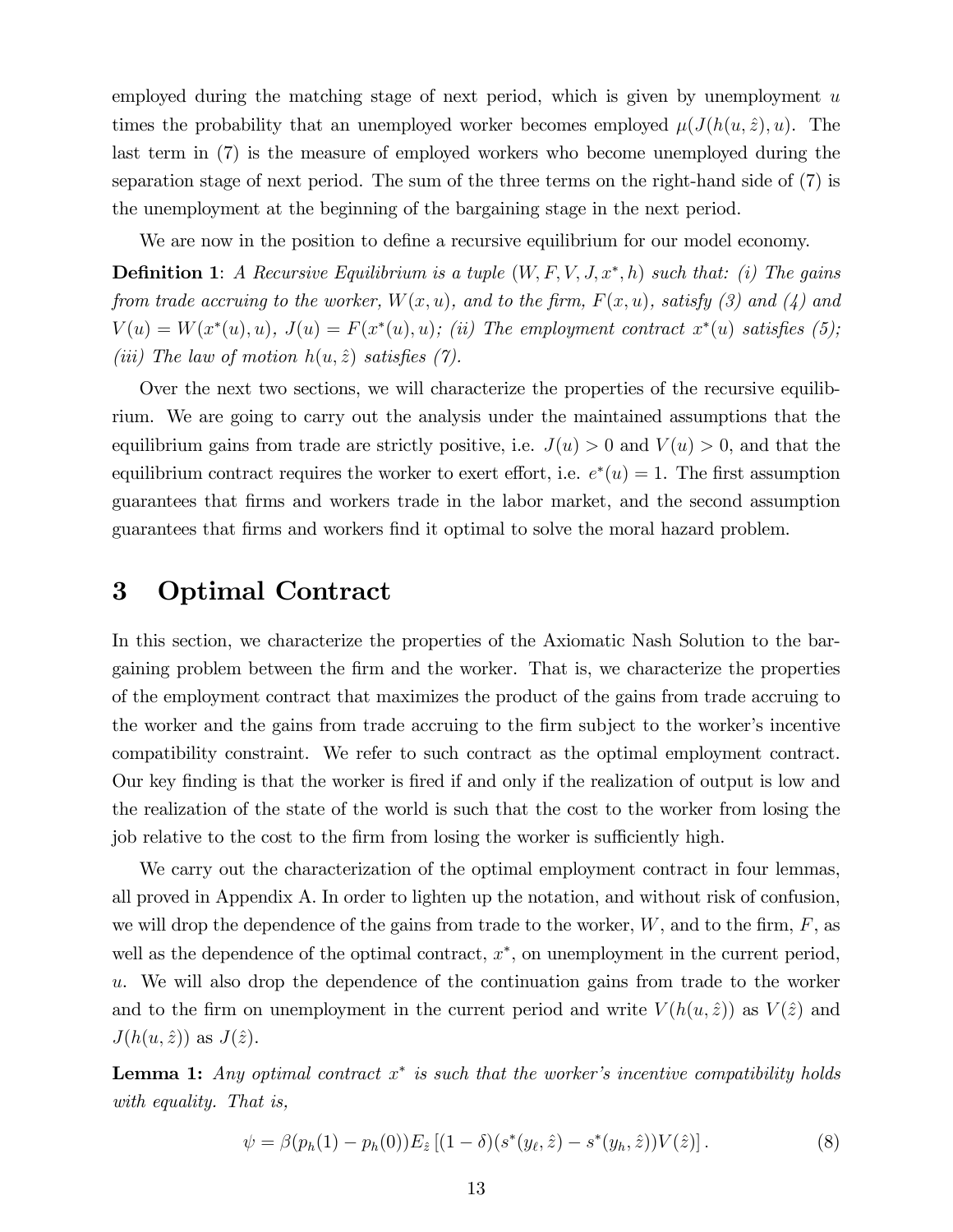To understand Lemma 1 consider a contract  $x$  such that the worker's incentive compatibility constraint is lax. Clearly, this contract prescribes that the worker is fired with some positive probability after a low realization of output, i.e.  $s(y_\ell, \hat{z})$ . If we lower  $s(y_\ell, \hat{z})$  by some small amount, the worker's incentive compatibility constraint is still satisfied. Moreover, if we lower  $s(y_\ell, \hat{z})$ , the survival probability of the match increases. Since the continuation value of the match is strictly positive for both the worker and the Örm, an increase in the survival probability of the match raises the gains from trade accruing to the worker,  $W$ , the gains from trade accruing to the firm,  $F$ , and the Nash product  $WF$ . Therefore, the contract x cannot be optimal.

**Lemma 2:** Any optimal contract  $x^*$  is such that, if the realization of output is high, the worker is fired with probability 0. That is, for all  $\hat{z} \in [0, 1],$ 

$$
s^*(y_h, \hat{z}) = 0. \tag{9}
$$

To understand Lemma 2 consider a contract x such that the worker is fired with positive probability when the realization of output is high, i.e.  $s(y_h, \hat{z}) > 0$ . If we lower the firing probability  $s(y_h, \hat{z})$ , the incentive compatibility constraint of the worker is relaxed. Moreover, if we lower the firing probability  $s(y_h, \hat{z})$ , the survival probability of the match increases. In turn, the increase in the survival probability of the match raises the gains from trade accruing to the worker,  $W$ , the gains from trade accruing to the firm,  $F$ , and the Nash product  $WF$ . Thus, the contract x cannot be optimal.

**Lemma 3:** Let  $\phi(\hat{z}) \equiv V(\hat{z})/J(\hat{z})$ . Any optimal contract  $x^*$  is such, if the realization of output is low, there exists a  $\phi^*$  with the property that the worker is fired with probability 1 if  $\phi(\hat{z}) > \phi^*$ , and the worker is fired with probability 0 if  $\phi(\hat{z}) < \phi^*$ . That is, for all  $\hat{z} \in [0, 1]$ ,

$$
s^*(y_\ell, \hat{z}) = \begin{cases} 1, & \text{if } \phi(\hat{z}) > \phi^*, \\ 0, & \text{if } \phi(\hat{z}) < \phi^*. \end{cases}
$$
 (10)

Lemma 3 is one of the main results of the paper. It states that any optimal contract  $x^*$  is such that, if the realization of output is low, the worker is fired with probability 1 in states of the world  $\hat{z}$  in which the continuation gains from trade to the worker,  $V (\hat{z})$ , relative to the continuation gains from trade to the firm,  $J(\hat{z})$ , are above some cutoff, and the worker is fired with probability 0 in states of the world in which the ratio  $V(\hat{z})/J(\hat{z})$  is below the cutoff. There is a simple intuition behind this result. Firing is costly—as it destroys a valuable relationship—but also necessary—as it is the only tool to provide the worker with an incentive to exert effort. However, only the value of the destroyed relationship that would have accrued to the worker serves the purpose of providing incentives. The value of the destroyed relationship that would have accrued to the firm is *collateral damage*. The optimal contract minimizes the collateral damage by loading the Öring probability on states of the world in which the value of the relationship to the worker would have been highest relative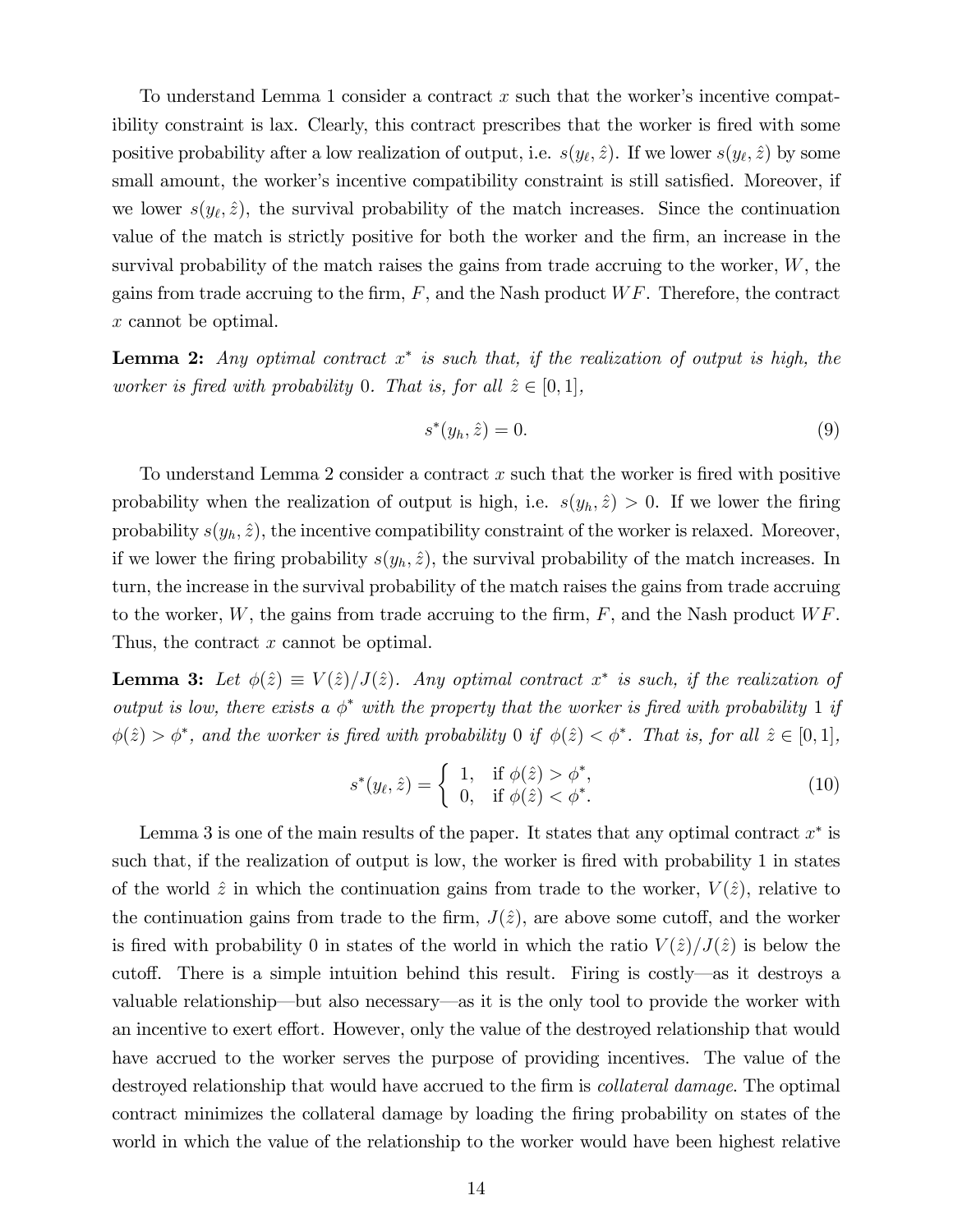



to the value of the relationship to the firm. In other words, the optimal contract minimizes the collateral damage by loading the Öring probability on states of the world in which the cost to the worker from losing the job,  $V(\hat{z})$ , is highest relative to the cost to the firm from losing the worker,  $J(\hat{z})$ .

In any optimal contract  $x^*$ , the firing cutoff  $\phi^*$  is such that

$$
\psi = \beta(p_h(1) - p_h(0))(1 - \delta) \left[ \int_{\phi(\hat{z}) > \phi^*} V(\hat{z}) d\hat{z} + \int_{\phi(\hat{z}) = \phi^*} s^*(y_\ell, \hat{z}) V(\hat{z}) d\hat{z} \right], \tag{11}
$$

The above equation is the worker's incentive compatibility constraint  $(8)$  written using the fact that  $s^*(y_h, \hat{z})$  is given by (9) and  $s^*(y_\ell, \hat{z})$  is given by (10). Figure 1 plots the right-hand side of  $(11)$ , which is the worker's benefit from exerting effort, as a function of the firing cutoff  $\phi^*$ . On any interval  $[\phi_0, \phi_1]$  where the distribution of the random variable  $\phi(\hat{z})$  has positive density, the right-hand side of  $(11)$  is strictly decreasing in  $\phi^*$ . On any interval  $[\phi_0, \phi_1]$  where the distribution of  $\phi(\hat{z})$  has no density, the right-hand side of (11) is constant. At any value  $\phi$  where the distribution of  $\phi(\hat{z})$  has a mass point, the right-hand side of (11) can take on an interval of values, as the firing probability  $s^*(y_\ell, \hat{z})$  for  $\hat{z}$  such that  $\phi(\hat{z}) = \phi$ varies between 0 and 1. Overall, the right-hand side of (11) is a weakly decreasing function of the firing cutoff  $\phi^*$ .

In any optimal contract  $x^*$ , the firing cutoff  $\phi^*$  is such that the right-hand side of (11) is equal to the worker's cost  $\psi$  from exerting effort. There are three cases to consider. First, consider the case in which the right-hand side of (11) equals  $\psi$  at a point where the righthand side of (11) is strictly decreasing in  $\phi^*$ . In this case, the equilibrium firing cutoff is uniquely pinned down. Moreover, since the right-hand side of (11) is strictly decreasing in  $\phi^*$ , the random variable  $\phi(\hat{z})$  has no mass point at the equilibrium firing cutoff. Hence, in this case, the firm either fires the worker with probability 0 or with probability 1. This is the case of  $\psi_1$  in Figure 1. Second, consider the case in which the right-hand side of (11) equals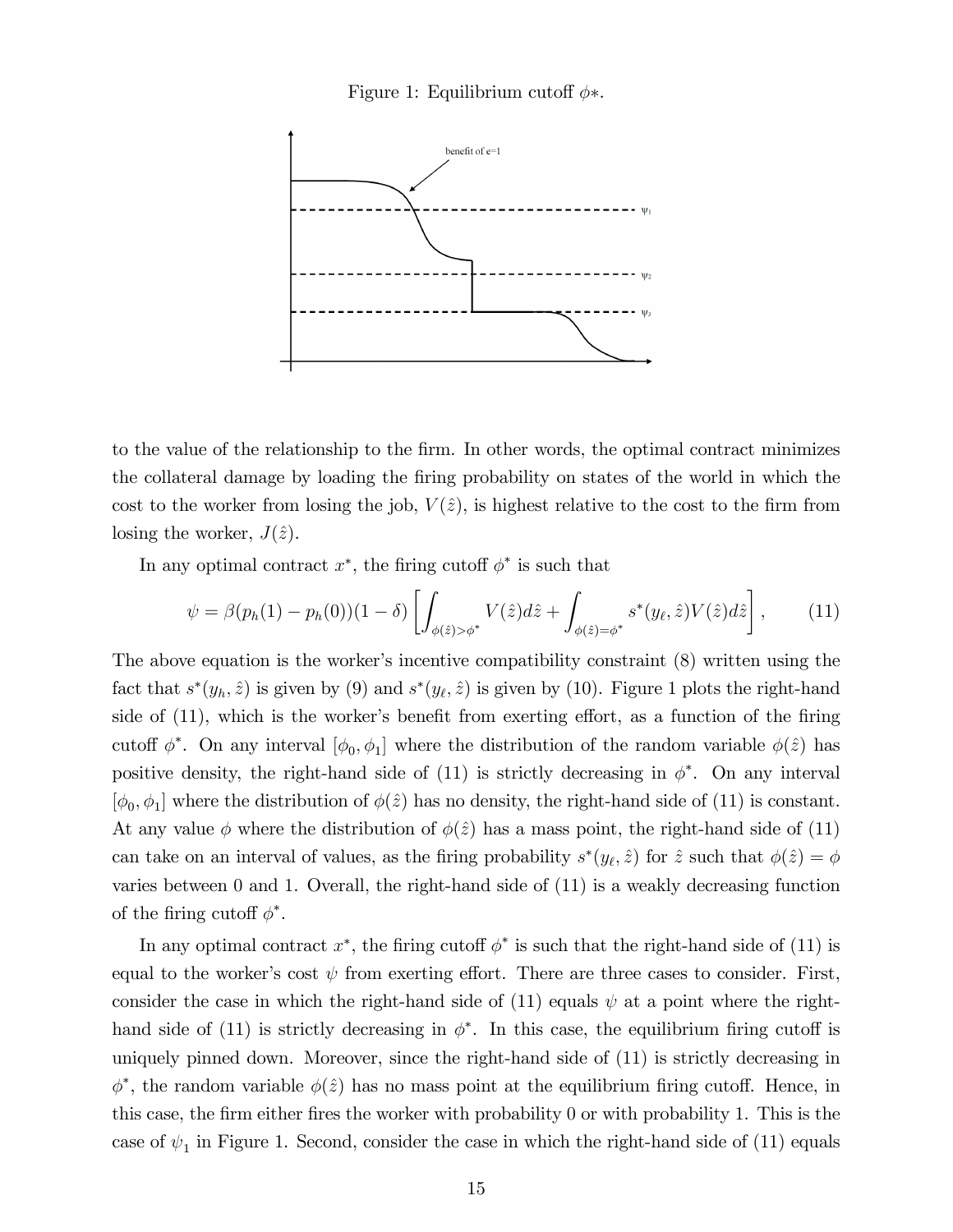$\psi$  at a point where the right-hand side of (11) can take on a range of values. In this case, the equilibrium firing cutoff is uniquely pinned down. However, the random variable  $\phi(\hat{z})$  has a mass point at the equilibrium firing cutoff. Hence, in this case, for any realization of  $\phi(\hat{z})$ equal to the equilibrium firing cutoff, the firm fires the worker with the probability  $s^*(y_\ell, \hat{z})$ that satisfies (11). This is the case of  $\psi_2$  in Figure 1. Finally, consider the case in which there is an interval of values of  $\phi(\hat{z})$  such that the right-hand side of (11) equals  $\psi$ . In this case, the equilibrium firing cutoff can take on any value in the interval. However, the choice of the cutoff is immaterial, as the probability that the random variable  $\phi(\hat{z})$  falls in the interval is zero. This is the case of  $\psi_3$  in Figure 1. In any of the three cases, the equilibrium firing cutoff is effectively unique and so is the firing probability for any realization of the random variable  $\phi(\hat{z})$ .

**Lemma 4:** Any optimal contract  $x^*$  is such that the wage  $w^*$  satisfies

$$
\frac{W(x^*)}{F(x^*)} = \frac{\upsilon'(w^*)}{1}.\tag{12}
$$

Lemma 4 states that any optimal contract  $x^*$  prescribes a wage such that the ratio of the marginal utility of consumption to the worker to the marginal utility of consumption to the firm,  $v'(w^*)/1$ , is equal to the ratio of the equilibrium gains from trade accruing to the worker to the equilibrium gains from trade accruing to the firm,  $W(x^*)/F(x^*) = V/J$ . This is the standard optimality condition for the wage in the Axiomatic Nash Solution. Lemma 4 is important, as it tells us that the relative gains from trade accruing to the worker are higher in states of the world in which the worker's wage is lower. Hence, it follows from Lemma 3 that the optimal contract is such that the firm fires the worker if and only if the realization of output is low and the realization of the state of the world is such that the worker's wage next period would have been sufficiently low.

We are now in the position to summarize the characterization of the optimal contract.

**Theorem 1**: (Contracts) Any optimal contract  $x^*$  is such that: (i) the worker is paid the wage  $w^*$  given by  $(12)$ ;  $(ii)$  If the realization of output is high, the worker is fired with probability  $s^*(y_h, \hat{z})$  given by  $(9)$ ; (iii) If the realization of output is low, the worker is fired with probability  $s^*(y_\ell, \hat{z})$  given by (10), where the  $\phi^*$  is uniquely pinned down by (11).

## 4 Properties of Equilibrium

In this section, we characterize the properties of the equilibrium. First, we characterize the role of the sunspot within a period. We show that there exists a *Perfect Correlation Equilib* $rium$  in which all firms fire their non-performing workers with probability 1 for some realization of the sunspot and with probability 0 for the other realizations of the sunspot. In this equilibrium, firms use the sunspot to randomize over keeping or firing their non-performing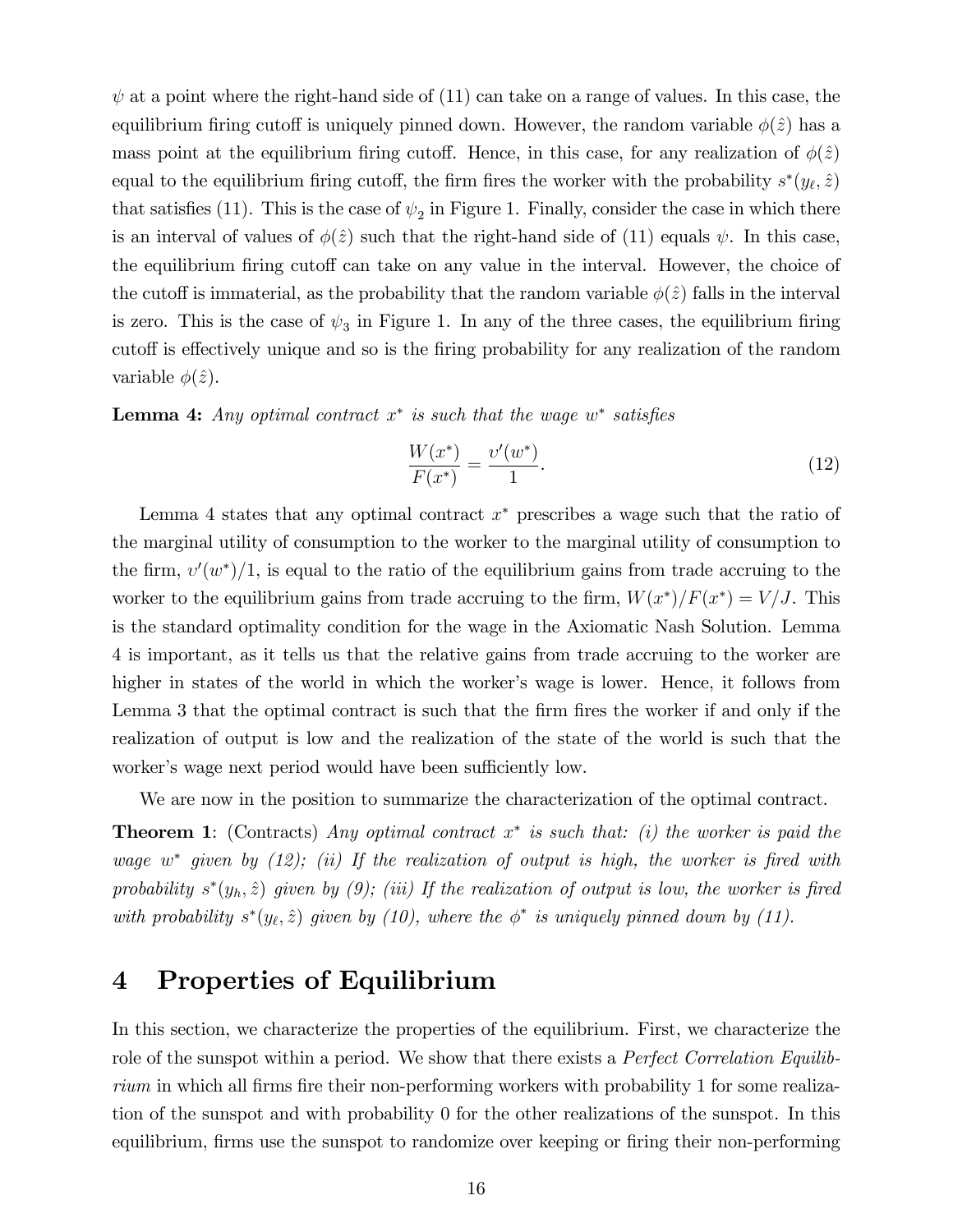workers in a perfectly correlated fashion. There is also a No Correlation Equilibrium in which firms fire workers with the same probability independently of the realization of the sunspot. In this equilibrium, firms randomize over firing or keeping their non-performing workers independently from each other. However, we show that the No Correlation Equilibrium only exists because of the firms randomize simultaneously and have to rely on an inherently meaningless signal to correlated outcomes. Indeed, we show that, in a version of the model where firms randomize sequentially, the unique equilibrium is the one with perfect correlation. Finally, we establish the existence and characterize the properties of the Recursive Equilibrium of the economy.

### 4.1 Stage Equilibrium

In any Recursive Equilibrium, the probability  $s^*(y_\ell, \hat{z})$  with which firms fire non-performing workers and the worker's relative gains from trade  $\phi(\hat{z})$  must simultaneously satisfy two conditions. For any  $\hat{z}$ , the firing probability  $s^*(y_\ell, \hat{z})$  must be part of the optimal employment contract given the worker's relative gains from trade  $\phi(\hat{z})$  and the probability distribution of the workerís relative gains from trade across realizations of the sunspot. Moreover, for any  $\hat{z}$ , the worker's relative gains from trade  $\phi(\hat{z})$  must be those implied by the evolution of unemployment, given the firing probability  $s^*(y_\ell, \hat{z})$ . Formally, in any equilibrium, the functions  $\phi(\hat{z})$  and  $s^*(y_\ell, \hat{z})$  must be a fixed-point of the mapping we just described. Borrowing language from game theory, we refer to such a fixed-point as the *Stage Equilibrium*, as it describes the key outcomes of the economy within one period.

We first characterize the effect of the firm's firing probability  $s^*(y_\ell, \hat{z})$  on the worker's relative gains from trade  $\phi(\hat{z})$ . Given that unemployment at the beginning of the period is u and that the firing probability at the separation stage is  $s(\hat{z}) = s^*(y_\ell, \hat{z})$ , the law of motion (7) implies that unemployment at the bargaining stage is  $\hat{u}(s(\hat{z}))$  such that

$$
\hat{u}(s(\hat{z})) = u - u\mu(J(\hat{u}(s(\hat{z}))), u) + (1 - u)(\delta + (1 - \delta)p_{\ell}(1)s(\hat{z})).
$$
\n(13)

We conjecture that the gains from trade accruing to the firm are a strictly increasing function of unemployment, i.e.  $J(\hat{u}(s(\hat{z})))$  is strictly increasing in  $\hat{u}(s(\hat{z}))$ . Under this conjecture, there is a unique  $\hat{u}(s(\hat{z}))$  that satisfies (13) and  $\hat{u}(s(\hat{z}))$  is strictly increasing in the firing probability  $s(\hat{z})$ .

Given that unemployment at the bargaining stage is  $\hat{u}(s(\hat{z}))$ , the worker's wage is  $w^*(\hat{u}(s(\hat{z})))$ . Then, it follows from the optimality condition (12) that the worker's relative gains from trade are such that

$$
\phi(\hat{z}) = \frac{V(\hat{u}(s(\hat{z})))}{J(\hat{u}(s(\hat{z})))} = \frac{v'(w^*(\hat{u}(s(\hat{z}))))}{1}.
$$
\n(14)

We conjecture that the wage is a strictly decreasing function of unemployment, i.e.  $w^*(\hat{u}(s(\hat{z})))$ is strictly decreasing in  $\hat{u}(s(\hat{z}))$ . Under this conjecture, the worker's relative gains from trade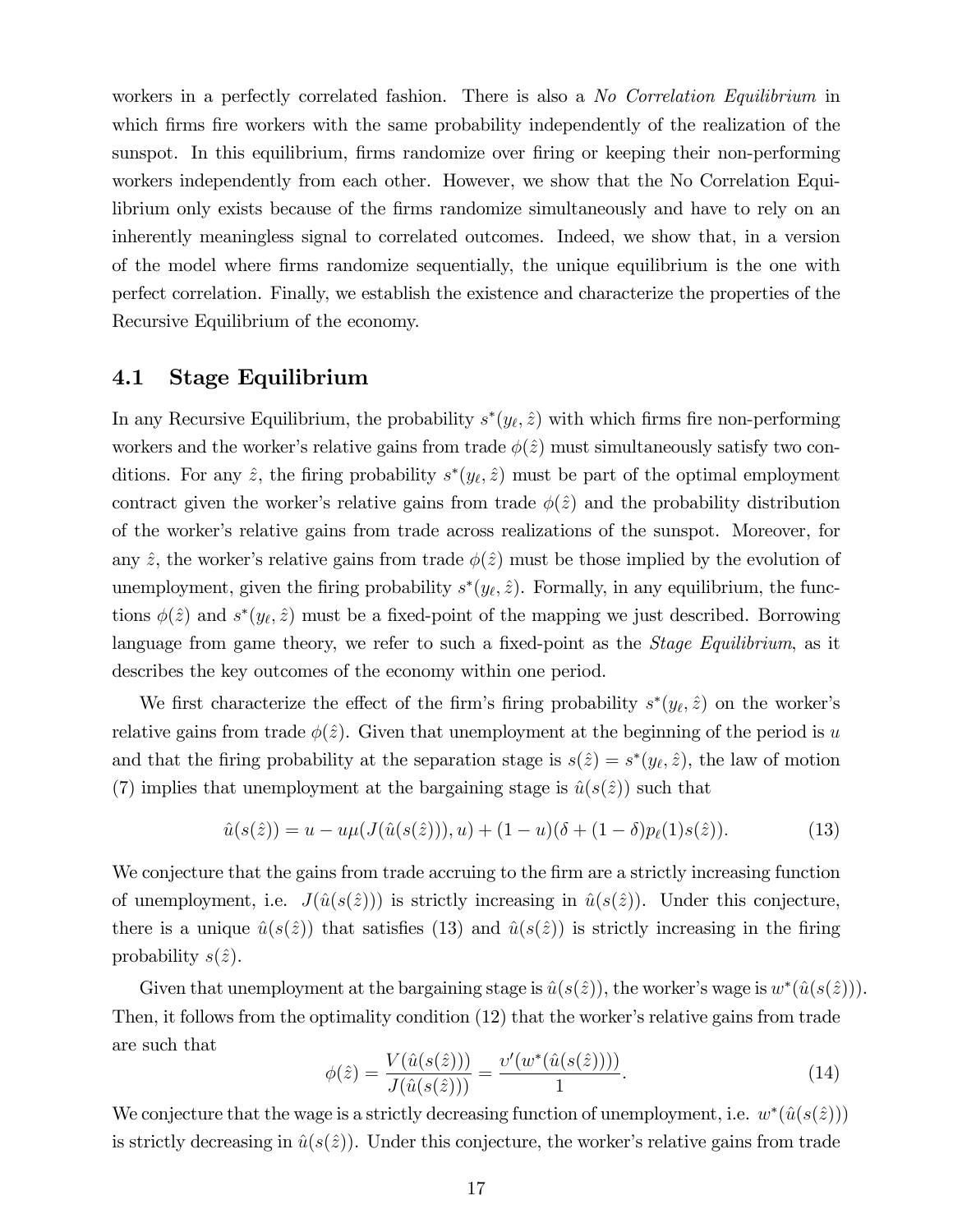



 $\phi(\hat{z})$  are strictly increasing in the unemployment  $\hat{u}(s(\hat{z}))$  and, since  $\hat{u}(s(\hat{z}))$  is strictly increasing in  $s(\hat{z})$ , they are also strictly increasing in the firing probability  $s(\hat{z})$ . The solid red line in Figure 2 illustrates the effect of the firing probability on the worker's relative gains from trade.

The conjectures that the worker's wage is decreasing in unemployment and the firm's gains from trade are increasing in unemployment are natural and will be verified in Section 4.3. Intuitively, when the matching function has decreasing returns to scale, an increase in unemployment tends to lower the job-finding probability of unemployed workers and, hence, the value of unemployment to a worker. A decline in the value of unemployment tends to increase the gains from trade between the firm and the worker. Therefore, it is natural to conjecture that the gains from trade accruing to the Örm are increasing in unemployment. A decline in the value of unemployment also lowers the worker's outside option in bargaining and, hence, the equilibrium wage. Therefore, it is natural to conjecture that the wage falls with unemployment.

Next, we characterize the effect of the worker's relative gains from trade  $\phi(\hat{z})$  on the probability  $s(\hat{z}) = s^*(y_\ell, \hat{z})$  with which firms fire their non-performing workers. From the optimality condition (10), it follows that the firing probability  $s(\hat{z})$  is such that

$$
s^*(y_\ell, \hat{z}) = \begin{cases} 0, & \text{if } \phi(\hat{z}) < \phi^*, \\ \in [0, 1], & \text{if } \phi(\hat{z}) = \phi^*, \\ 1, & \text{if } \phi(\hat{z}) > \phi^*, \end{cases}
$$
(15)

where  $\phi^*$  is implicitly defined by the worker's incentive compatibility constraint (11). As explained in the previous section, the higher are the worker's relative gains from trade in  $\hat{z}$ , the stronger is the firm's incentive to fire its non-performing workers in that state of the world. The dashed green line in Figure 2 illustrates the effect of the worker's relative gains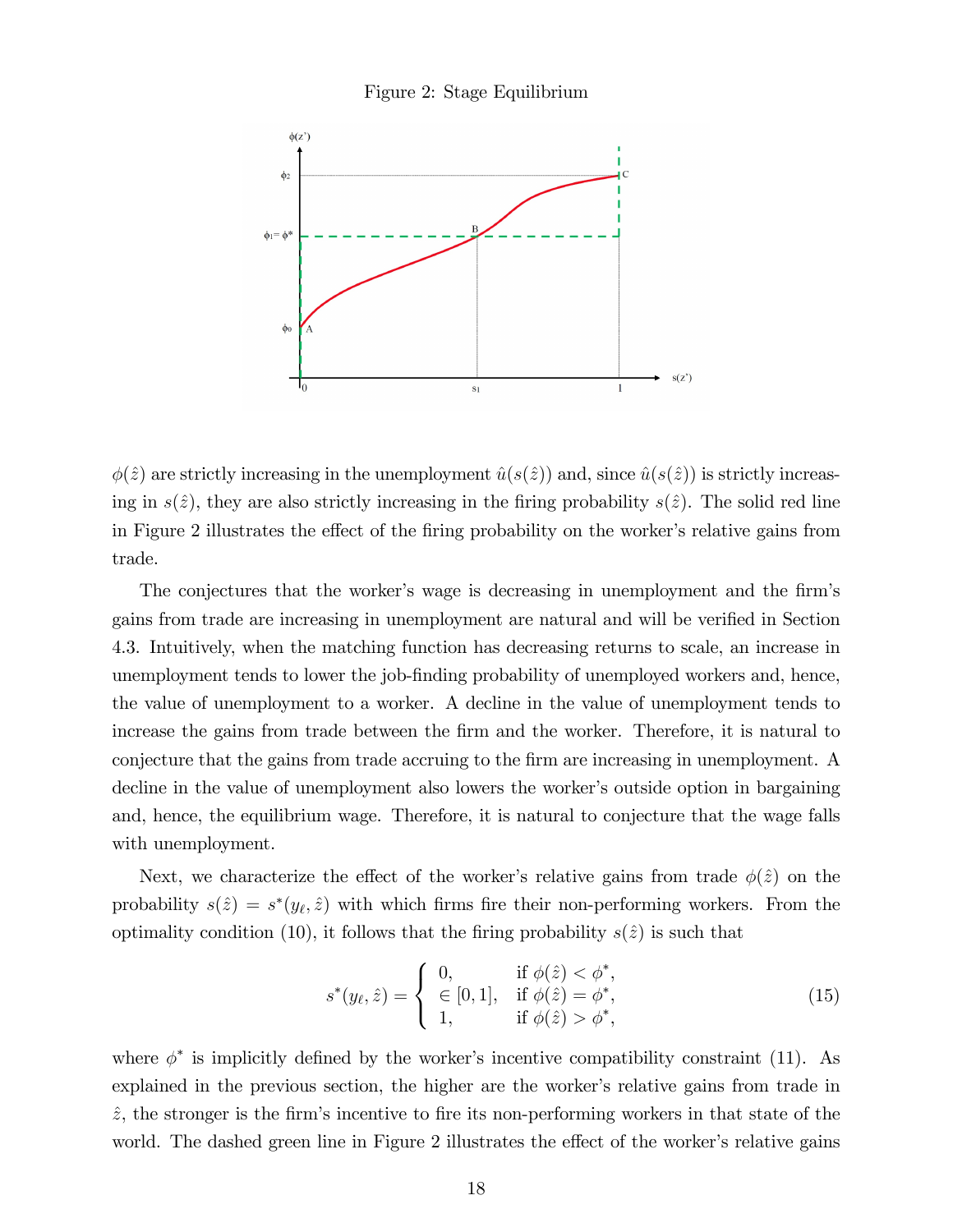from trade  $\phi(\hat{z})$  on the firing probability  $s(\hat{z})$ .

For any realization  $\hat{z}$  of the sunspot, the firing probability must be optimal given the worker's gains from trade (i.e. we must be on the dashed green line) and the worker's gains from trade must be consistent with the firing probability (i.e. we must be on the solid red line). As it is clear from Figure 2, for any realization of  $\hat{z}$ , only three outcomes are possible: points A, B and C. The first outcome, point A, is such that the firm's firing probability  $s(\hat{z})$ is zero, and the worker's relative gains from trade  $\phi(\hat{z})$  are smaller than  $\phi^*$ . The second outcome, point B, is such that the firm's firing probability  $s(\hat{z})$  is greater than zero and smaller than one, and the worker's relative gains from trade  $\phi(\hat{z})$  are equal to  $\phi^*$ . The third outcome, point C, is such that the firm's firing probability  $s(\hat{z})$  is one, and the worker's relative gains from trade  $\phi(\hat{z})$  are greater than  $\phi^*$ . The coexistence of multiple outcomes is a consequence of the fact that Örms have a desire to correlate the result of the randomization over firing or keeping their workers. If other firms are more likely to fire their workers in one state of the world than in another, an individual firm wants to do the same, because, in the state of the world where other firms are more likely to fire their workers, unemployment is higher and so are the worker's relative gains from trade.

Let  $Z_0$  denote the realizations of the sunspot for which firms fire non-performing workers with probability 0, and let  $\pi_0$  denote the measure of  $Z_0$ . Let  $Z_1$  denote the realizations of the sunspot for which firms fire non-performing workers with a probability  $s^*(y_\ell, \hat{z}) = s_1 \in (0, 1)$ , and let  $\pi_1$  denote the measure of  $Z_1$ . Similarly, let  $Z_2$  denote the realizations of the sunspot for which firms fire non-performing workers with probability 1, and let  $\pi_2$  denote the measure of  $Z_2$ .

Depending on the value of  $\pi_1$ , we can identify three different types of stage equilibria. If  $\pi_1 = 1$ , we have a *No Correlation Equilibrium*. In this equilibrium, firms fire the nonperforming workers with probability  $s^*(y_\ell, \hat{z}) = s_1 \in (0, 1)$  for all  $\hat{z} \in [0, 1]$ . Basically, firms ignore the sunspot and randomize over firing or keeping their non-performing workers independently from each other. In a No Correlation Equilibrium, the worker's incentive compatibility constraint (11) becomes

$$
\psi = \beta(p_h(1) - p_h(0))(1 - \delta)s_1 V(\hat{u}(s_1)).
$$
\n(16)

When we solve the constraint with respect to  $s<sub>1</sub>$ , we find that the constant probability with which firms fire their non-performing workers is

$$
s_1 = \frac{\psi}{\beta(p_h(1) - p_h(0))(1 - \delta)V(\hat{u}(s_1))}.
$$
\n(17)

If  $\pi_1 = 0$ , we have a *Perfect Correlation Equilibrium*. In this equilibrium, firms fire their non-performing workers with probability 0 for the realizations of the sunspot  $\hat{z} \in Z_0$ , and with probability 1 for the other realization of the sunspot. Basically, firms use the sunspot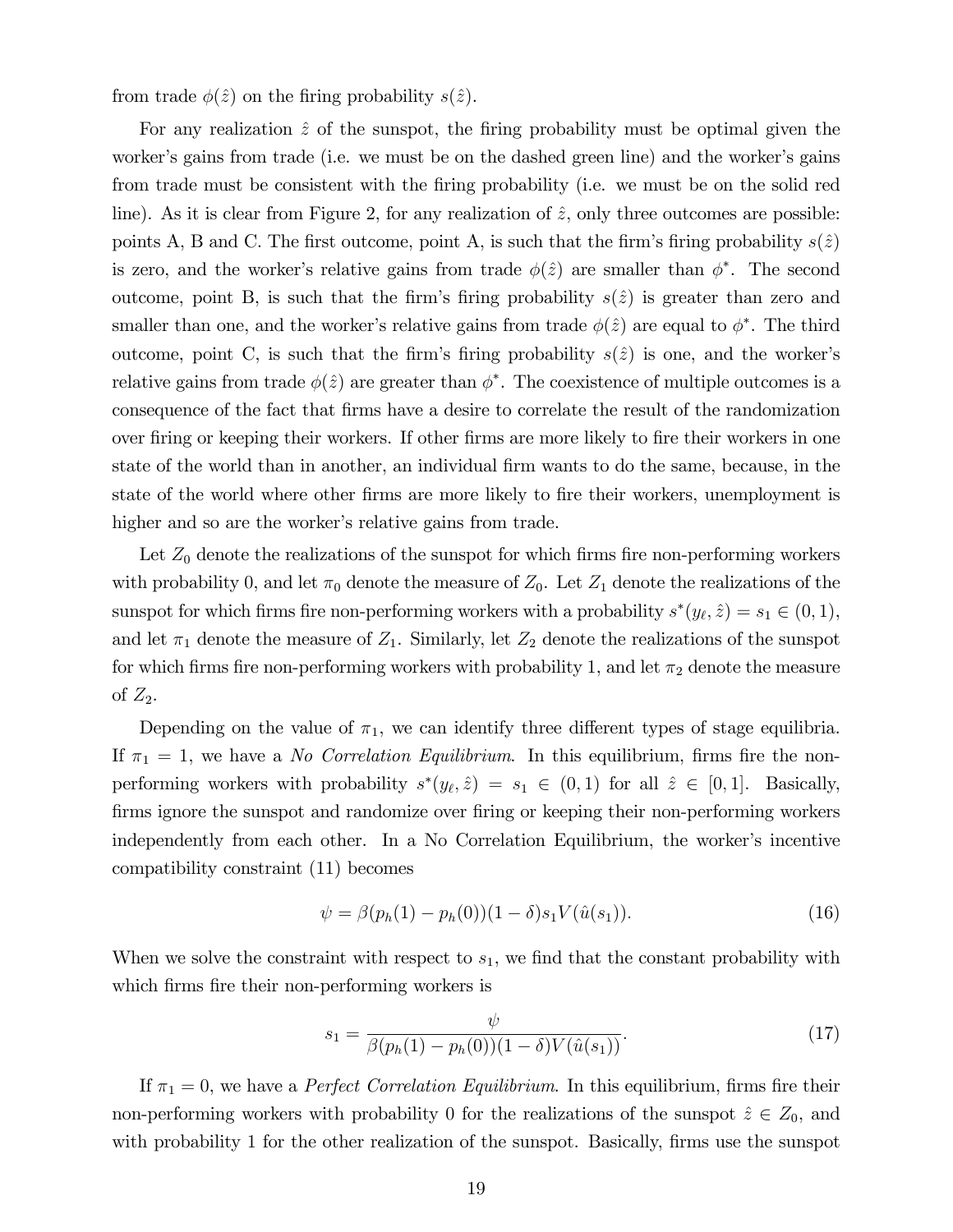to randomize over Öring or keeping their non-performing workers in a perfectly correlated fashion. In a Perfect Correlation Equilibrium, the worker's incentive compatibility constraint (11) becomes

$$
\psi = \beta(p_h(1) - p_h(0))(1 - \delta)\pi_2 V(\hat{u}(1)).
$$
\n(18)

When we solve the constraint with respect to  $\pi_2$ , we find that the probability with which firms fire their non-performing workers is given by

$$
\pi_2 = \frac{\psi}{\beta(p_h(1) - p_h(0))(1 - \delta)V(\hat{u}(1))}.
$$
\n(19)

If  $\pi_1 \in (0, 1)$ , we have a *Partial Correlation Equilibrium*. In this equilibrium, firms fire workers with probability  $s^*(y_\ell, \hat{z}) = s_1 \in (0, 1)$  for all  $\hat{z} \in Z_1$ . Hence, when  $\hat{z} \in Z_1$ , firms randomize over firing or keeping their non-performing workers independently from each other. However, if  $\hat{z} \notin Z_1$ , firms fire their workers with probability 0 if  $\hat{z} \in Z_0$  and with probability 1 if  $\hat{z} \in Z_2$ . Hence, when  $\hat{z} \notin Z_1$ , firms use the sunspot to randomize over firing or keeping their non-performing workers in a correlated fashion. Overall, a Partial Correlation Equilibrium is a combination of a No Correlation and a Perfect Correlation Equilibrium. In a Partial Correlation Equilibrium, the worker's incentive compatibility constraint (11) becomes

$$
\psi = \beta(p_h(1) - p_h(0))(1 - \delta) [\pi_1 s_1 V(\hat{u}(s_1)) + \pi_2 V(\hat{u}(1))]. \tag{20}
$$

When we solve the constraint with respect to  $s$ , we find that the constant probability with which firms fire their non-performing workers for  $\hat{z} \in Z_1$  is

$$
s_1 = \frac{\psi - \beta(p_h(1) - p_h(0))(1 - \delta)\pi_2 V(\hat{u}(1))}{\beta(p_h(1) - p_h(0))(1 - \delta)\pi_1 V(\hat{u}(s_1))}.
$$
\n(21)

The above results are summarized in Theorem 2.

**Theorem 2:** (Stage Equilibrium). *Three Stage Equilibria exist: (i) No Correlation Equilib*rium where  $s^*(y_\ell, \hat{z}) = s_1$  for all  $\hat{z} \in Z_1$ , where  $Z_1$  has probability measure  $\pi_1 = 1$  and  $s_1$ is given by (17); (ii) Perfect Correlation Equilibrium where  $s^*(y_\ell, \hat{z}) = 0$  for all  $\hat{z} \in Z_0$  and  $s^*(y_\ell, \hat{z}) = 1$  for all  $\hat{z} \in Z_2$ , where  $Z_0$  has probability measure  $1 - \pi_2$  and  $Z_2$  has probability measure  $\pi_2$  and  $\pi_2 \in (0,1)$  is given by (19); (iii) Partial Correlation Equilibrium where  $s^*(y_\ell, \hat{z}) = 0$  for all  $\hat{z} \in Z_0$ ,  $s^*(y_\ell, \hat{z}) = s_1$  for all  $\hat{z} \in Z_1$ , and  $s^*(y_\ell, \hat{z}) = 1$  for all  $\hat{z} \in Z_2$ , where  $Z_1$  has probability measure  $\pi_0 \in (0, 1)$  and  $s_1$  is given by (21).

The Perfect Correlation Equilibrium exists because firms have an incentive to correlate the outcome of the randomization over firing and keeping their non-performing workers in order to minimize the collateral damage involved in providing workers with incentives. Moreover, firms are able to correlate the outcome of the randomization because of the sunspot. The No Correlation Equilibrium and the Partial Correlation Equilibrium exist because the sunspot is inherently meaningless and, hence, there always exist an equilibrium in which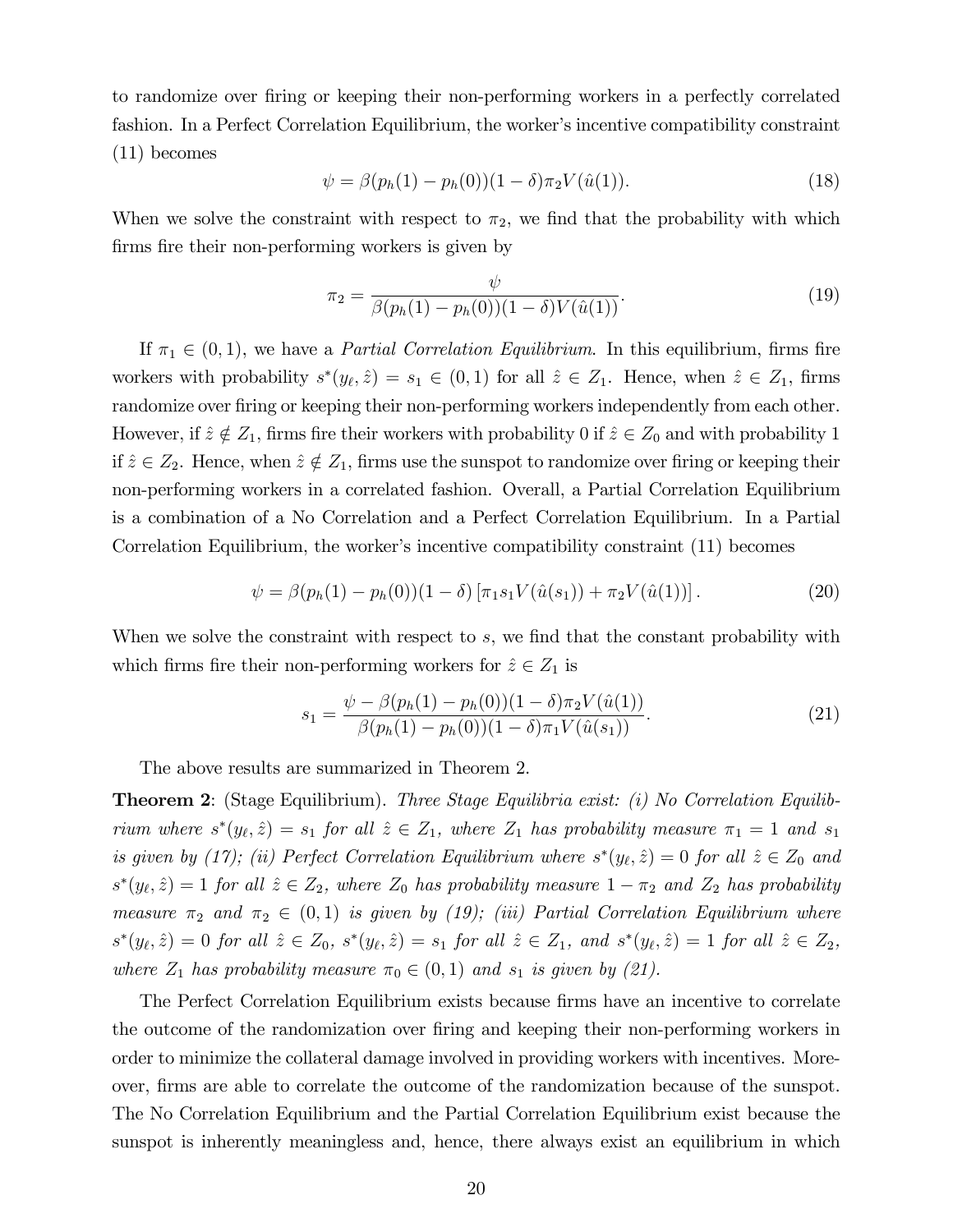it is ignored. However, if Örms do not need to rely on an inherently meaningless signal to correlate, they will always be able to do so and the No and Partial Correlation Equilibria will disappear. Indeed, in the next subsection, we consider a version of the stage game in which firms fire sequentially and show that its unique equilibrium is the one with perfect correlation.

### 4.2 Equilibrium Refinement

As we discussed above, the existence of No and Partial Correlation Equilibria is an artifact of the simplifying assumption that all Örms randomize over Öring or keeping non-performing workers simultaneously. When firms randomize simultaneously, they need to rely on the sunspot to correlate the outcome of their randomization. However, since the sunspot is inherently meaningless, there is always an equilibrium in which the sunspot is ignored and firms cannot correlate the outcome of their randomization. In this subsection, we consider a version of the environment in which firms randomize over firing or keeping their nonperforming workers sequentially. We show that, Örms moving later can always condition their randomization on the realization of the lottery played by the Örms moving Örst and, hence, the unique equilibrium is the one with perfect correlation. This version of the model also shows that the sunspot is not essential to our theory of business cycles.

Here is a formal description of the modified environment. Let  $1 - u$  denote the measure of employed workers at the bargaining stage of the current period. The measure of employed workers is equally divided into a large number  $NK$  firms, each employing one worker of "measure"  $(1-u)/NK$ . Firms are clustered into a large number K of groups, each comprising a large number N of Örms. Firms and workers bargain over the terms of the one-period employment contract knowing the group to which they belong. At the separation stage of next period, firm-worker pairs in different groups decide to break up or stay together sequentially. First, the firm-worker pairs in group 1 decide to separate or not. Second, after observing the outcomes of group 1, the Örm-worker pairs in group 2 decide to separate or not. Third, after observing the outcomes of groups 1 and 2, the firm-worker pairs in group 3 decide to separate or not. The process continues until the firm-worker pairs in group  $K$ decide to separate or not, after having observed the outcomes of groups 1 through  $K - 1$ . Naturally, in this version of the model, we assume that there is no sunspot.

Let  $T_i$  denote the measure of workers separating from firms in groups 1 through i. We assume that each firm in group i takes as given the probability distribution of  $T_i$  conditional on  $T_{i-1}$ , which we denote as  $P_i(T_i|T_{i-1})$ . The assumption means that each firm views itself as small compared to its group. The assumption is reasonable when  $N$  is large. We also assume that  $P_i(T_i|T_{i-1})$  is increasing, in the sense of first-order stochastic dominance, in  $T_{i-1}$ . The assumption means that firms in a group view themselves as small compared to the whole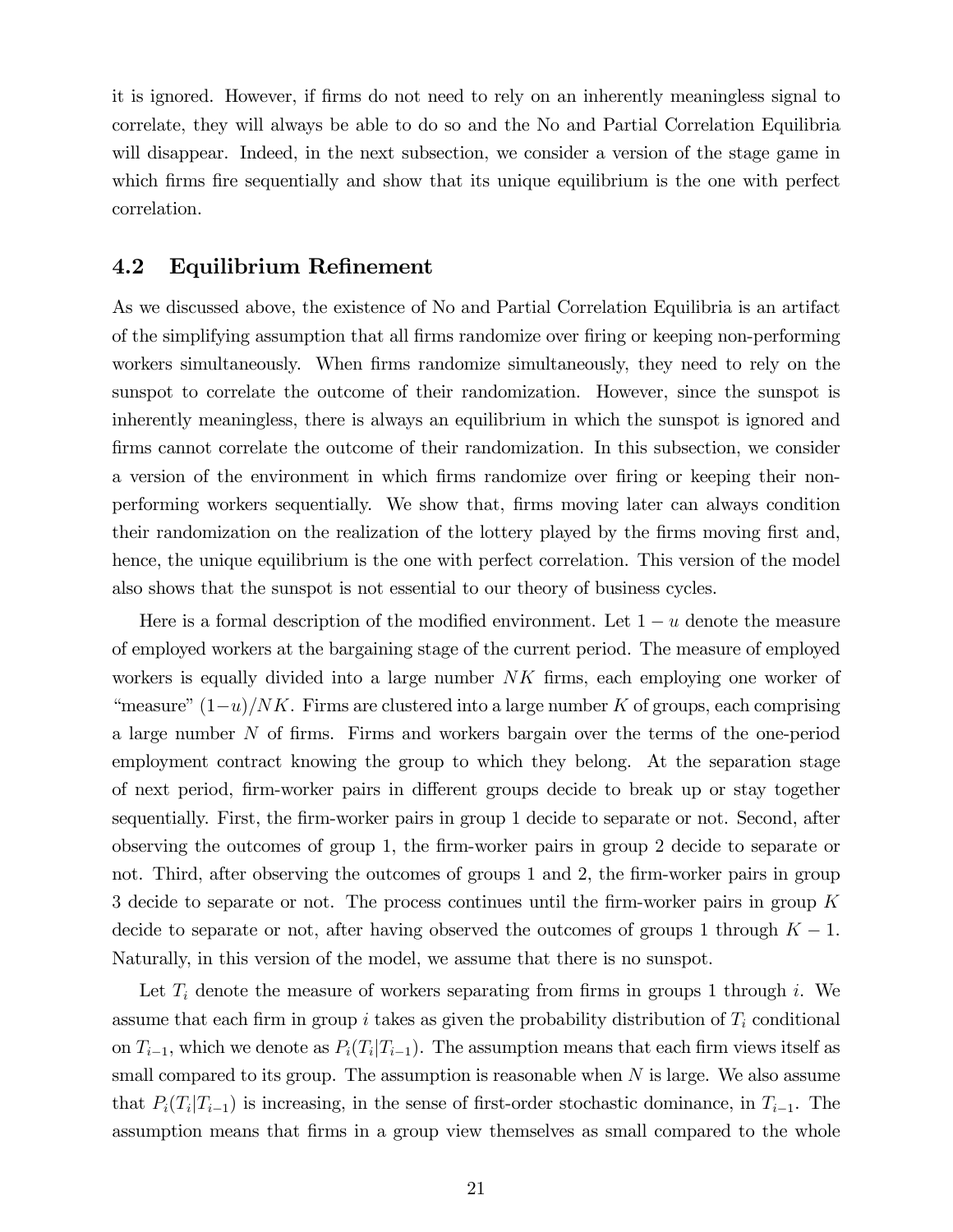economy. The assumption is reasonable when  $K$  is large. We also approximate the worker's gains from trade,  $V(\hat{u})$ , and the firm's gains from trade,  $J(\hat{u})$ , with linear functions. The approximation implies that the expectation of the worker's relative gains from trade over next period's unemployment,  $E[V(\hat{u})]/E[J(\hat{u})]$ , is equal to the worker's relative gains from trade evaluated at the expectation of next period's unemployment,  $V(E[\hat{u}])/J(E[\hat{u}]) = \phi(E[\hat{u}]).$ 

We can now characterize the optimal contract between a worker and a firm in group  $i = 2, 3, \ldots K$ . The contract can condition the firing probability  $s_i(y, T_{i-1})$  on the realization of the worker's output y and on the measure  $T_{i-1}$  of workers separating from firms in groups 1 through  $i-1$ . As in Section 3, it is easy to show that the optimal contract is such that: (i) the worker's incentive compatibility constraint holds with equality; (ii) if the realization of output is high, the worker is fired with probability 0, i.e.  $s_i(y_h, T_{i-1}) = 0$  for all  $T_{i-1}$ ; (iii) if the realization of output is low, the worker is fired with probability  $\theta$  if the worker's relative gains from trade are below a cutoff  $\phi_i^*$ , and with probability 1 if they are above the cutoff, i.e.  $s_i(y_{\ell}, T_{i-1}) = 0$  if  $\phi(E[\hat{u}|T_{i-1}]) < \phi_i^*$ , and  $s_i(y_{\ell}, T_{i-1}) = 1$  if  $\phi(E[\hat{u}|T_{i-1}]) > \phi_i^*$ . The optimal contract between a worker and a firm in group 1 can only condition the firing probability on the realization of the worker's output  $y$ . In this case, the optimal contract is such that  $s_1(y_h) = 0$  and  $s_1(y_\ell) = s_1$ , where  $s_1$  is such that the worker's incentive compatibility constraint holds with equality.

The following lemma shows that the probability  $s_i(y_\ell, T_{i-1})$  with which firms in group i fire their non-performing workers has a threshold property with respect to  $T_{i-1}$ , the measure of workers separating from firms in groups 1 through  $i - 1$ . This property of equilibrium is intuitive, as a higher  $T_{i-1}$  leads to a higher expectation for unemployment and, in turn, to a higher expectation for the worker's relative gains from trade.

**Lemma 5:** For  $i = 2, 3, \ldots K$ , the firing probability  $s_i(y_\ell, T_{i-1})$  equals 0 for all  $T_{i-1} < T_{i-1}^*$ , and it equals 1 for all  $T_{i-1} > T_{i-1}^*$ .

*Proof*: In Appendix B.

We can now compute the equilibrium probability distribution of the measure  $t_i$  of workers separating from firms in group  $i = 1, 2, \ldots K$ , conditional on the measure  $T_{i-1}$  of workers separating from firms in groups 1 through  $i - 1$ . Any firm-worker pair in group 1 separates with probability  $\tau_1 = \delta + (1 - \delta)p_{\ell}(1)s_1$ . Since N is large, we can use the Central Limit Theorem to approximate the measure  $t_1$  of workers separating from firms in group 1 with a Normal distribution with mean  $E[t_1] = \tau_1(1-u)/K$  and variance  $Var[t_1] = \tau_1(1 - \tau_1)[(1 (u)/K]^2/N$ . Conditional on  $T_{i-1}$ , a firm-worker pair in group  $i = 2, 3, \ldots$  K separates with probability  $\tau_i(T_{i-1}) = \delta + (1-\delta)p_\ell(1)s_i(y_\ell, T_{i-1})$ . Since N is large, we can approximate the measure  $t_i$  of workers separating from firms in group i with a Normal distribution with mean  $E[t_i|T_{i-1}] = \tau_i(T_{i-1})(1-u)/K$  and variance  $Var[t_i|T_{i-1}] = \tau_i(T_{i-1})(1-\tau_1(T_{i-1}))[(1-\tau_1)^2]$  $(u)/K]^2/N$ . We find it convenient to define  $t_\ell = \delta(1 - u)/K$ , and  $t_h = [\delta + (1 - \delta)p_\ell(1)] (1 -$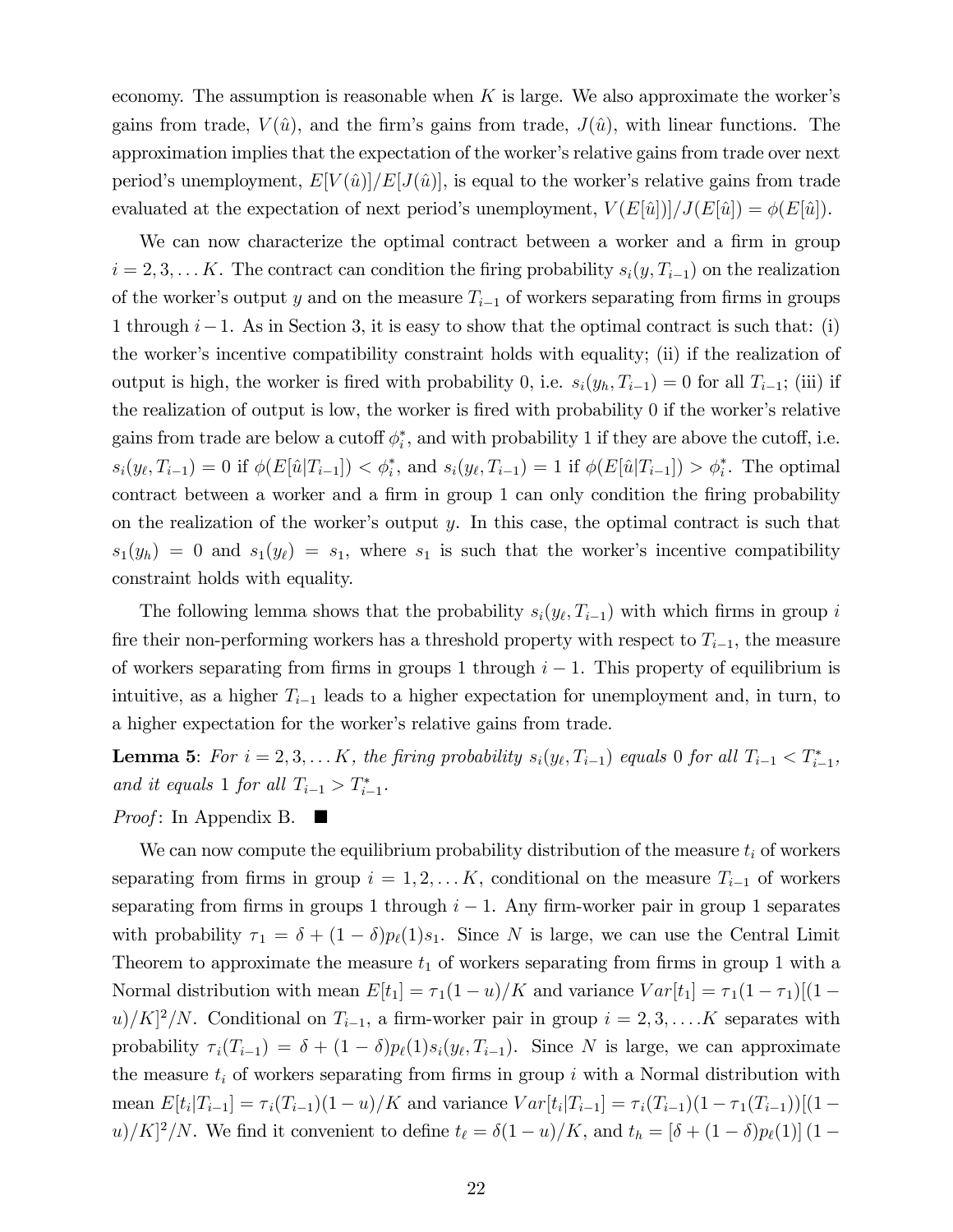$u)/K$ .

The following lemma shows that, for  $N \to \infty$ , there exists an equilibrium in which the firms in groups 2 through  $K$  either all fire or all keep their non-performing workers depending on the measure of workers separating from firms in group 1. Let us give some intuition for this result in the case of  $K = 3$ . If the firms in group 1 happen to break up with more than  $T_1^*$  workers, firms in group 2 fire their non-performing workers with probability 1. If the firms in group 1 happen to break up with less than  $T_1^*$  workers, firms fire in group 2 fire their non-performing workers with probability 0. Since the variance of  $t_1$  and  $t_2$  is vanishing as  $N \to \infty$ ,  $T_2 = E[t_1] + t_h$  with probability  $1 - P_1(T_1^*)$  and  $T_2 = E[t_1] + t_{\ell}$ with probability  $P_1(T_1^*)$ . Suppose that  $T_2^* = E[t_1] + (t_h + t_\ell)/2$ . Then, firms in group 3 fire their non-performing workers with probability 1 if  $T_2 = E[t_1] + t_h$  and with probability 0 if  $T_2 = E[t_1] + t_\ell$ . Since the variance of  $t_3$  is vanishing as  $N \to \infty$ ,  $T_3 = E[t_1] + 2t_h$  with probability  $1 - P_1(T_1^*)$  and  $T_3 = E[t_1] + 2t_\ell$  with probability  $P_1(T_1^*)$ . Overall, firms in group 2 fire their non-performing workers with probability  $1 - P_1(T_1^*)$  and, in that case, expect total separations  $T_3 = E[t_1] + 2t_h$ . Firms in group 3 fire their non-performing workers with probability  $1 - P_1(T_1^*)$  and, in that case, they expect total separations  $T_3 = E[t_1] + 2t_h$ . Therefore, if  $T_1^*$  satisfies the incentive compatibility constraint of workers in group 2, then  $T_2^*$  satisfies the incentive compatibility constraint of workers in group 3. This confirms the existence of the desired equilibrium for  $K = 3$ . Clearly, for  $K \to \infty$ , this equilibrium converges to the Perfect Correlation Equilibrium.

**Lemma 6:** For  $N \to \infty$ , there is an equilibrium in which firms in groups 2 through K fire their non-performing workers with probability 0 if  $T_1 < T_1^*$ , and with probability 1 if  $T_1 > T_1^*$ , where  $T_1^*$  is such that

$$
\psi = \beta(1 - \delta)(p_h(1) - p_h(0))(1 - P_1(T_1^*))V(E[\hat{u}|T_K = E[t_1] + (K - 1)t_h]).
$$
 (22)

*Proof*: In Appendix B.  $\Box$ 

Next, we rule out the existence of other equilibria. To this aim, notice that, in any equilibrium, firms in group 2 fire their non-performing workers with probability 0 if  $T_1 < T_1^*$ , and they fire them with probability 1 if  $T_1 > T_1^*$ , where  $T_1^*$  is such that the worker's incentive compatibility constraint is satisfied, i.e.

$$
\psi = \beta (1 - \delta)(p_h(1) - p_h(0))(1 - P_1(T_1^*))V(E[\hat{u}|T_1 > T_1^*])
$$
\n(23)

For  $N \to \infty$ ,  $T_2$  is approximately equal to  $E[t_1] + t_\ell$  with probability  $P_1(T_1^*)$  and, it is approximately equal to  $E[t_1] + t_h$  with probability  $1 - P_1(T_1^*)$ .

Now, suppose that the threshold  $T_2^*$  is such that  $P_2(T_2^*) > P_1(T_1^*)$ . Then, conditional on any  $T_2$  approximately equal to  $E[t_1] + t_\ell$ , firms in group 3 fire their non-performing workers with probability 0. Conditional on  $T_2$  being approximately equal to  $E[t_1]+t_h$ , firms in group 3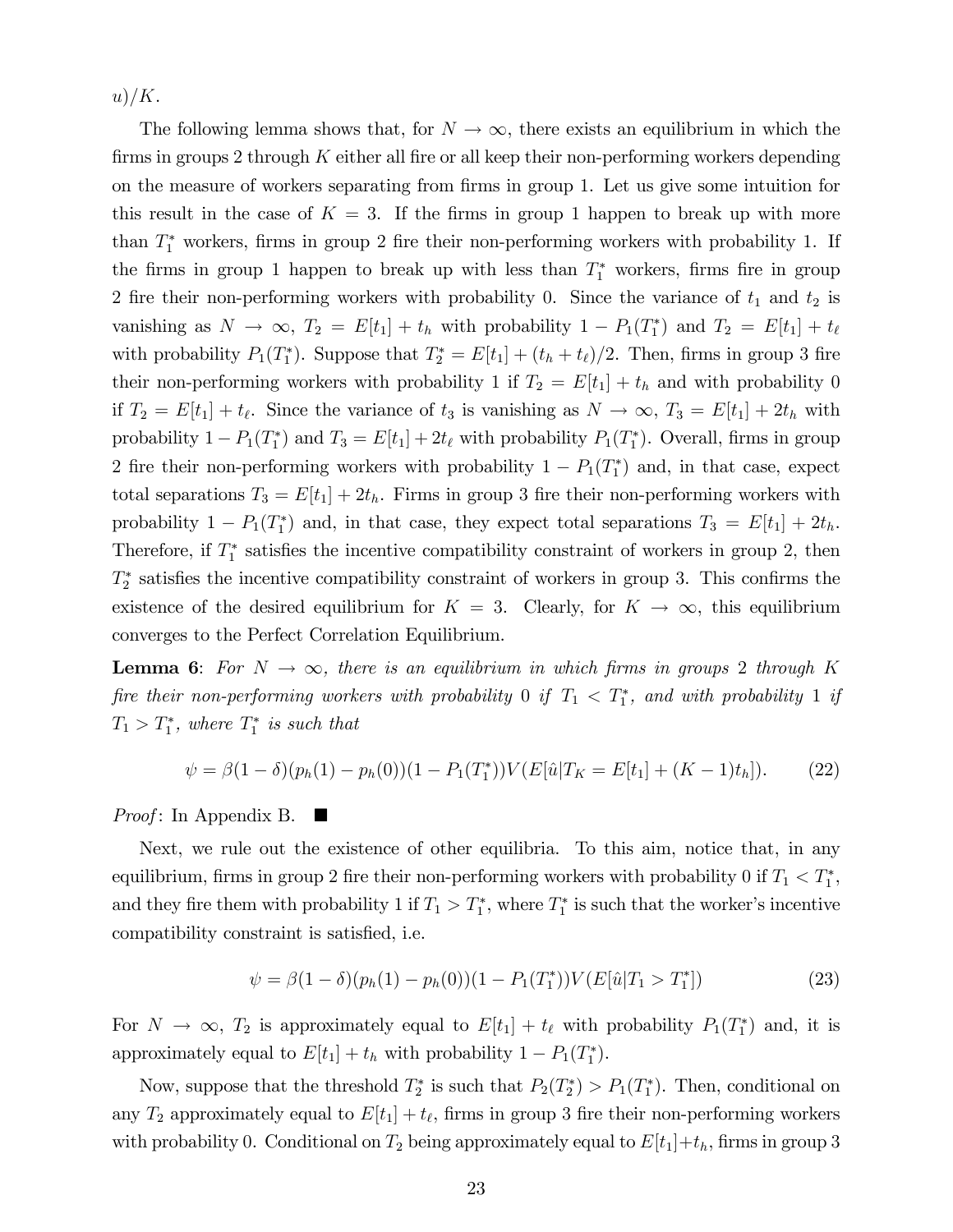do not fire their non-performing workers with probability  $(P_2(T_2^*) - P_1(T_1^*))/(1 - P_1(T_1^*))$  and they do with probability  $(1 - P_2(T_2^*))/(1 - P_1(T_1^*))$ . The incentive compatibility constraint for workers employed by firms in group 3 is thus given by

$$
\psi = \beta (1 - \delta)(p_h(1) - p_h(0))(1 - P_2(T_2^*))V(E[\hat{u}|T_2 > T_2^*])
$$
\n(24)

However, the incentive compatibility constraints (23) and (24) cannot hold simultaneously and, hence, there cannot be an equilibrium in which  $P_2(T_2^*) > P_1(T_1^*)$ . To see why this is the case, notice that  $E[\hat{u}|T_1 > T_1^*]$  is equal to  $E[\hat{u}|T_2 > T_2^*] + E[\hat{u}|T_2 < T_2^*, T_1 > T_1^*]$  and  $1 - P_1(T_1^*) > 1 - P_2(T_2^*)$ . Therefore, the right-hand side of (23) is strictly greater than the right-hand side of (24). Following a similar argument, we can rule also out equilibria in which  $P_2(T_2^*)$  <  $P_1(T_1^*)$ . Hence, in any equilibrium,  $P_2(T_2^*) = P_1(T_1^*)$ , which implies that firms in group 3 fire their non-performing workers if and only if firms in group 2 do. Repeating the above argument for  $i = 4, 5, \ldots$  K, we can show that, in any equilibrium, firms in group i fire their non-performing workers if and only if firms in group  $i - 1$  do. Therefore, the only equilibrium of the modified environment is the one described in Lemma 6.

Finally, by taking the limit for  $K \to \infty$ , the following result obtains.

**Theorem 3:** (Equilibrium Refinement) For  $K \to \infty$ ,  $N \to \infty$ , the unique equilibrium of the environment with  $K$  groups of  $N$  firms firing sequentially is the Perfect Correlation Equilibrium.

### 4.3 Recursive Equilibrium

In the previous subsections, we established the existence of a Perfect Correlation Equilibrium of the stage game under the conjectures that the Örmís gains from trade is increasing in unemployment and that the wage is decreasing in unemployment. We also argued that the Perfect Correlation Equilibrium is the only equilibrium of the stage game that is robust to a natural perturbation of the environment. In this subsection, we show that, given a Perfect Correlation Equilibrium of the stage game, there exists a Recursive Equilibrium such that the firm's and worker's gains from trade are increasing in unemployment, while the wage is decreasing (and, hence, the worker's relative gains from trade are increasing) in unemployment.

The existence proof is an application of Schauder's fixed point theorem. The proof is lengthy and relegated in Appendix C. Here we outline the structure of the proof. Denote as  $\Omega$  the set of bounded functions  $(V_+, J_+), V_+ : [0, 1] \longrightarrow \mathbb{R}$  and  $J_+ : [0, 1] \longrightarrow \mathbb{R}$ , such that for all  $u_0$  and  $u_1, 0 \le u_0 \le u_1 \le 1$ ,  $V_+(u_1) - V_+(u_0)$  is greater than  $\underline{D}_{V_+}(u_1-u_0)$  and smaller than  $D_{V_+}(u_1-u_0)$ , and  $J_+(u_1) - J_+(u_0)$  is greater than  $D_{J_+}(u_1-u_0)$  and smaller than  $D_{J_+}(u_1-u_0)$ , where  $D_{V_+} > D_{V_+} > 0$ ,  $D_{J_+} > 0 \ge D_{J_+}$ . That is,  $\Omega$  is the set of functions  $(V_+, J_+)$  that are bounded and Lipschitz continuous, with Lipschitz bounds respectively given by  $\underline{D}_{V_+}$  and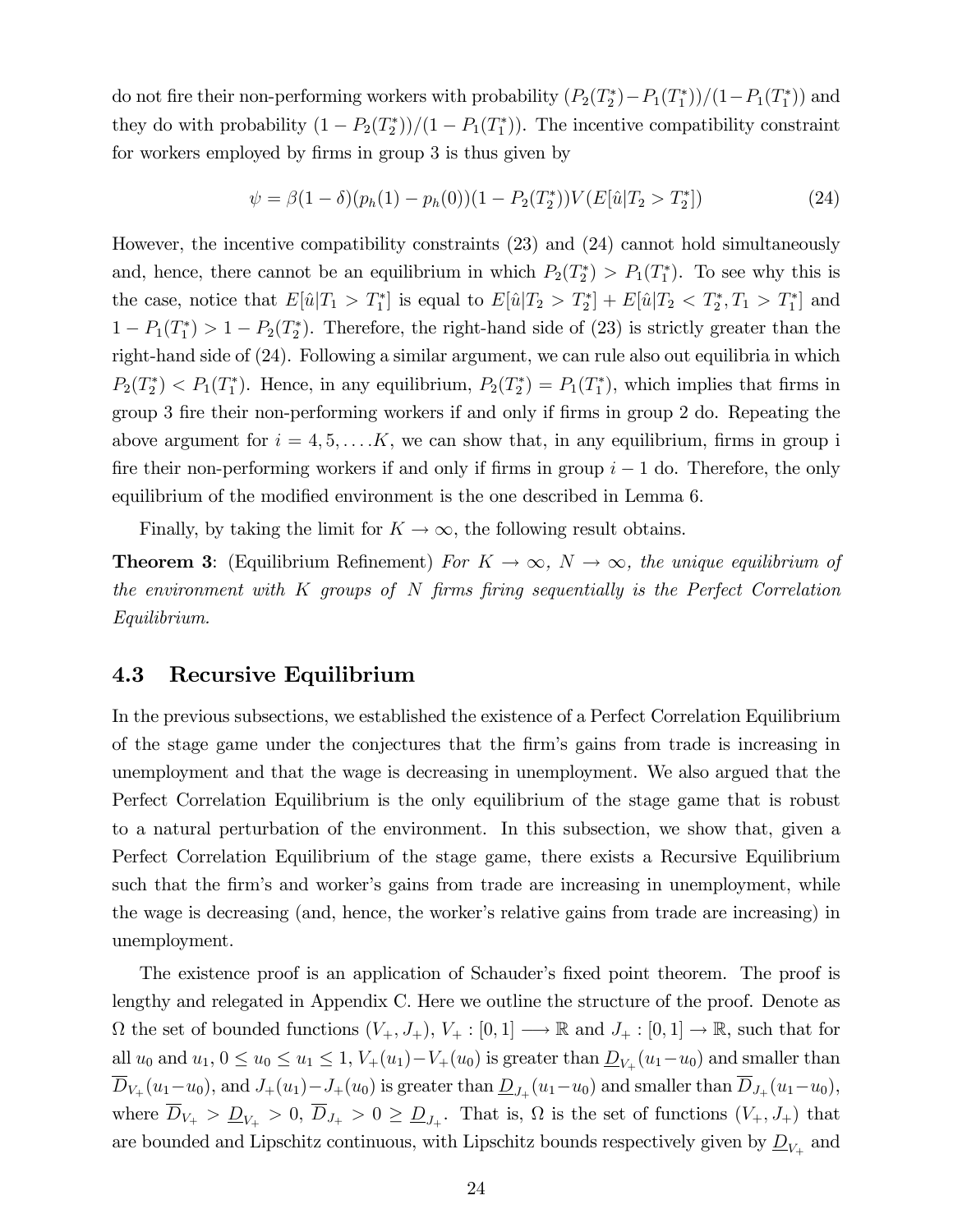$\overline{D}_{V_+}$ , and  $\underline{D}_{J_+}$  and  $\overline{D}_{J_+}$ .<sup>7</sup> Also, we denote as  $\underline{\mu}_u$  and  $\overline{\mu}_u$  the upper and the lower bound of the partial derivative of the job-finding probability  $\mu(J, u)$  with respect to u, and as  $\mu_J$  and  $\overline{\mu}_J$  the upper and the lower bound of the partial derivative of  $\mu(J, u)$  with respect to J.

We take an arbitrary pair of functions  $V_+(u)$  and  $J_+(u)$  from the set  $\Omega$ . We let  $V_+$  be the worker's expected gains from trade at the end of the production stage, and we let  $J_+$  be the firm's expected gains from trade at the end of the production stage. First, given  $(V_+, J_+),$ we use the fact that  $W(w, u) = v(w) - v(b) - \psi + V_+(u)$  and  $F(w, u) = E[y] - w + J_+(u)$ and condition (12) for the optimal contract to compute the equilibrium wage function  $w(u)$ . We prove that  $w(u)$  is strictly decreasing in u. Intuitively, given the choice for the bounds  $\underline{D}_{V_+}$  and  $D_{J_+}$ , an increase in unemployment leads to a larger increase in  $W(w, u)$  than in  $v'(w)F(w, u)$  for any given wage w. For this reason, the wage must fall to make sure that the worker's relative gains from trade,  $W(w, u)/F(w, u)$ , are equated to the worker's relative marginal utility of consumption  $v'(w)$ .

Second, given the functions  $V_+(u)$  and  $J_+(u)$  and the wage function  $w(u)$ , we use the fact that  $V(u) = W(w(u), u)$  and  $J(u) = F(w(u), u)$  to compute the equilibrium gains from trade accruing to the worker and to the firm. We prove that  $J(u)$  is strictly increasing in u. Intuitively, given the choice for the bound  $\underline{D}_{J_+}$ , an increase in unemployment leads to a decline in the wage that more than compensates the largest possible decline in  $J_+(u)$ . Similarly, we prove that  $V(u)$  is strictly increasing in u. Intuitively, this is because  $V(u)$  is equal to  $J(u)v'(w(u))$  and both  $J(u)$  and  $v'(w(u))$  are strictly increasing in u.

Third, given the function  $J(u)$ , we use (7) to compute the law of motion for unemployment  $h(u, \hat{z})$ . We prove that, as long as  $(1 - \delta)p_h(1) - \mu(J, u) > 0$ , next period's unemployment  $h(u, \hat{z})$  is strictly increasing in current period's unemployment. Moreover, we prove that next period's unemployment  $h(u, \hat{z})$  is strictly greater for the realization of the sunspot for which firms fire their non-performing workers, i.e. for  $\hat{z} \in Z_2$ , than for the realizations for which firms keep their non-performing workers, i.e. for  $\hat{z} \in Z_0$ .

Finally, given the functions  $V(u)$ ,  $J(u)$  and  $h(u, \hat{z})$ , we compute updates  $\mathcal{F}V_+(u)$  and  $\mathcal{F}J_{+}(u)$  for the worker's and firm's expected gains from trade at the end of the production process. More precisely, we compute  $\mathcal{F} V_+(u)$  and  $\mathcal{F} J_+(u)$  as

$$
\mathcal{F}V_{+}(u) = \beta E_{\hat{z}} \{ [(1 - \delta)(1 - p_{\ell}(1)s(y_{\ell}, \hat{z})) - \mu(J(h(u, \hat{z})), u)] V(h(u, \hat{z})) \},
$$
  

$$
\mathcal{F}J_{+}(u) = \beta E_{\hat{z}} [(1 - \delta)(1 - p_{\ell}(1)s(y_{\ell}, \hat{z})) J(h(u, \hat{z}))],
$$
 (25)

where the firing probability  $s(y_\ell, \hat{z}) = 1$  for  $\hat{z} \in Z_2$  and  $s(y_\ell, \hat{z}) = 0$  for  $\hat{z} \in Z_0$ , while the probability that  $\hat{z} \in Z_2$  is given by  $\pi_2$  in (19) and the probability that  $\hat{z} \in Z_2$  is  $\pi_0 = 1 - \pi_2$ . We prove that, as long as  $\underline{\mu}_u - \overline{\mu}_J(1-\delta+\overline{\mu}_u) > 0$  and  $\beta$  and  $\psi$  are not too large,  $\mathcal{F}V_+(u)$  is bounded and such that  $\mathcal{F}V_+(u_1) - \mathcal{F}V_+(u_0)$  is greater than  $\underline{D}_{V_+}(u_1 - u_0)$  and smaller than

 $7$ The reader can find the expression for the Lipschitz in Appendix B.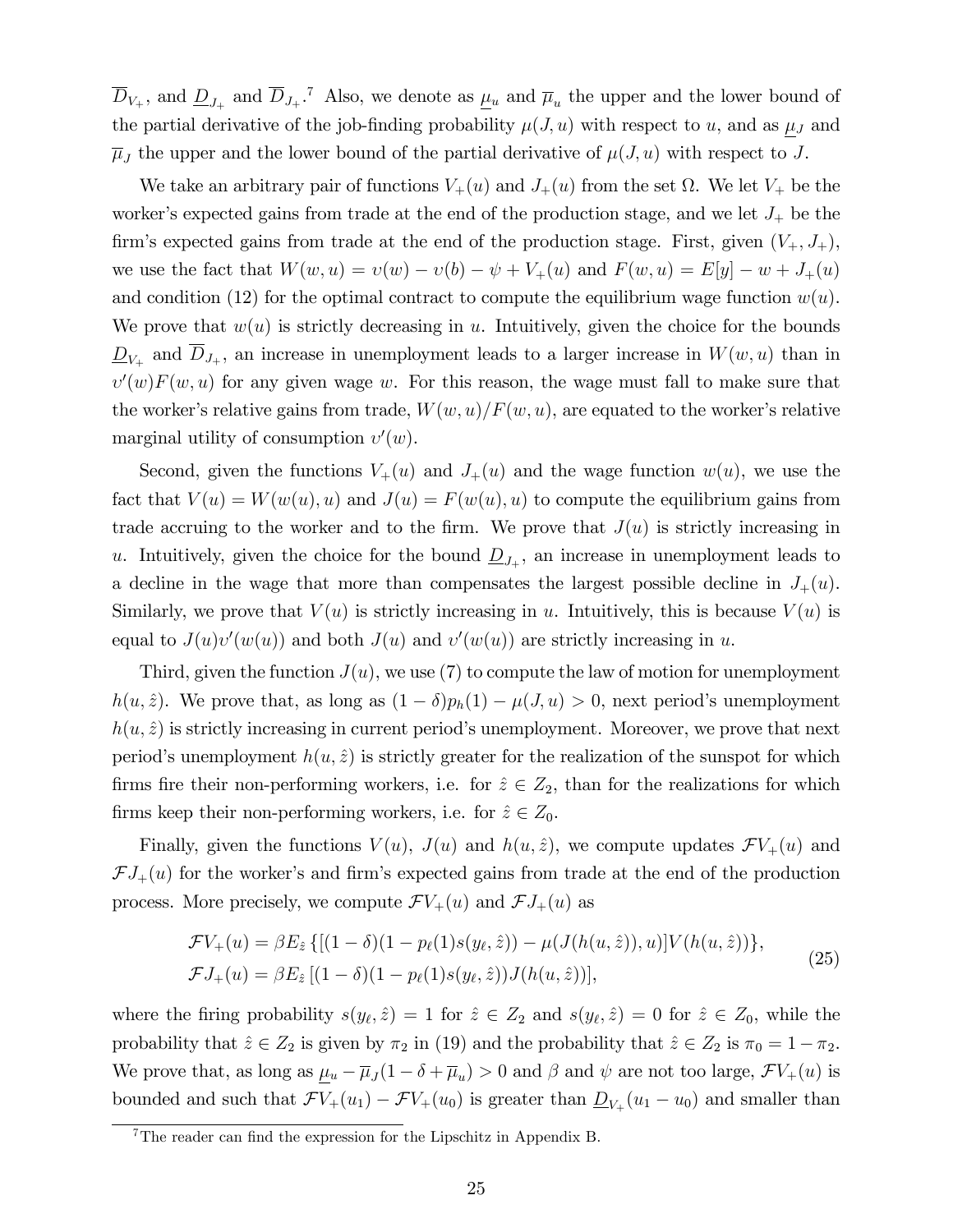$D_{V_+}(u_1 - u_0)$  for all  $u_0, u_1$  with  $0 \le u_0 \le u_1 \le 1$ . Similarly,  $\mathcal{F}J_+(u)$  is bounded and such that  $\mathcal{F}J_+(u_1) - \mathcal{F}J_+(u_0)$  is greater than  $\underline{D}_{J_+}(u_1 - u_0)$  and smaller than  $D_{J_+}(u_1 - u_0)$  for all  $u_0, u_1$  with  $0 \le u_0 \le u_1 \le 1$ .

The above observations imply that the operator  $\mathcal F$  is a self-map, in the sense that it maps pairs of functions in the set  $\Omega$  into pairs of functions that also belong to the set  $\Omega$ . The set  $\Omega$  is a non-empty, bounded, closed convex subset of the space of bounded continuous functions with the sup norm (see Lemma A.1 in Menzio and Shi, 2010). We also establish that the operator  $\mathcal F$  is continuous. Finally, we establish that the family of functions  $\mathcal F(\Omega)$  is equicontinuous. Equicontinuity, which is typically rather difficult to establish, here follows immediately because the functions  $\mathcal{F}V_+$  and  $\mathcal{F}J_+$  have the same Lipschitz bounds for all  $(V_+, J_+) \in \Omega.$ 

The properties of the operator  $\mathcal F$  are the conditions of Schauder's fixed point theorem (see Theorem 17.4 in Stokey, Lucas and Prescott 1989). Thus, there exists a pair of functions  $(V^*_+, J^*_+) \in \Omega$  such that  $\mathcal{F}(V^*_+, J^*_+) = (V^*_+, J^*_+)$ . Given the functions  $V^*_+$  and  $J^*_+$ , we construct the associated wage function,  $w^*$ , the gains from trade to the worker and to the firm,  $V^*$  and  $J^*$ , and the law of motion for unemployment,  $h^*$ . These objects, together with an optimal contract  $x^*(u)$  that prescribes the wage  $w^*(u)$  and the firing probabilities  $s^*(y_h, \hat{z}, u) = 0$ ,  $s^*(y_h, \hat{z}, u) = 1$  for  $\hat{z} \in Z_2$  and  $s^*(y_h, \hat{z}, u) = 0$  for  $\hat{z} \in Z_0$  constitute a Recursive Equilibrium in which, for all  $u$ , the equilibrium stage game is such that firms perfectly correlate the outcome of the lottery over Öring or keeping their non-performing workers.

This completes the proof of the following theorem.

**Theorem 4:** (Recursive Equilibrium) (i) Assume  $(1 - \delta)p_h(1) - \mu(u, J) > 0$  and  $\underline{\mu}_u$  $\overline{\mu}_J(1-\delta+\overline{\mu}_u) > 0$ . For all  $(\beta, \psi)$  such that  $\beta \in (0, \beta^*)$  and  $\psi \in (0, \psi^*)$ , where  $\beta^* > 0$ and  $\psi^* > 0$ , there is a Recursive Equilibrium in which firms play the Perfect Correlation Equilibrium at the stage game. (ii) The Recursive Equilibrium is such that: (a)  $V(u_0)$  <  $V(u_1)$  and  $J(u_0) < J(u_1)$  for all  $u_0, u_1$  with  $0 \le u_0 < u_1 \le 1$ ; (b)  $w(u_0) > w(u_1)$  and  $V(u_0)/J(u_0) \lt V(u_1)/J(u_1)$  for all  $u_0, u_1$  with  $0 \le u_0 \lt u_1 \le 1$ ; (c)  $h(u_0, \hat{z}) \lt h(u_1, \hat{z})$ for all  $u_0, u_1$  with  $0 \le u_0 < u_1 \le 1$  and  $\hat{z} \in [0, 1]$ , and  $h(u, \hat{z}_0) < h(u, \hat{z}_2)$  for all  $\hat{z}_0 \in Z_0$ ,  $\hat{z}_2 \in Z_2$  and  $0 \le u < 1$ .

### 4.4 Agency Business Cycles

In the previous subsection, we have established the existence of a Recursive Equilibrium where firms randomize over firing or keeping their non-performing workers in a perfectly correlated fashion. Here, we characterize the aggregate behavior of the economy in this equilibrium.

First, notice that the economy faces aggregate uncertainty. Given the current unemployment rate  $u \in [0, 1)$ , all firms their non-performing workers if  $\hat{z} \in Z_2$ , an event that happens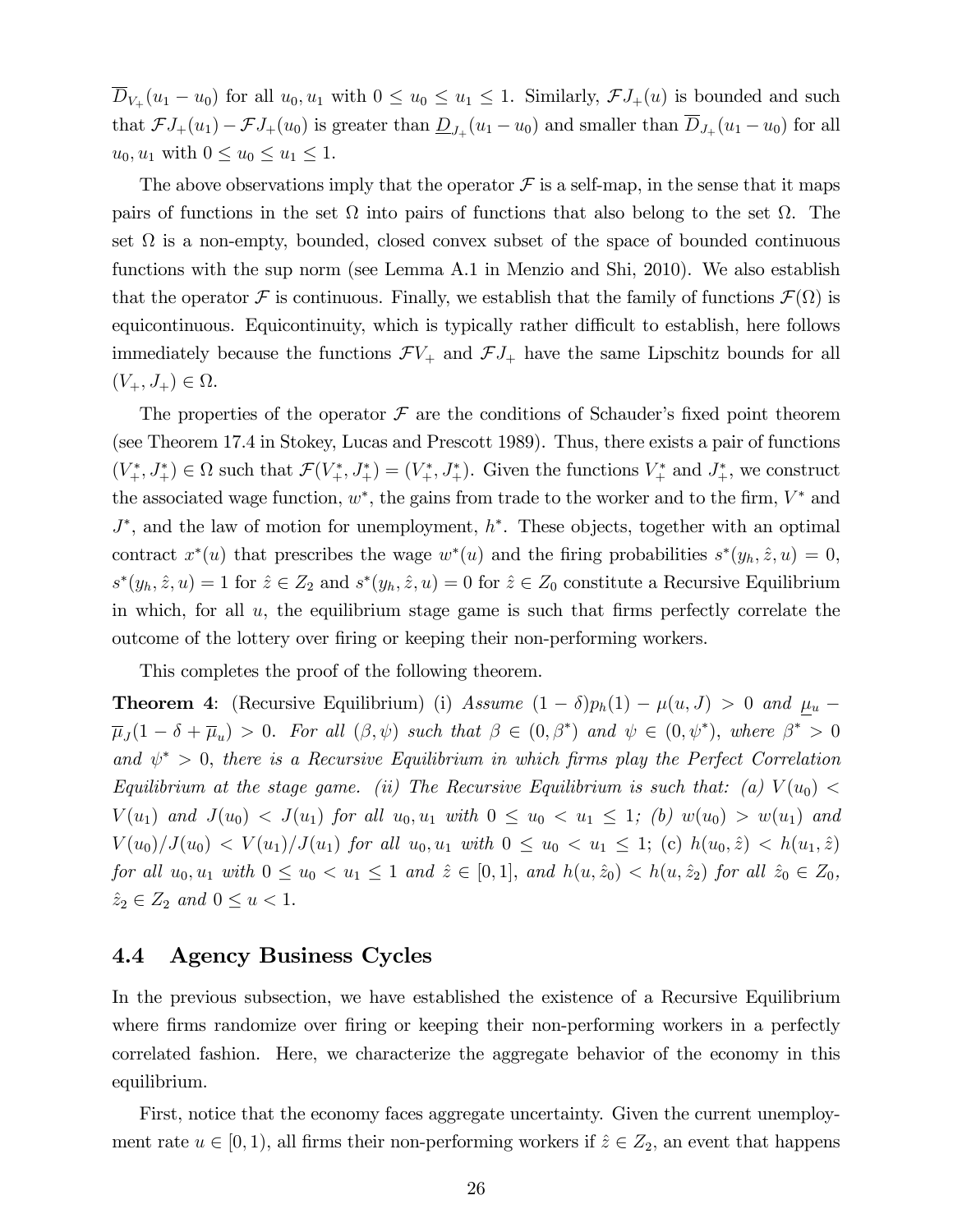



with probability  $\pi_2$ , and all firms keep their non-performing workers if  $\hat{z} \in Z_0$ , an event that happens with probability  $\pi_0 = 1 - \pi_2$ , where  $\pi_2$  is given by (19). In the first case, the rate at which employed workers become unemployed is  $\delta + (1 - \delta)p_{\ell}(1)$  and next period's unemployment rate is  $h(u, Z_2)$ . In the second case, the rate at which employed workers become unemployed is  $\delta$  and next period's unemployment rate is  $h(u, Z_0)$ , where  $h(u, Z_0) < h(u, Z_2)$ .

Aggregate uncertainty leads to aggregate economic fluctuations, which we name  $A\ngency$ Business Cycles (or ABCs). These cycles are illustrated in Figure 3. Imagine an economy in which the unemployment rate is  $u_0$ . As long as firms keep their non-performing workers, the unemployment rate evolves according to the policy function  $h(u, Z_0)$ . The rate at which employed workers become unemployed remains constant at  $\delta$  and the unemployment rate falls towards  $u^*$ . When firms eventually fire their non-performing workers, unemployment evolves according to the policy function  $h(u, Z_2)$ . The rate at which employed workers become unemployed increases to  $\delta + (1 - \delta)p_{\ell}(1)$  and so does the unemployment rate. After the firing episode, the rate at which employed workers become unemployed returns to  $\delta$  and the unemployment rate starts falling back towards  $u^*$ .

Second, notice that the aggregate fluctuations described above are endogenous. They are not driven by exogenous shocks to fundamentals. In fact, all fundamentals are constant. Fluctuations are not driven by exogenous shocks to the future value of fundamentals. In fact, all fundamentals are known to be constant. Fluctuations are not driven by exogenous shocks to equilibrium selection. In fact, firms always play the Perfect Correlation Equilibrium in the stage game. Moreover, the firms' randomization over firing and keeping non-performing workers is not a randomization over different equilibria. There is no equilibrium in which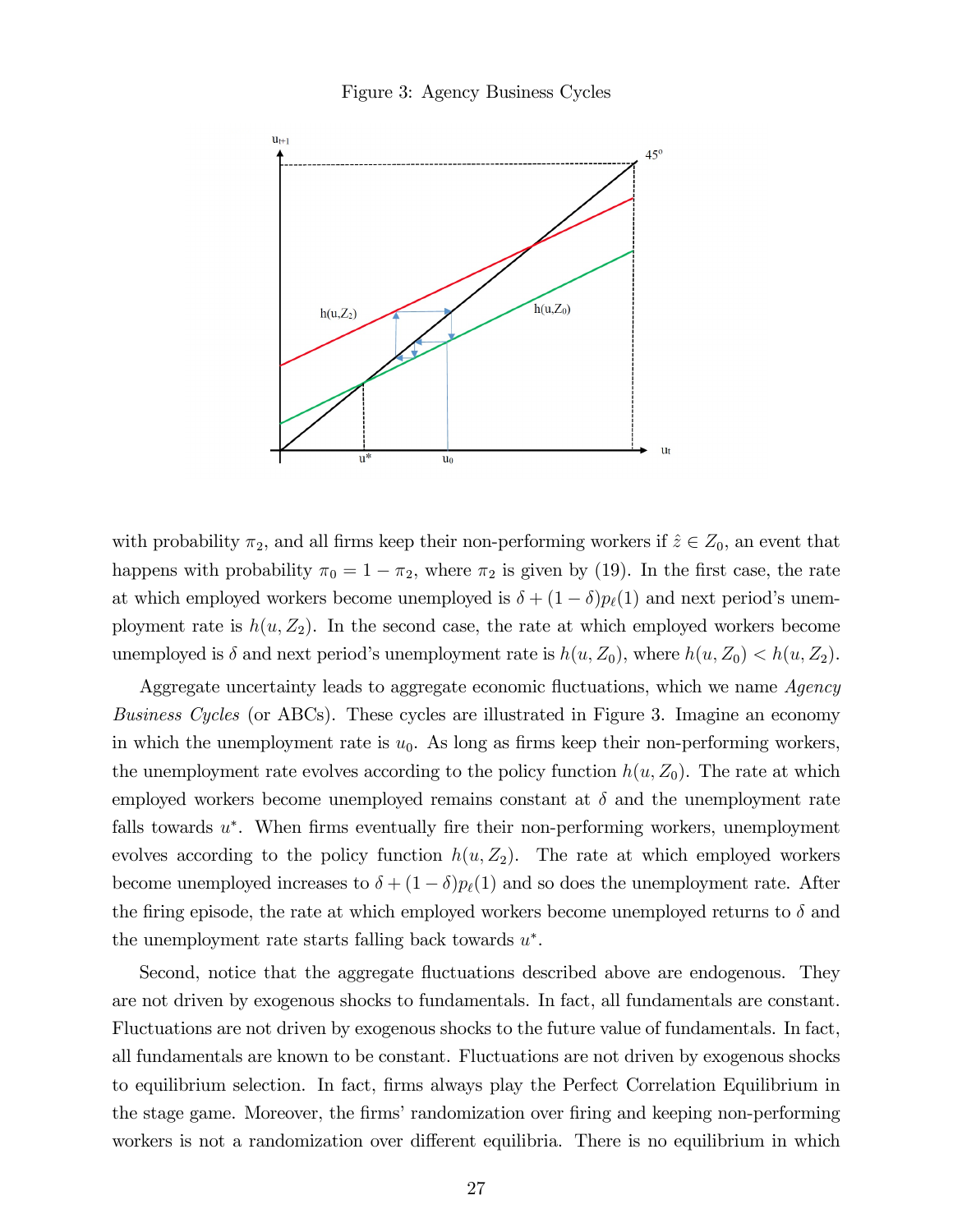firms keep non-performing workers with probability 1, as this violates the incentive compatibility constraint of workers. Similarly, there is no equilibrium in which firms keep their non-performing workers with probability 0. Fluctuations in our model emerge from a feature of the equilibrium: *correlated randomization*. Specifically, every firm wants to randomize over keeping or Öring a non-performing workers in order to provide incentives, and the various firms in the economy want to correlate the outcome of their randomization.

Third, notice that the economic fluctuations emerging in equilibrium are stochastic. The time at which a firing burst takes place is random and so are the dynamics of the unemployment rate, the rate at which employed workers become unemployed and the rate at which unemployed workers become employed. Specifically, the probability of a firing burst is

$$
\pi_2 = \frac{\psi}{\beta(p_h(1) - p_h(0))(1 - \delta)V(h(u, Z_2))}.
$$

The probability of a firing burst is endogenous, showing very clearly that there is no exogenous force driving aggregate fluctuations in our model. The probability of a firing episode depends positively on the disutility of effort,  $\psi$ , negatively on the difference between successful production if the worker does and does not put effort,  $p_h(1)-p_h(0)$ , and on the cost to the worker from losing his job,  $V(h(u, Z_2))$ . The first two terms are parameters and are constant over time. The last term is a value function that depends on the current unemployment rate. In particular, since  $h(u, Z_2)$  is a strictly increasing function of u and V is a strictly increasing function, it follows that the probability of a firing burst is strictly decreasing in the unemployment rate  $u$ . Therefore, as the economy moves from  $u_0$  to  $u^*$  in Figure 3, the probability of a Öring burst grows larger and larger. When the Öring burst takes place, the unemployment rate goes up and the probability of a firing episode goes down.

Finally, notice in our model of endogenous fluctuations, recessions have a different nature than in models where cycles are driven by áuctuations in productivity (e.g., Kydland and Prescott 1983 and Mortensen and Pissarides 1994). In those models, a recession is a time when the gains from trade in the labor market are unusually low because of some negative shock to productivity. For this reason, firms and workers do not search very hard and unemployment is high. In our model, a recession is a time when the gains from trade in the labor market are unusually high because the value of being unemployed is unusually low. This the time when firms find it optimal to fire their non-performing workers and, hence, unemployment is high. Thus, while models of cyclical fluctuations driven by productivity shocks imply a negative correlation between gains from trade in the labor market and unemployment, our model implies a positive correlation between gains from trade and unemployment. Formally, in our model, the workers' gains from trade,  $V(u)$ , and the firm's gains from trade,  $J(u)$ , are increasing in the unemployment rate u.

The above observations are summarized in the following theorem.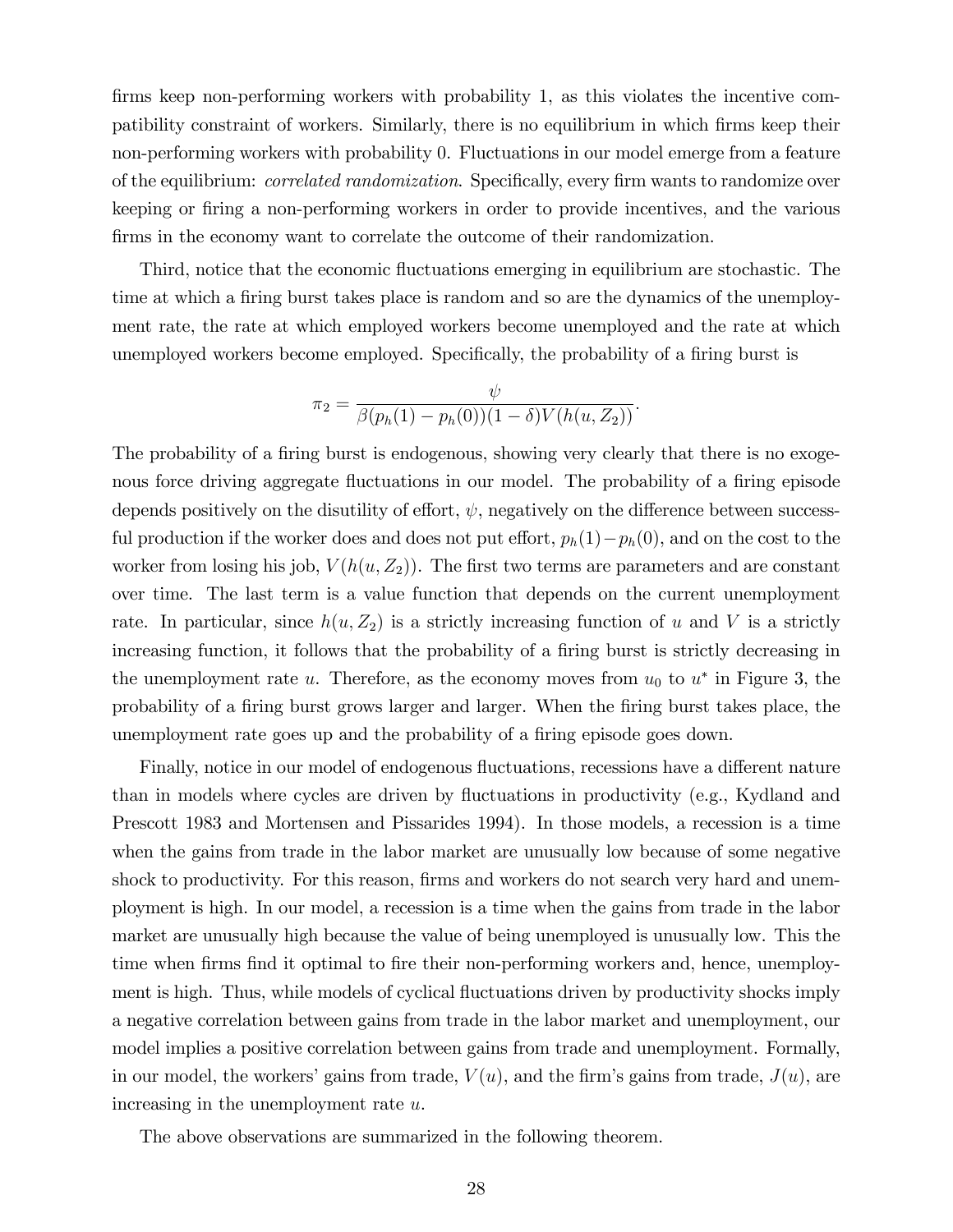**Theorem 5:** (Agency Business Cycles) (i) Aggregate uncertainty: For any  $u \in [0, 1)$ , next period's unemployment rate is  $h(u, Z_2)$  with probability  $\pi_2$  and  $h(u, Z_0)$  with probability  $\pi_0 = 1 - \pi_2$ , where  $h(u, Z_0) < h(u, Z_2)$  and  $\pi_2$  is given by (19). (ii) Probability of a recession and unemployment: The probability  $\pi_2$  is strictly decreasing in u. (iii) Gains from trade and unemployment: The net value of employment to a worker,  $V(u)$ , and the net value of a worker to a firm,  $J(u)$ , are strictly increasing in u.

## 5 Quantifying the Theory

We do not believe that Agency Business Cycles are the only cause of cyclical fluctuations in the US economy—certainly fluctuations in unemployment benefits, in productivity, and shocks to the financial sector are important drivers of recessions and expansions. We also realize that our theory is not rich enough to say anything about important features of the business cycles, such as the dynamics of investment and inventories. Nevertheless, we think it is worthwhile to calibrate our theory to get a sense of the magnitude of ABCs relative to the cyclical fluctuations of the US labor market. We find that ABCs can generate fluctuations in unemployment, in the rate at which employed workers become unemployed (EU rate) and in the rate at which unemployed workers become employed (the UE rate) that are of the same order of magnitude as those observed in the US economy. Moreover, ABCs generate labor market fluctuations that are uncorrelated with labor productivity, as they have been in the US since 1984.

We then examine three qualitative features of ABCs. First, in ABCs, a recession starts with an increase in the EU rate which drives up unemployment. In turn, the increase in unemployment lowers the UE rate because of decreasing returns to matching. Even though the increase in the EU rate is short-lived, the unemployment rate (and, consequently, the UE rate) recovers slowly because it takes time to rebuild the stock of firm-worker matches. We find that, in the US economy, labor market variables follow the same pattern of leads and lags that is implied by our theory. Second, in ABCs, the probability of a recession is endogenous and, in particular, it becomes higher when unemployment is lower. We find that, in the US economy as in our theory, the probability of a recession increases when unemployment is lower. Third, in ABCs, a recession is a period when the value of workers in the market relative to the value of workers at home is abnormally high. We find preliminary evidence that this is also true for the US economy.

### 5.1 Calibration

We start by calibrating the primitives of the model. Preferences are described by the worker's periodical utility function,  $v(c) - \psi e$ , and by the discount factor,  $\beta$ . Market production is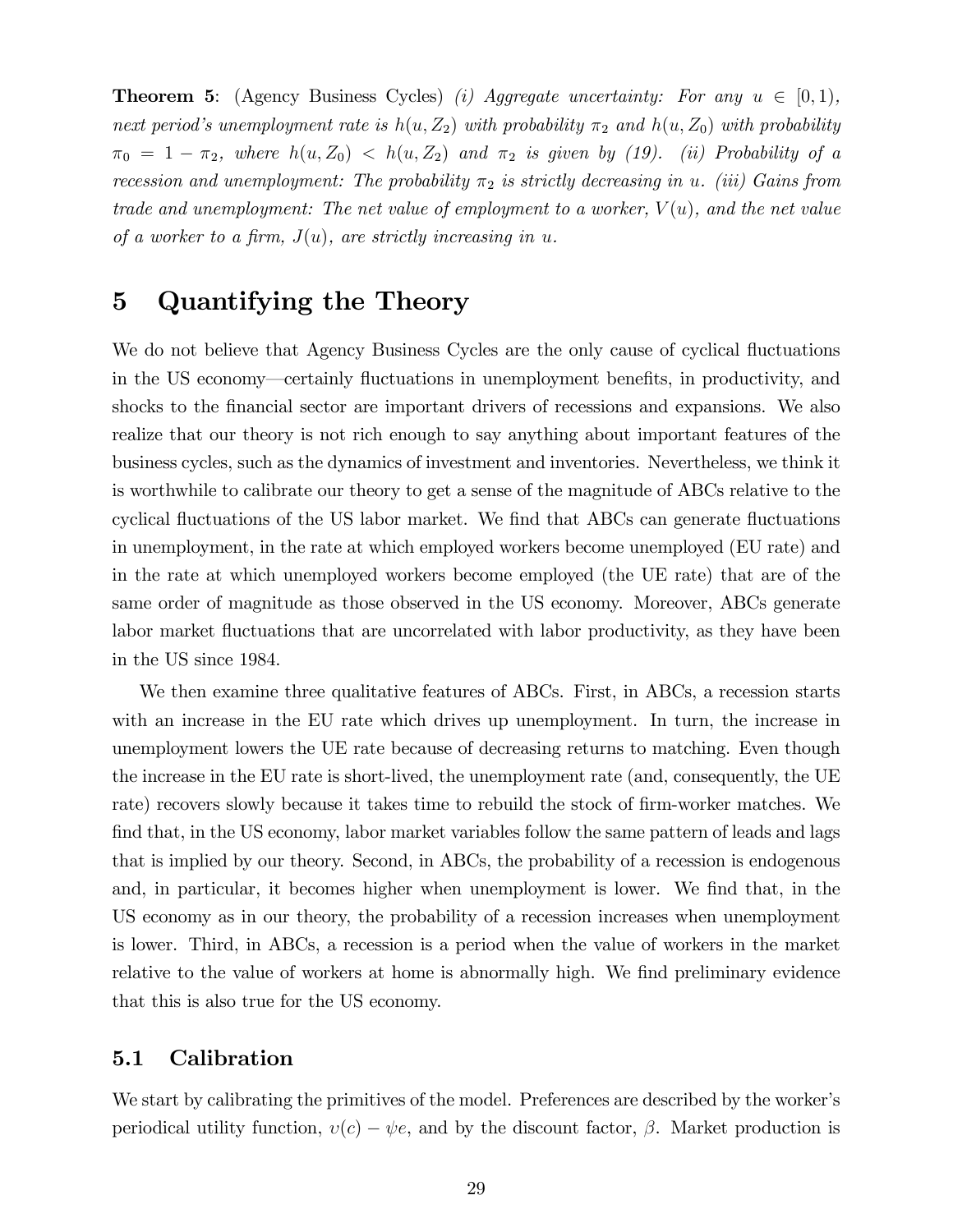described by the realizations of output,  $y_h$  and  $y_\ell$ , by the probability that output is high given the worker's effort,  $p_h(1)$  and  $p_h(0)$ , and by the exogenous job destruction probability  $\delta$ . Home production is described by the output of an unemployed worker, b. The search and matching process is described by the vacancy cost, k, and the matching function,  $M(u, v)$ . We specialize the utility function for consumption to be of the form  $v(c) = c^{1-\sigma}/(1-\sigma)$ , where  $\sigma$  is the coefficient of relative risk aversion. We specialize the matching function to be of the form  $M(u, v) = A(u)m(u, v)$ , where  $m(u, v) = uv(u^{\xi} + v^{\xi})^{-1/\xi}$  is a constant returns to scale matching function with an elasticity of substitution  $\xi$ , and  $A(u) = \exp(-\rho u)$  is a matching efficiency function with a semi-elasticity with respect to unemployment of  $-\rho$ .

We calibrate the parameters of the model to match some key statistics of the US labor market between 1951 and 2014, such as the average unemployment rate, the average UE rate, and the average EU rate. We measure the US unemployment rate as the CPS civilian unemployment rate. We measure the UE and the EU rates using the civilian unemployment and short-term unemployment rates from the CPS, following the same methodology as in Shimer (2005). We measure labor productivity as output per worker in the non-farm sector.

We calibrate the basic parameters of the model as is now standard in the literature. We choose the model period to be one month. We set the discount factor,  $\beta$ , so that the annual real interest rate,  $(1/\beta)^{1/12} - 1$ , is 5 percent. We choose the vacancy cost, k, and the exogenous job destruction probability,  $\delta$ , so that the model matches the average UE and EU rates in the US economy (respectively, 44% and 2:6%). We normalize the average value of market production,  $p_h(1)y_h + (1-p_h(1))y_\ell$ , to 1. We choose the value of home production, b, to be 70% of the average value of market production, which Hall and Milgrom (2008) argue is a reasonable estimate for the US economy.

We calibrate the parameters of the model that determine the extent of the agency problem as follows. The probability that the realization of output is high when the worker exerts effort,  $p_h(1)$ , affects the number of non-performing workers and, hence, the magnitude of firing bursts. The disutility of effort,  $\psi$ , affects the frequency at which firms need to fire non-performing workers, hence, the frequency of firing bursts. Therefore, we choose  $y_h$  so that the model generates the same standard deviation in the cyclical component of the EU rate as in the US economy (approximately 9%). We choose  $\psi$  so that, on average, firms fire their non-performing workers once every 50 months. The parameters  $y_h$  and  $y_\ell$  and  $p_h(0)$ cannot be uniquely pinned down. Given that average output is 1, the realizations of output  $y_h$  and  $y_\ell$  do not affect the equilibrium, as long as it is optimal for firms to require effort from their workers. Similarly, the probability  $p_h(0)$  only affects the equilibrium through the ratio  $\psi/(p_h(1)-p_h(0))$ . Therefore, we choose some arbitrary values for  $y_h$ ,  $y_\ell$  and  $p_h(0)$  such that firms find it optimal to require effort.

Finally, we need to choose values for the parameters in the utility and the matching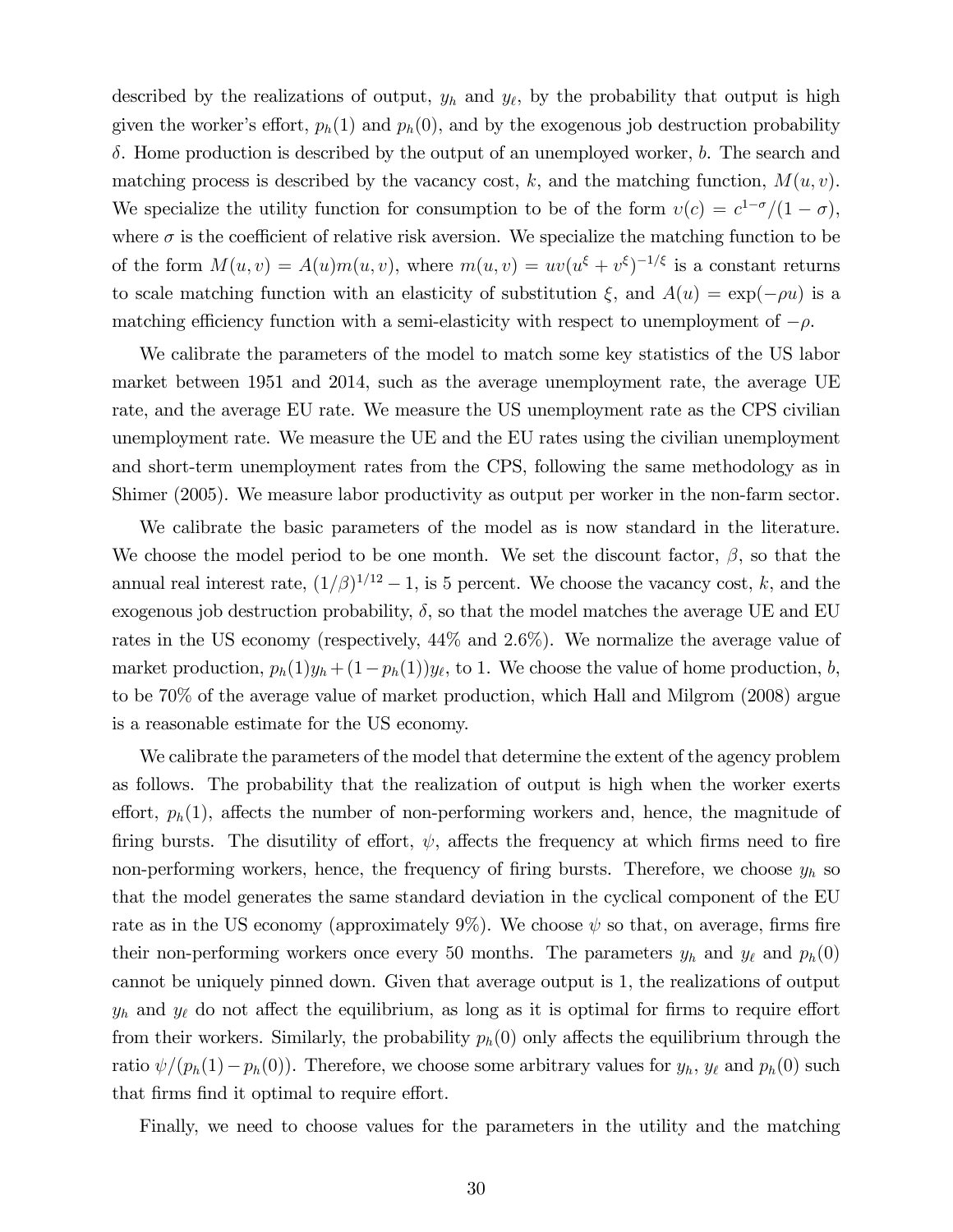|                  | Description                    | $\mathbf{a}$ | 'b)  | $\rm (c)$ |
|------------------|--------------------------------|--------------|------|-----------|
| $y_h$            | high output                    | 1.03         | 1.03 | 1.03      |
| $p_h(1)$         | prob. $y_h$ given $e=1$        | .967         | .967 | .967      |
| $p_h(0)$         | prob. $y_h$ given $e = 0$      | .467         | .467 | .467      |
| $\boldsymbol{b}$ | UI benefit/leisure             | .700         | .700 | .700      |
| $\sigma$         | relative risk aversion         | 1            |      | 1         |
| $\psi$           | disublity of effort            | .007         | .006 | .007      |
| $\delta$         | exogenous destruction          | .025         | .025 | .025      |
| k                | vacancy cost                   | .257         | .342 | .126      |
| ξ                | elasticity of sub. $u$ and $v$ | 1.24         | 1.24 | 1.24      |
| ρ                | semi-elasticity $A$ wrt $u$    | 6            | 3    | 10        |

Table 1: Calibrated Parameters

*Notes:* Calibrated parameters for  $\rho = 6$  (column a),  $\rho = 3$  (column b) and  $\rho = 10$  (column c). In all calibrations, the low realization of output is set to zero.

functions. We set the coefficient  $\sigma$  of relative risk aversion in the utility function  $v$  to 1. This is a standard value from micro-estimates of risk aversion. We set the elasticity  $\xi$  of substitution between unemployment and vacancy in the matching function  $m$  to 1.24. This is the value estimated by Menzio and Shi (2011).<sup>8</sup> We tentatively set the parameter  $\rho$  in the matching efficiency function A to 6, but we also report our findings for  $\rho = 3$  and for  $\rho = 10$ .

### 5.2 Magnitude and Properties of ABCs

Table 1 reports the calibrated values of the parameters of the model. Table 2 reports summary statistics for the cyclical component of the unemployment rate, the UE rate, the EU rate and of average labor productivity generated by the calibrated model. The first takeaway from Table 2 is that ABC can account for a significant fraction of the volatility of the US labor market. For  $\rho = 6$  (our benchmark calibration), the model generates 55% of the empirical volatility of unemployment, 33% of the empirical volatility of the UE rate and all of the empirical volatility of the EU rate. For  $\rho = 10$ , the model generates 75% of the empirical volatility of unemployment, 60% of the empirical volatility of the UE rate and all of the empirical volatility of the EU rate. For  $\rho = 3$ , the model generates less volatility. Naturally, these are upper bounds on the magnitude of ABCs, as the model is calibrated to account for all of the volatility of the EU rate.

The second take-away from Table 2 is that ABCs display the same pattern of comovement between the unemployment rate, the UE rate and the EU rate as in the data. That is, ABCs display positive comovement between the unemployment and the EU rate and

<sup>8</sup>Correctly estimating a matching function requires taking into account the fact that unemployed and employed workers all search for vacancies to some degree. Using a model of search off and on the job, Menzio and Shi (2011) estimate the elasticity of substitution between searching workers and vacant jobs in the matching function to be 1:24.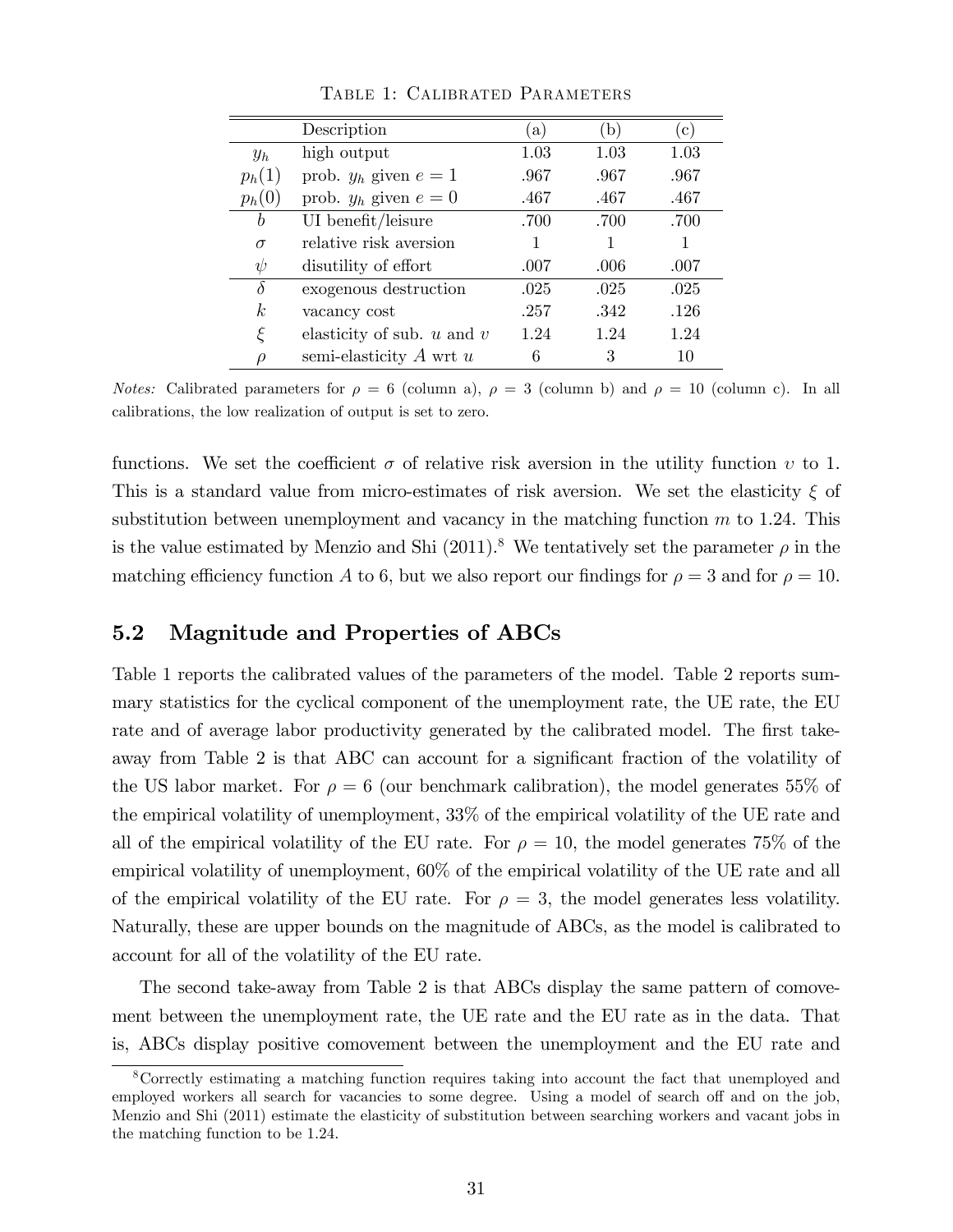|                    |                  | u rate | UE rate | EU rate | APL      |
|--------------------|------------------|--------|---------|---------|----------|
| Model: $\rho = 6$  | std              | 9.34   | 4.09    | 9.11    | $\Omega$ |
|                    | $\cot$ , wrt $u$ | 1      | $-.98$  | .32     |          |
| Model: $\rho = 3$  | std              | 7.89   | 1.92    | 9.12    | $\Omega$ |
|                    | cor. wrt $u$     | 1      | $-.97$  | .39     |          |
| Model: $\rho = 10$ | std              | 12.3   | 7.05    | 9.15    |          |
|                    | cor. wrt $u$     | 1      | $-.99$  | .25     |          |
| Data: 1951-2014    | std              | 16.9   | 12.9    | 9.7     | 1.98     |
|                    | cor. wrt $u$     |        | $-.94$  | .80     | $-.37$   |
| Data: 1984-2014    | std              | 17.3   | 13.8    | 6.91    | 1.38     |
|                    | cor. wrt $u$     |        | $-.96$  | .70     | .09      |

Table 2: Agency Business Cycles

Notes: For each variable, we construct quarterly time-series by taking 3-month averages. We then compute the cyclical component of each variable as the percentage deviation of its quarterly value from a Hodrick-Prescott trend constructed using a smoothing parameter of 100,000.

negative comovement between the unemployment and the UE rate. ABCs display a positive comovement between unemployment and vacancies, while in the data unemployment and vacancies are negatively correlated. This discrepancy is an artifact of the simplifying and counterfactual assumption that workers search the labor market only when they are unemployed. Indeed, under this assumption, an increase in unemployment causes an increase in the number of workers searching the labor market which, in turn, gives firms an incentive to create more vacancies. Under the more realistic assumption that workers search both off and on the job, an increase in unemployment does not cause an increase in the number of workers searching the labor market and, hence, does not give firms a clear incentive to create more vacancies.

Finally, Table 2 shows that ABCs display relatively large fluctuations in unemployment that are uncorrelated with fluctuations in labor productivity. This is an important feature of the model. The empirical correlation between unemployment and labor productivity which was significantly negative for the period 1951-1984—has become basically zero for the period 1984-2014. Therefore, over the period 1951-1984, áuctuations in labor productivity may have driven the cyclical movements of the US labor market. In contrast, over the period 1984-2014, áuctuations in labor productivity seem an unlikely driver of cycles in the US labor market. Our theory provides an explanation for the recent lack of comovement between labor productivity and unemployment by identifying a novel, non-technological source of aggregate fluctuations.

Overall, Table 2 shows that ABCs can be large. Now, we turn to examine three qualitative features of ABCs. First, in ABCs, a recession starts with an increase in the EU rate. The increase in the EU rate quickly drives up the unemployment rate which, because of decreasing returns to matching, lowers the UE rate. Even though the EU rate falls back immediately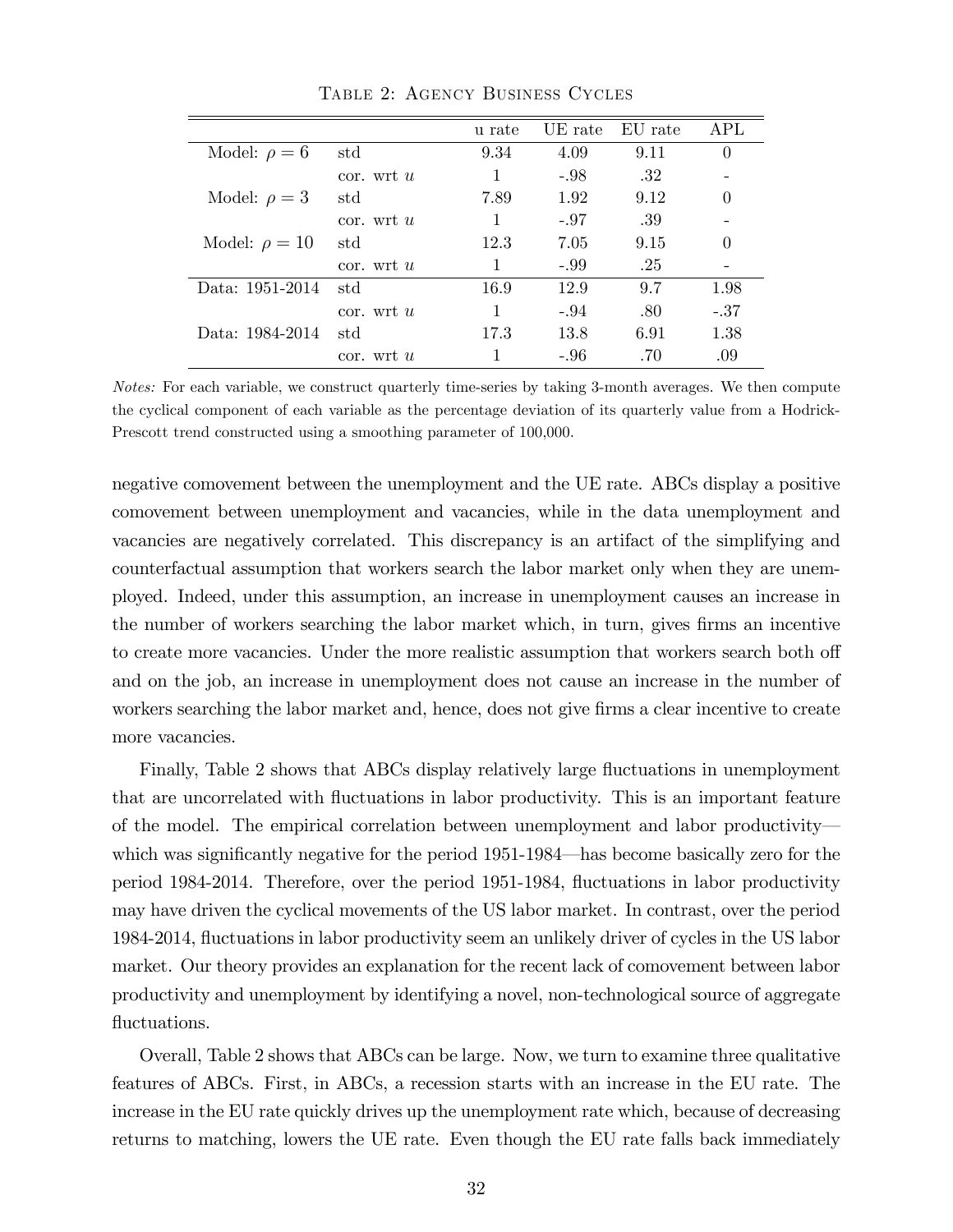to its pre-recession levels, the unemployment rate recovers slowly because it takes time to rebuild the stock of firm-worker matches. Because of decreasing returns to matching, also the UE rate recovers slowly. The timing of ABCs squares well with the data. In the US, a typical recession starts with a sharp short-lived increase in the EU rate (and, especially, a sharp increase in the Öring rate), which causes the unemployment rate to increase very quickly. The recovery of the unemployment rate is much slower and so is the recovery in the UE rate.

Figure 4 formalizes these observations by displaying the correlation between unemployment in quarter t and other labor market variables in quarter  $t + x$ . It is immediate to see that the EU rate leads the unemployment rate by a quarter—in the sense that the absolute value of the correlation between unemployment in quarter t and the EU rate in quarter  $t+x$ is highest for  $x = -1$ —while the UE rate is contemporaneous with unemployment— in the sense that the correlation between unemployment in quarter  $t$  and the UE rate in quarter  $t + x$  is highest for  $x = 0$ . Moreover, one can see that the correlation between current unemployment and future EU rate dies off much more rapidly than the correlation between current unemployment and future unemployment and UE rates. The US labor market displays exactly the same pattern of leads and lags, as can be seen from the dashed lines in Figure 4. The main difference between the correlation functions in the model and in the data is that, in the model, all correlations die off more quickly than in the data. This shortcoming of the model is due to the fact that the driving mechanism of ABCs (i.e. the correlated randomization over firing or keeping non-performing workers) must be i.i.d. over time.<sup>10</sup>

Next, we turn to the hallmark property of our theory. In ABC theory (as in any theory of endogenous and stochastic business cycles), the probability of a recession is an endogenous object which depends on fundamentals and the state of the economy. In particular, in ABC theory, the probability of a recession depends negatively on the unemployment rate (see Theorem 5). Intuitively, the higher is the unemployment rate, the higher is the cost to the worker from losing his job and, hence, the lower is the probability with which firms need to fire non-performing workers in order to give them an incentive to perform. In order to find out whether this feature of ABCs is borne out in the data, we take the time-series for the unemployment rate and define the start of a recession as a quarter in which the unemployment rate turns from decreasing to increasing and keeps growing for at least two consecutive quarters.<sup>11</sup> We then estimate a probit model for the probability of the start of a recession as a function of the unemployment rate. The estimated coefficient on the

 $^{9}$ Fujita and Ramey (2009) were the first to point out that the EU rate leads the unemployment rate, while the UE rate is contemporaneous with the unemployment rate. Our theory explains this pattern as a causal link from the EU rate to the unemployment rate and from the unemployment rate to the UE rate.

 $10\,\text{We}$  believe we could create persistence in firings by assuming that firm and workers observe output in a staggered fashion—e.g., half in odd periods and half in even periods.

 $11$ The estimates are robust to alternative definitions of a recession.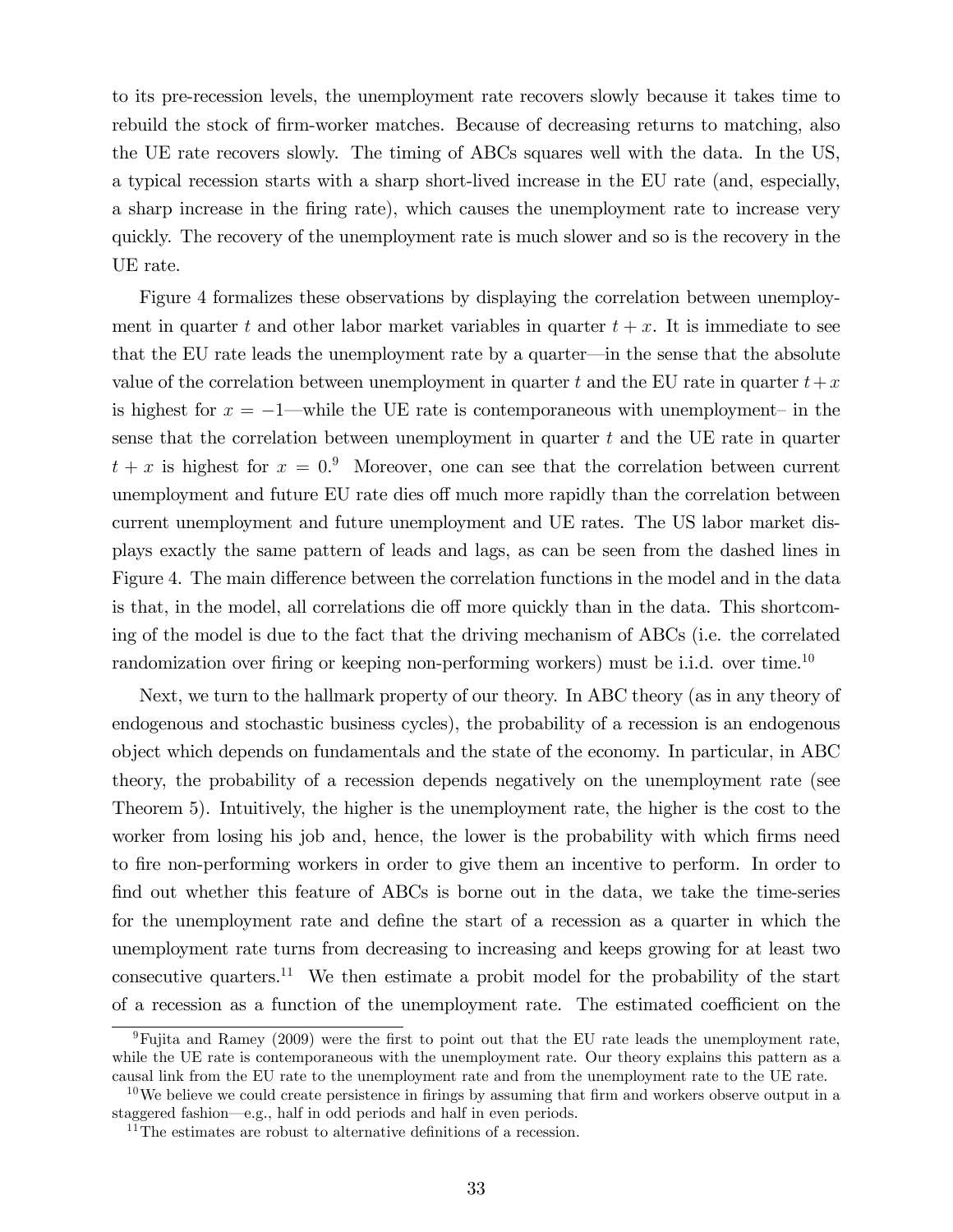

*Notes:* Correlation between UE, EU, unemployment rates in quarter  $t + x$  with unemployment in quarter t.

unemployment rate is  $-.21$ , with a standard deviation of 11%. The estimated coefficient implies that the probability of a recession increases from 8% to 11% as the unemployment falls from  $5.5\%$  to  $4.5\%$ . Clearly, it is not possible to precisely estimate the effect of unemployment on the probability that a recession starts because recessions are relatively rare events. In order to gather more observations, we take the time-series of unemployment for Australia, Canada, Italy, Japan, France and the UK.<sup>12</sup> After taking out the average unemployment from the time-series of each country, we merge these data to those for the US and re-estimate the probit model. The estimated coefficient on the unemployment rate is -.20 with a standard deviation of 4%. Figure 5 plots the estimated probability of a recession as a function of unemployment.

Finally, we examine the cyclicality of the gains from trade in the labor market. In ABC theory, a recession is a time when the gains from trade in the labor market are unusually high because the value of being unemployed is unusually low. This the time when firms find it optimal to Öre their non-performing workers and, hence, unemployment is high. In ABC theory, gains from trade and unemployment are positively correlated (see Theorem 5). In the Real Business Cycle (RBC) theory of Kydland and Prescott (1982), in Mortensen and Pissarides (1994) or in any other theory where cycles are driven by productivity shocks, a recession is a time when the gains from trade in the labor market are unusually low (due to low productivity) and, hence, unemployment is high. In RBC theory, gains from trade

 $12$ These are countries for which the OECD provides sufficiently long time-series for unemployment. We drop Germany from the sample because of the large movements in unemployment related to the unification. When estimated for each country separately, the coefficient on unemployment in the probit model is always negative.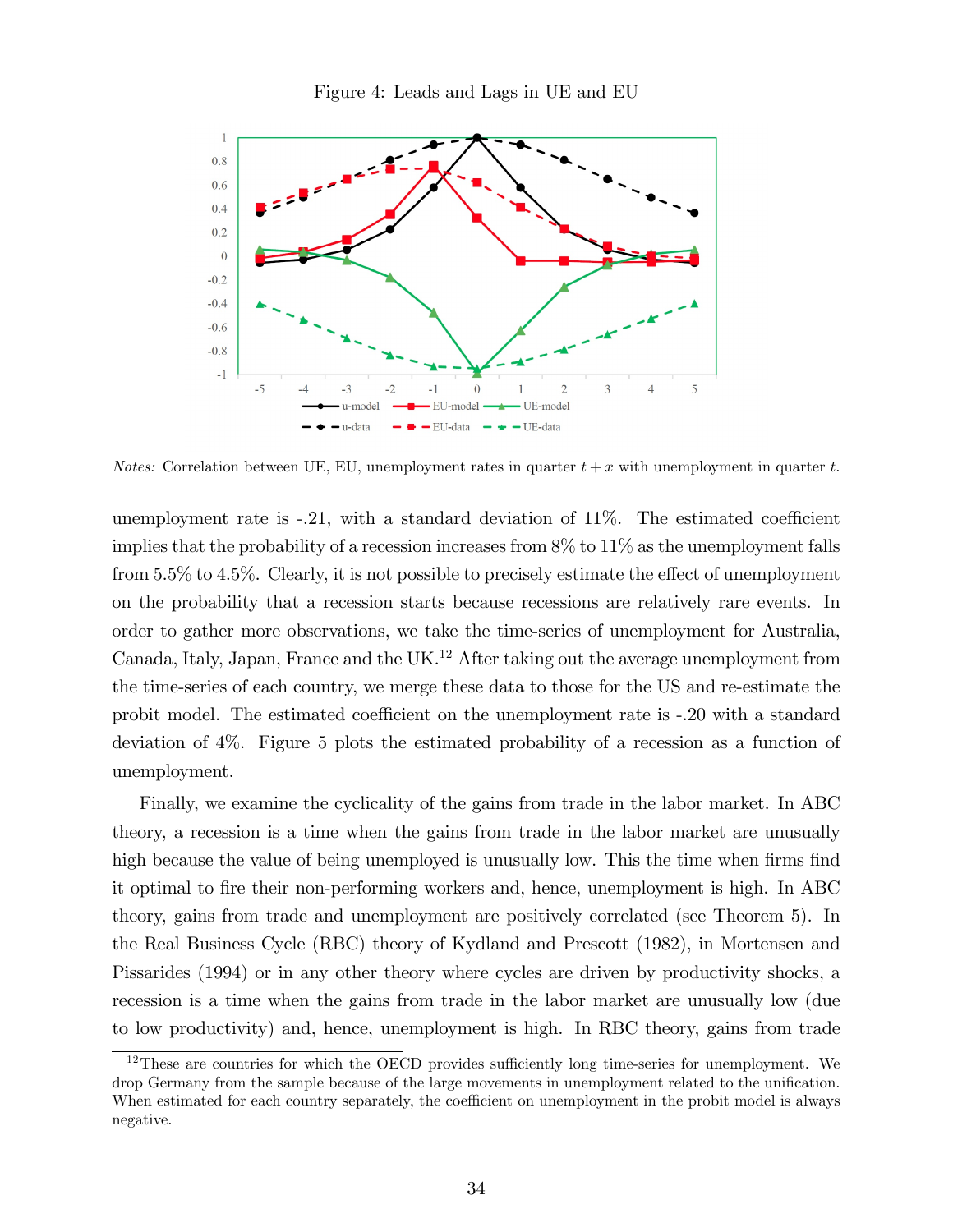

Notes: Estimated probability of a recession next quarter as a function of current unemployment for US (black solid line), UK (long-dashed blue line), Australia (short-dashed green line) and for a set of countries pooled together (thick dashed line).

and unemployment are negatively correlated. To paint a picture, in ABC theory, a recession is a time when the TV set is broken at home. In RBC theory, a recession is a time when it is raining on the marketplace. Given the striking difference between these theories, it is then natural to wonder whether the gains from trade in the labor market are indeed pro or countercyclical. In order to address this question, we construct a rudimentary empirical time-series of the workers' gains from trade, i.e. the difference between the value of being employed and the value of being unemployed.<sup>13</sup>

We measure the value of employment to a worker,  $W_{1,t}$ , and the value of unemployment to a worker,  $W_{0,t}$ , as

$$
W_{1,t} = w_t + \beta \left[ h_{t+1}^{EU} W_{0,t+1} + (1 - h_{t+1}^{EU}) W_{1,t+1} \right],
$$
  
\n
$$
W_{0,t} = b_t + \beta \left[ h_{t+1}^{UE} W_{1,t+1} + (1 - h_{t+1}^{UE}) W_{0,t+1} \right],
$$
\n(26)

where  $w_t$  is a measure of the real wage in month t,  $b_t$  is a measure of unemployment benefit/value of leisure in month t,  $h_{t+1}^{EU}$  is a measure of the EU rate in month  $t + 1$ ,  $h_{t+1}^{UE}$  is a measure of the UE rate in month  $t + 1$ , and  $W_{1,t+1}$  and  $W_{0,t+1}$  are respectively the value of employment and unemployment in month  $t + 1$ . We measure the net value of employment to a worker,  $V_t$ , in month t as the difference between  $W_{1,t}$  and  $W_{0,t}$ .

We measure  $w_t$  using the time-series for the hourly wage that have been constructed by Haefke, Sonntag and van Rens (2013). We consider two alternative time-series: the average

<sup>13</sup>We only attempt to measure the gains from trade accruing to the workers as measuring the gains from trade accruing to the firms requires the difficult task of constructing a time-series for profit per employee. When we try to measure profit per employee as labor productivity minus wages, we find that the firm's gains from trade are countercyclical as well.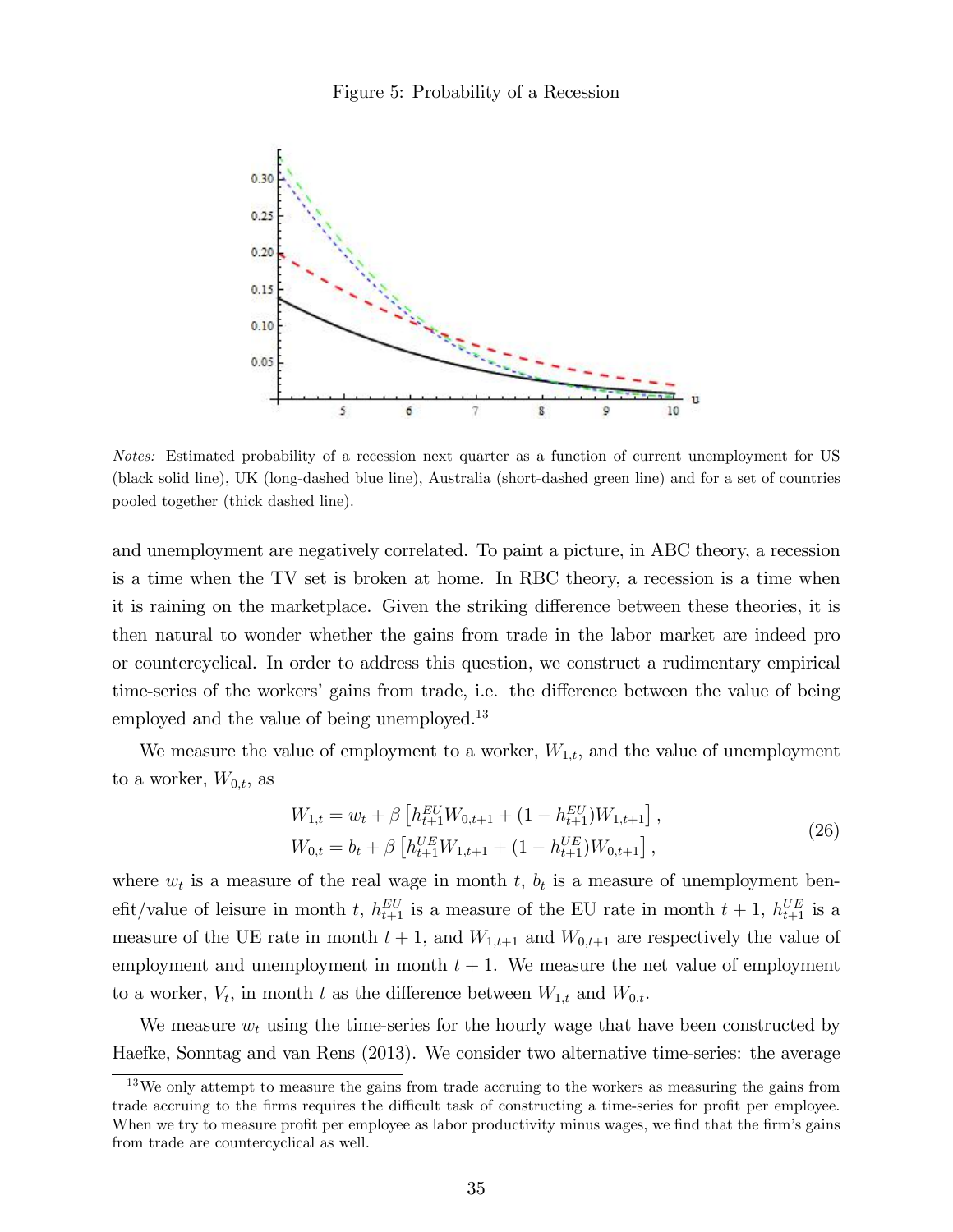hourly wage in the cross-section of all employed workers, and the average hourly wage in the cross-section of newly hired workers after controlling for the composition of new hires. The first time-series may be more appropriate when we want to interpret  $V_t$  as the cost of losing a job to a worker, the second-time series may be more appropriate when we want to interpret  $V_t$  as the benefit of finding a job to a worker. As in Shimer (2005), we measure  $h_t^{UE}$  and  $h_t^{EU}$ using, respectively, the values for the EU rate and UE rates implied by the time-series for unemployment and short-term unemployment. In order to make the time-series for  $w_t$ ,  $h_t^{UE}$ and  $h_t^{EU}$  stationary, we construct their Hodrick-Prescott trend using a smoothing parameter of  $10<sup>5</sup>$ . We then take the difference between the value of each variable and its trend and add this difference to the time-series average for that variable. Since  $b_t$  is not directly observable, we follow Hall and Milgrom (2008) and set it equal to 70% of the average of  $w_t$ .

We are now in the position to construct time-series for the value of employment to a worker,  $W_{1,t}$ , and the value of unemployment to a worker,  $W_{0,t}$ , over the period going from January 1979 to December 2014. We compute the values for  $W_1$  and  $W_0$  in December 2014 by assuming that, from January 2015 onwards,  $w, h^{UE}$ , and  $h^{EU}$  are equal to their historical averages. Given the values for  $W_1$  and  $W_0$  in December 2014, we compute the values for  $W_1$ and  $W_0$  from November 2014 back to January 1979 by using equation (26) and the timeseries for w, b,  $h^{UE}$ , and  $h^{EU}$ . The reader should notice that the values of  $W_1$  and  $W_0$  thus computed differ from their theoretical counterpart because they are constructed using the realizations of future w,  $h^{UE}$ , and  $h^{EU}$ , rather than the expectation of these variables.

Figure 6 presents the result of our calculations. Figure 6 displays the time-series for the net value of employment to a worker,  $V_t$ , computed using the average wage of all employed workers (solid black line) and the average wage of newly hired workers (dashed black line). Figure 4 also displays the time-series for the detrended unemployment rate (solid grey line). The figure clearly shows that  $V_t$  is countercyclical, in the sense that  $V_t$  moves together with the unemployment rate. This is the case whether we measure  $V_t$  using the average wage of all employed workers—in which the correlation between  $V_t$  and unemployment is 80% or whether we measure  $V_t$  using the average wage of newly hired workers—in which case the correlation between  $V_t$  and unemployment is 71%. Mechanically,  $V_t$  is countercyclical because, when unemployment increases, the decline in the value of being unemployed caused by the large decline in the UE rate is larger than the decline in the value of being employed cause by the small decline in the wage and by the short-lived increase in the EU rate. The countercyclicality of  $V_t$  is a very robust finding. The measure of  $V_t$  becomes even more countercyclical if  $b_t$  is assumed to be constant fraction of  $w_t$  rather than a constant. The correlation between  $V_t$  and  $u_t$  remains practically unchanged if we do not filter the data.

The finding that  $V_t$  is countercyclical means that recessions are times when unemployed workers find it especially valuable to find a job, and when employed workers find it especially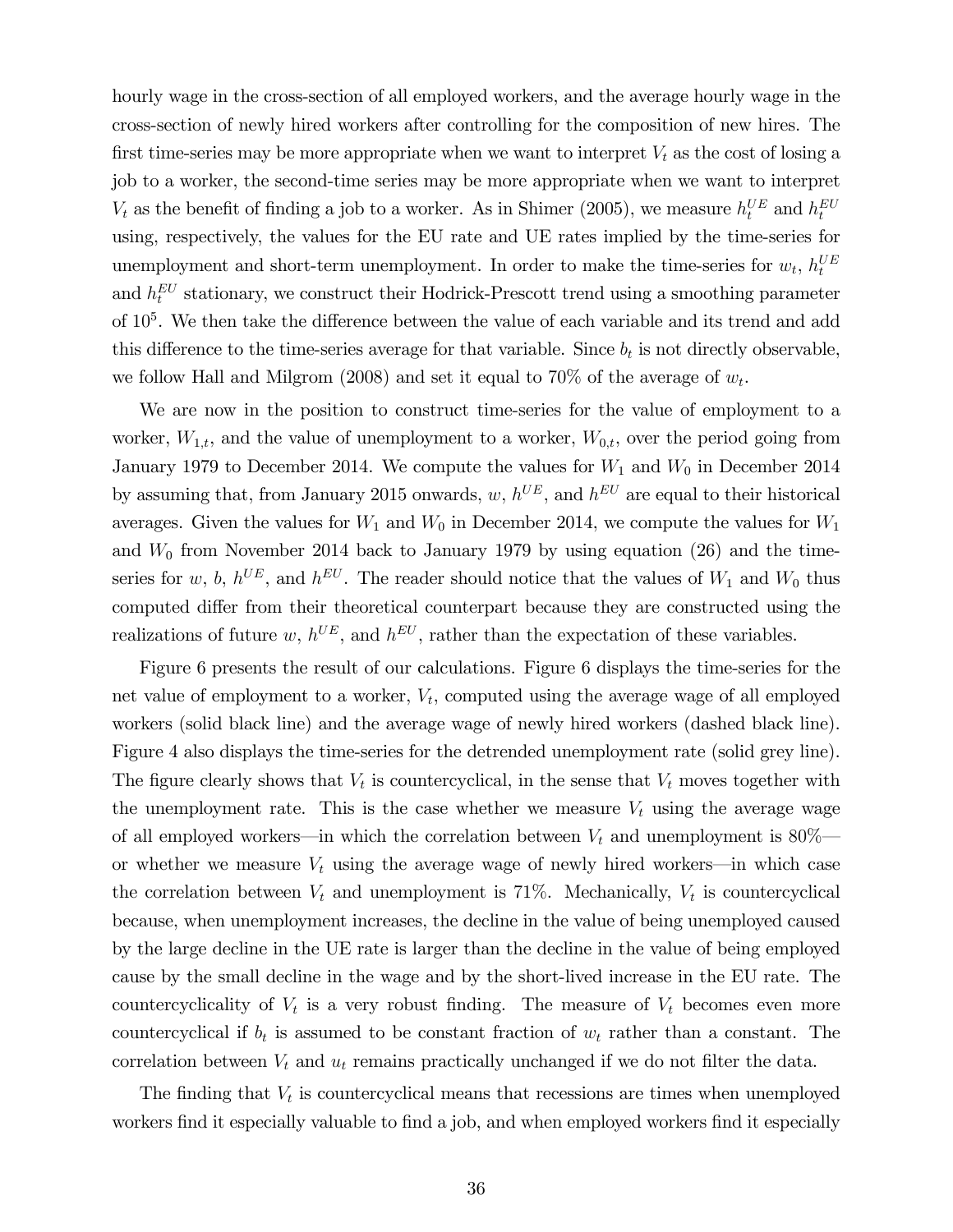



Notes: This figure reports the time series of unemployment (thick black solid line), the net value of employment computed using average wages (thick dashed blue line) and computed using the wage of new hires (thin dashed red line).

costly to lose a job. The finding is in stark contrast with the view of recessions as "days of rain in the marketplace" advanced by Kydland and Prescott (1982) or by Mortensen and Pissarides (1994). In contrast, the finding is supportive of the view of recessions as "days" of no TV at home" advanced by our theory. Notice that our finding that  $V_t$  should not be entirely surprising. Using a different, more sophisticated approach and richer data, Davis and von Wachter (2011) show that the lifetime earning cost of losing a job is much higher in recessions than in expansions. Even if one is skeptical about our theory of recessions, the finding that  $V_t$  is countercyclical represents a challenge for many existing theories of business cycles.

## 6 Conclusions

We developed a theory of endogenous and stochastic fluctuations in aggregate economic activity. The structure of the theory is simple. Individual agents find it optimal to randomize over some choice in order to overcome a non-convexity in their decision problem and different agents across the economy find it optimal to correlate the outcome of their randomization. Correlated randomization leads to aggregate fluctuations. These fluctuations are endogenous—as they emerge from the agents' decision to randomize in a correlated fashion—and they are stochastic—as they are the manifestation of a randomization process. The unique feature of the theory is to generate a stochastic process for "shocks" that is determined as an equilibrium outcome. We exemplified this theoretical structure with a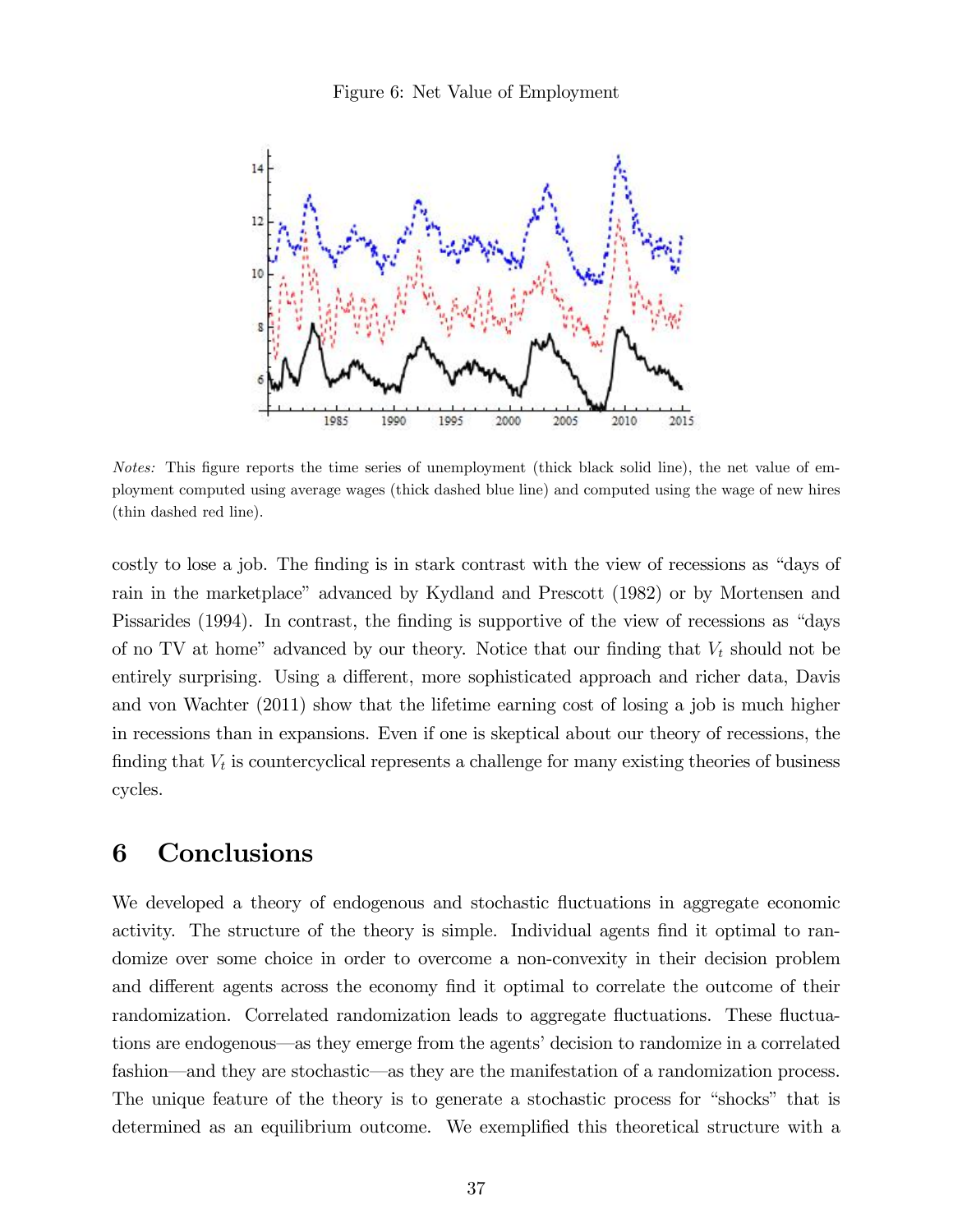model where firms randomize over firing or keeping non-performing workers to provide them with an incentive to exert effort and where different firms correlate the outcome of the randomization to economize on the probability of firing. Other applications of the theoretical structure seem promising. A particularly interesting application is to the credit market. As in Clementi and Hopenhayn (2006), individual lenders may find it optimal to randomize over continuing or terminating credit lines to Örms that have performed poorly in the past. Different lenders may find it optimal to correlate the outcome of their randomization in order to minimize agency costs. In this context, correlated randomization might generate endogenous and stochastic credit crunches.

## References

- [1] Agarwal, R., and J. Kolev. 2013 "Strategic Corporate Layoffs." Manuscript, IMF.
- [2] Angeletos, M., and J. La<sup> $\overline{O}$ </sup>. 2013. "Sentiments." *Econometrica*, 81: 739-780.
- [3] Beaudry, P., D. Galizia, and F. Portier. 2016 "Reviving the Limit Cycle View of Macroeconomic Fluctuations," NBER Working Paper 21241.
- [4] Beaudry, P., and F. Portier. 2004. "Exploring Pigou's Theory of Cycles." *Journal of* Monetary Economics, 51: 1183-1216.
- [5] Benhabib, J., and R. Farmer. 1994. "Indeterminacy and Increasing Returns." *Journal* of Economic Theory,  $63: 19-41$ .
- [6] Bloom, N. 2009. "The Impact of Uncertainty Shocks." *Econometrica*, 77: 623-685.
- [7] Boldrin, M., and L. Montrucchio. 1986. "On the Indeterminacy of Capital Accumulation" Paths." *Journal of Economic Theory*, 40: 26-39.
- [8] Boldrin, M., and M. Woodford. 1990. "Equilibrium Models Displaying Endogenous Fluctuations and Chaos." Journal of Monetary Economics, 25: 189-222.
- [9] Cappelli, P., and K. Chauvin. 1991. "An Interplant Test of the Efficiency Wage Hypothesis." Quarterly Journal of Economics, 106: 769-787
- [10] Chodorow-Reich, G., and L. Karabarbounis. 2016. "The Cyclicality of the Opportunity Cost of Employment." Forthcoming, Journal of Political Economy.
- [11] Clementi, G., and H. Hopenhayn. 2006. "A Theory of Financing Constraints and Firm Dynamics." Quarterly Journal of Economics, 121: 229-65.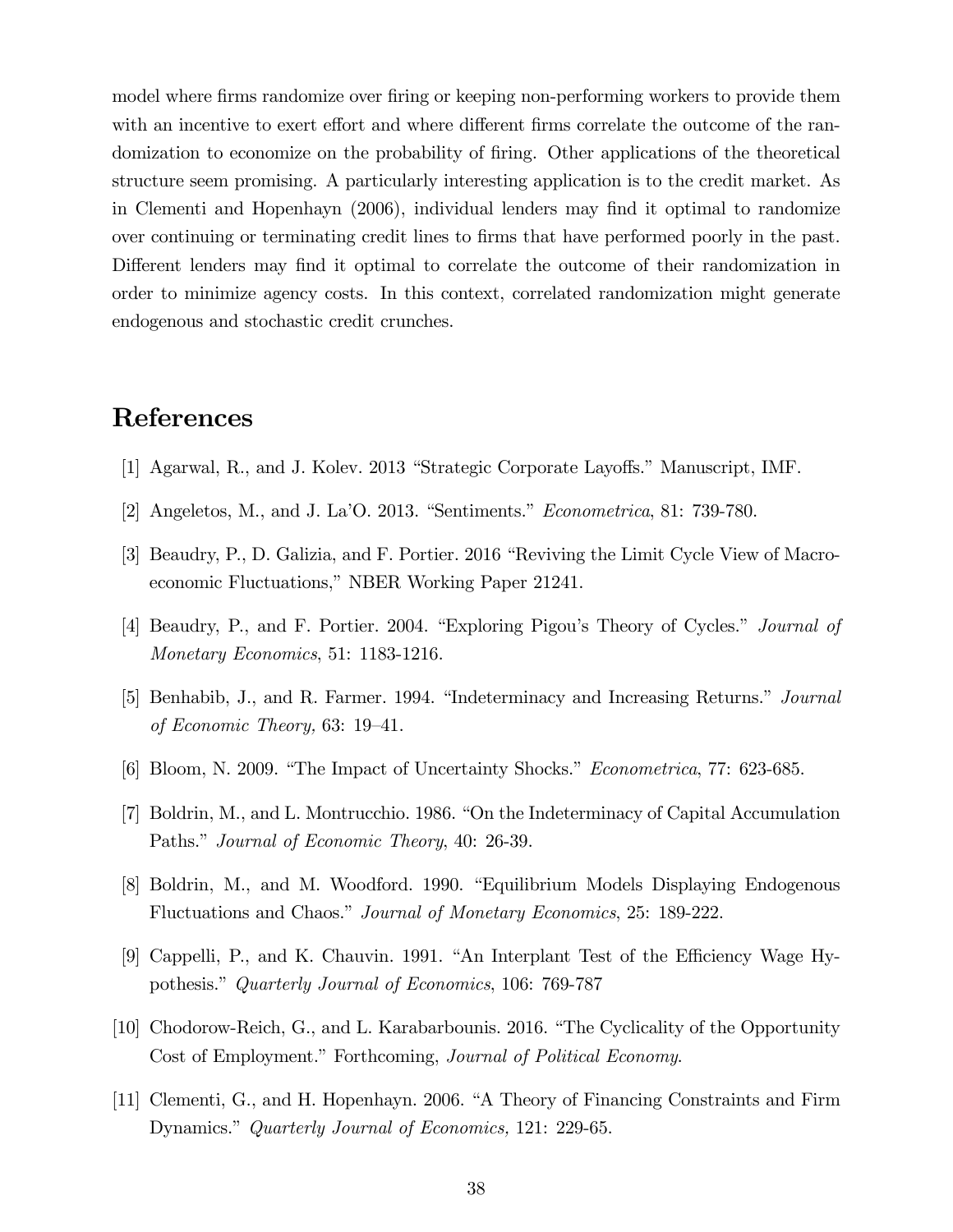- [12] Cooper, R., and A. John. 1988. "Coordinating Coordination Failures in Keynesian Models." Quarterly Journal of Economics, 103: 441–63.
- [13] Corgnet, B., R. Hernán-Gonzales, and S. Rassenti. 2015. "Firing Threats: Incentive Effects and Impression Management." Games and Economic Behavior 91: 97-113.
- [14] Davis, S., and T. von Wachter. 2011. "Recessions and the Costs of Job Loss." *Brookings* Papers on Economic Activity.
- [15] Diamond, P. 1982. "Aggregate Demand Management in Search Equilibrium." Journal of Political Economy, 90:  $881-94$ .
- [16] Diamond, P., and D. Fudenberg. 1989. "Rational Expectations Business Cycles in Search Equilibrium." Journal of Political Economy, 97: 606-19.
- [17] Farmer, R. 2013 "Animal Spirits, Financial Crises and Persistent Unemployment", *Eco*nomic Journal, 123: 317-340.
- [18] Fujita, S., and G. Ramey. 2009. "The Cyclicality of Separation and Job Finding Rates." International Economic Review, 50: 415–30.
- [19] Gabaix, X. 2011. "The Granular Origins of Aggregate Fluctuations." *Econometrica* 79: 733-772.
- [20] Galí, J., and T. van Rens. 2014. "The Vanishing Procyclicality of Labor Productivity." Manuscript, University of Warwick.
- [21] Gertler, M., and A. Trigari. 2009. "Unemployment Dynamics with Staggered Nash Wage Bargaining." Journal of Political Economy, 117: 38-86.
- $[22]$  Haefke, C., M. Sonntag, and T. van Rens, 2013. "Wage Rigidity and Job Creation." Journal of Monetary Economics.
- [23] Hagedorn, M., and I. Manovskii. 2008. "The Cyclical Behavior of Unemployment and Vacancies Revisited." American Economic Review, 98: 1692–706.
- [24] Hall, R., 2005. "Employment Fluctuations with Equilibrium Wage Stickiness."  $American$ can Economic Review, 95: 50-65.
- [25] Hall, R. 2016. "High Discounts and High Unemployment," American Economic Review, Forthcoming.
- [26] Hall, R., and P. Milgrom. 2008. "The Limited Influence of Unemployment of the Wage Bargain." American Economic Review, 98: 1653–74.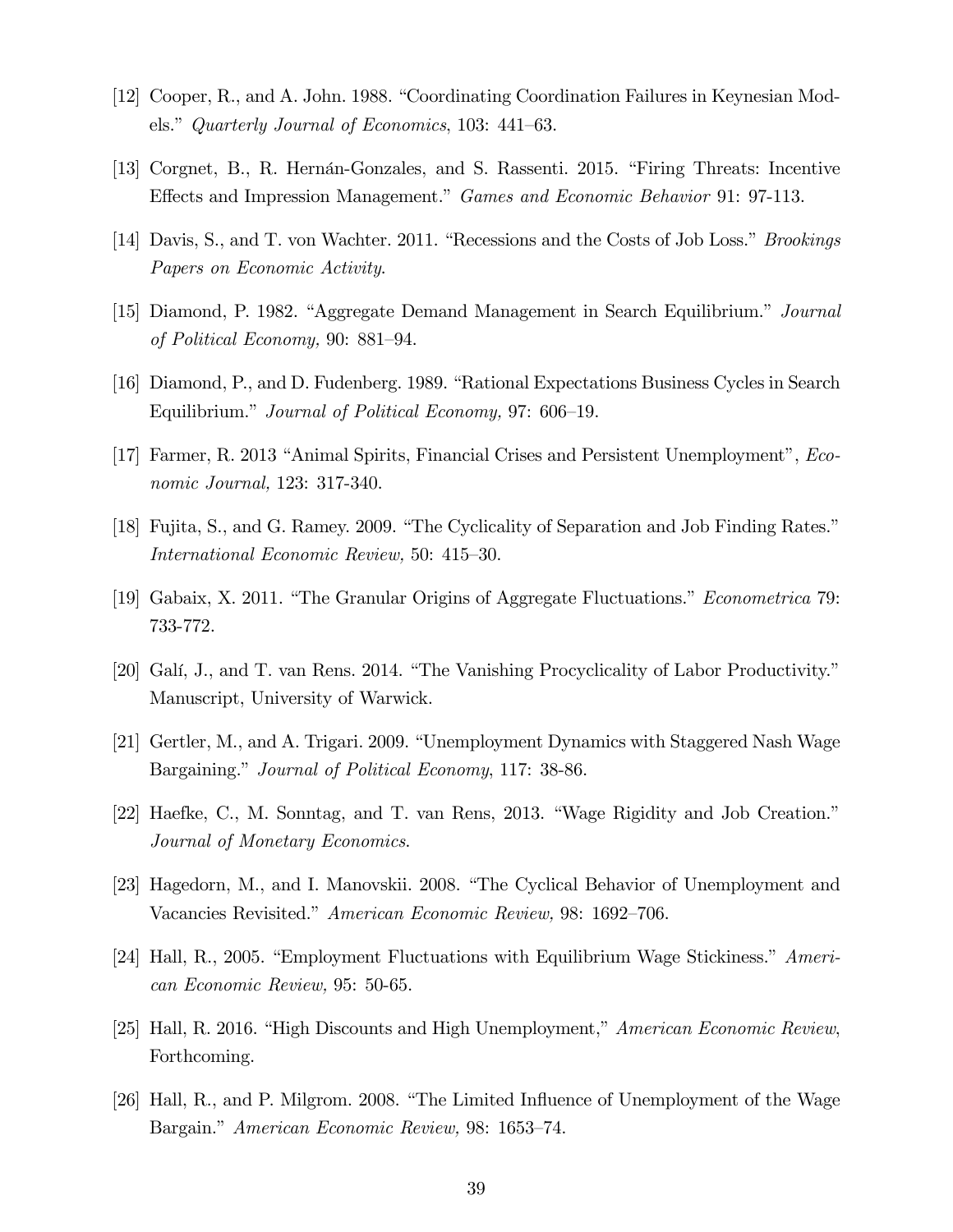- [27] Heller, W. 1986. "Coordination Failure Under Complete Markets with Applications to Effective Demand." Equilibrium analysis: Essays in Honor of Kenneth J. Arrow, 2:  $155 - 175.$
- [28] Ichino, A., and R. Riphahn. 2005. "The Effect of Employment Protection on Worker Effort: Absenteeism during and after Probation." Journal of the European Economic Association, 3: 120-143.
- [29] Jaimovich, N., and S. Rebelo. 2009. "Can News About the Future Drive Business Cycles?" American Economic Review, 99: 1097-1118.
- [30] Jenter, D., and F. Kanaan. 2015. "CEO Turnover and Relative Performance Evaluation." Journal of Finance 50: 2155-2183.
- [31] Jovanovic, B. 1987. "Micro Shocks and Aggregate Risk." *Quarterly Journal of Eco*nomics, 102: 395-409.
- [32] Kaplan, G., and G. Menzio. 2016. "Shopping Externalities and Self-Fulfilling Unemployment Fluctuations." Journal of Political Economy, 124: 771-825.
- [33] Kennan, J. 2010. "Private Information, Wage Bargaining and Employment Fluctuations." Review of Economic Studies, 77: 633-64.
- [34] Kydland, F., and E. Prescott. 1982. "Time to Build and Aggregate Fluctuations." Econometrica, 50: 1345-70.
- [35] Menzio, G. 2005. "High Frequency Wage Rigidity." Manuscript, Northwestern University.
- [36] Menzio, G., and E. Moen. 2010. "Worker Replacement." *Journal of Monetary Eco*nomics, 57: 623-36.
- [37] Menzio, G., and S. Shi. 2010. "Block Recursive Equilibria for Stochastic Models of Search on the Job." Journal of Economic Theory, 145: 1453-94.
- [38] Menzio, G., and S. Shi. 2011. "Efficient Search on the Job and the Business Cycle." Journal of Political Economy, 119: 468–510.
- [39] Mortensen, D. 1999. "Equilibrium Unemployment Dynamics." *International Economic* Review, 40: 889–914.
- [40] Mortensen, D., and C. Pissarides. 1994. "Job Creation and Job Destruction in the Theory of Unemployment." Review of Economic Studies, 61: 397–415.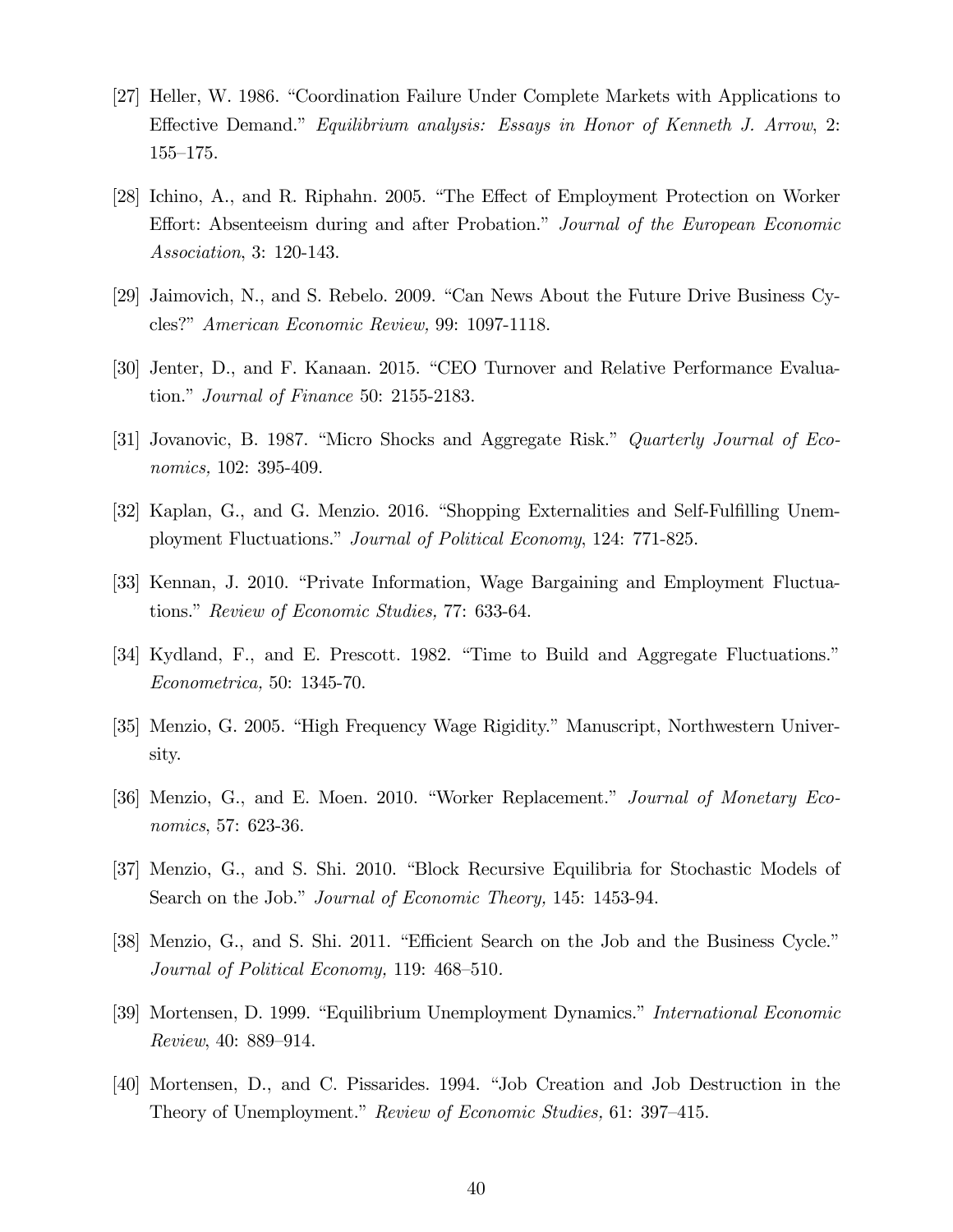- [41] Petrongolo, B., and C. Pissarides. 2001. "Looking into the Black Box: A Survey of the Matching Function." Journal of Economic Literature, 39: 390-431.
- [42] Pissarides, C. 1985. "Short-Run Equilibrium Dynamics of Unemployment, Vacancies and Real Wages." American Economic Review, 75: 676-90.
- [43] Shapiro, C, and J. Stiglitz. 1984. "Equilibrium unemployment as a worker discipline device." American Economic Review, 74: 433-443.
- [44] Shimer, R. 2005. "The Cyclical Behavior of Unemployment and Vacancies." American  $Economic Review, 95: 25-49.$
- [45] Stokey, N., R. Lucas, and E. Prescott, "Recursive Methods in Economic Dynamics." Harvard University Press, Cambridge, Massachusetts, 1989.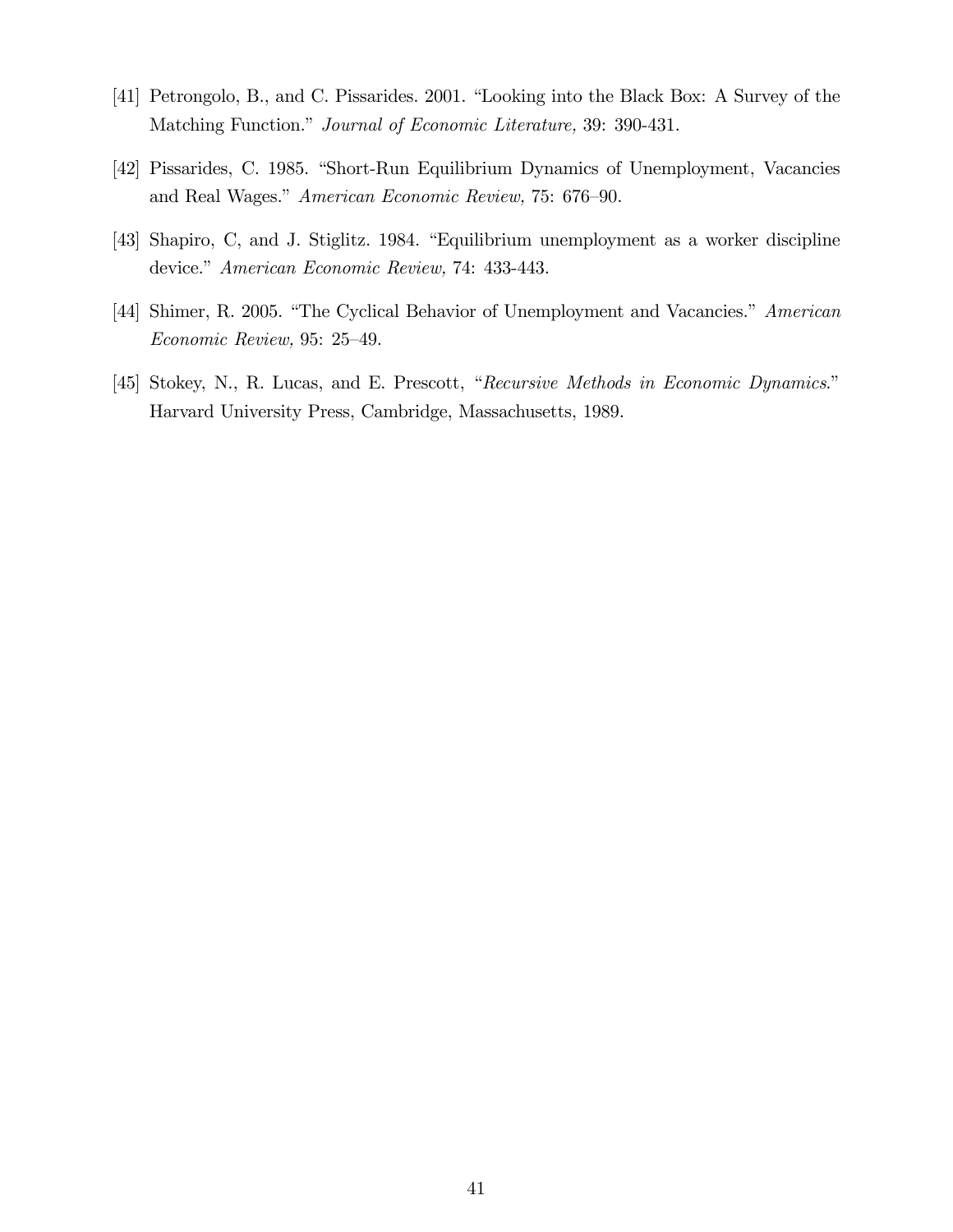# Online Appendix

## A Proof of Lemmas 1-4

### A.1 Proof of Lemma 1

Let  $\rho \geq 0$  denote the Lagrange multiplier on the worker's incentive compatibility constraint, let  $\overline{\nu}(y, \hat{z}) \ge 0$  denote the multiplier on the constraint  $1 - s(y, \hat{z}) \ge 0$  and let  $\underline{\nu}(y, \hat{z})$  denote the multiplier on the constraint  $s(y, \hat{z}) \geq 0$ .

The first order condition with respect to the firing probability  $s(y_\ell, \hat{z})$  is given by

$$
(1 - \delta) [F(x)V(\hat{z}) + W(x)J(\hat{z})] = \rho \beta (1 - \delta)(p_h(1) - p_h(0))V(\hat{z}) + \underline{\nu}(y_\ell, \hat{z}) - \overline{\nu}(y_\ell, \hat{z}), \quad (A1)
$$

together with the complementary slackness conditions  $\overline{\nu}(y_\ell, \hat{z}) \cdot (1 - s(y_\ell, \hat{z})) = 0$  and  $\underline{\nu}(y_\ell, \hat{z}) \cdot$  $s(y_\ell, \hat{z}) = 0$ . The left-hand side of (A1) is the marginal cost of increasing  $s(y_\ell, \hat{z})$ . This cost is given by the decline in the product of the worker's and firm's gains from trade caused by a marginal increase in the firing probability  $s(y_\ell, \hat{z})$ . The right-hand side of (A1) is the marginal benefit of increasing  $s(y_\ell, \hat{z})$ . This benefit is given by the value of relaxing the worker's incentive compatibility and the  $s(y_\ell, \hat{z}) \geq 0$  constraints net of the cost of tightening the  $s(y_\ell, \hat{z}) \leq 1$  constraint by marginally increasing the firing probability  $s(y_\ell, \hat{z})$ .

Similarly, the first order condition with respect to the firing probability  $s(y_h, \hat{z})$  is given by

$$
(1 - \delta) [F(x)V(\hat{z}) + W(x)J(\hat{z}) + \rho \beta (p_h(1) - p_h(0))V(\hat{z})] = \underline{\nu}(y_h, \hat{z}) - \overline{\nu}(y_h, \hat{z}), \quad (A2)
$$

together with the complementary slackness conditions  $\overline{\nu}(y_h, \hat{z})\cdot(1-s(y_h, \hat{z})) = 0$  and  $\underline{\nu}(y_h, \hat{z})\cdot$  $s(y_h, \hat{z}) = 0$ . The left-hand side of (A2) represents the marginal cost of increasing  $s(y_h, \hat{z})$ . The rigth-hand side of (A2) represents the marginal benefit of increasing  $s(y_h, \hat{z})$ . Notice that increasing the firing probability  $s(y_h, \hat{z})$  tightens the worker's incentive compatibility constraint and, hence, the term in  $\rho$  is now on the left-hand side of (A2).

Suppose  $\rho = 0$ . First, notice that the left-hand side of (A1) is strictly positive as  $V(\hat{z}) > 0$ ,  $J(\hat{z}) > 0$  by assumption, and  $W(x) > 0$ ,  $F(x) > 0$  at the optimum  $x^*$ . The right-hand side of (A1) is strictly positive only if  $\underline{\nu}(y_\ell, \hat{z}) > 0$ . Hence, if  $\rho = 0$ , the only solution to the first order condition with respect to the firing probability  $s(y_\ell, \hat{z})$  is 0. Next, notice that the left-hand side of (A2) is strictly positive and the right-hand side is strictly positive only if  $\underline{\nu}(y_h, \hat{z}) > 0$ . Hence, if  $\rho = 0$ , the only solution to the first order condition with respect to the firing probability  $s(y_h, \hat{z})$  is 0. However, if  $s(y_\ell, \hat{z}) = s(y_h, \hat{z}) = 0$ , the worker's incentive compatibility constraint is violated. Therefore,  $\rho > 0$  and the worker's incentive compatibility constraint holds with equality.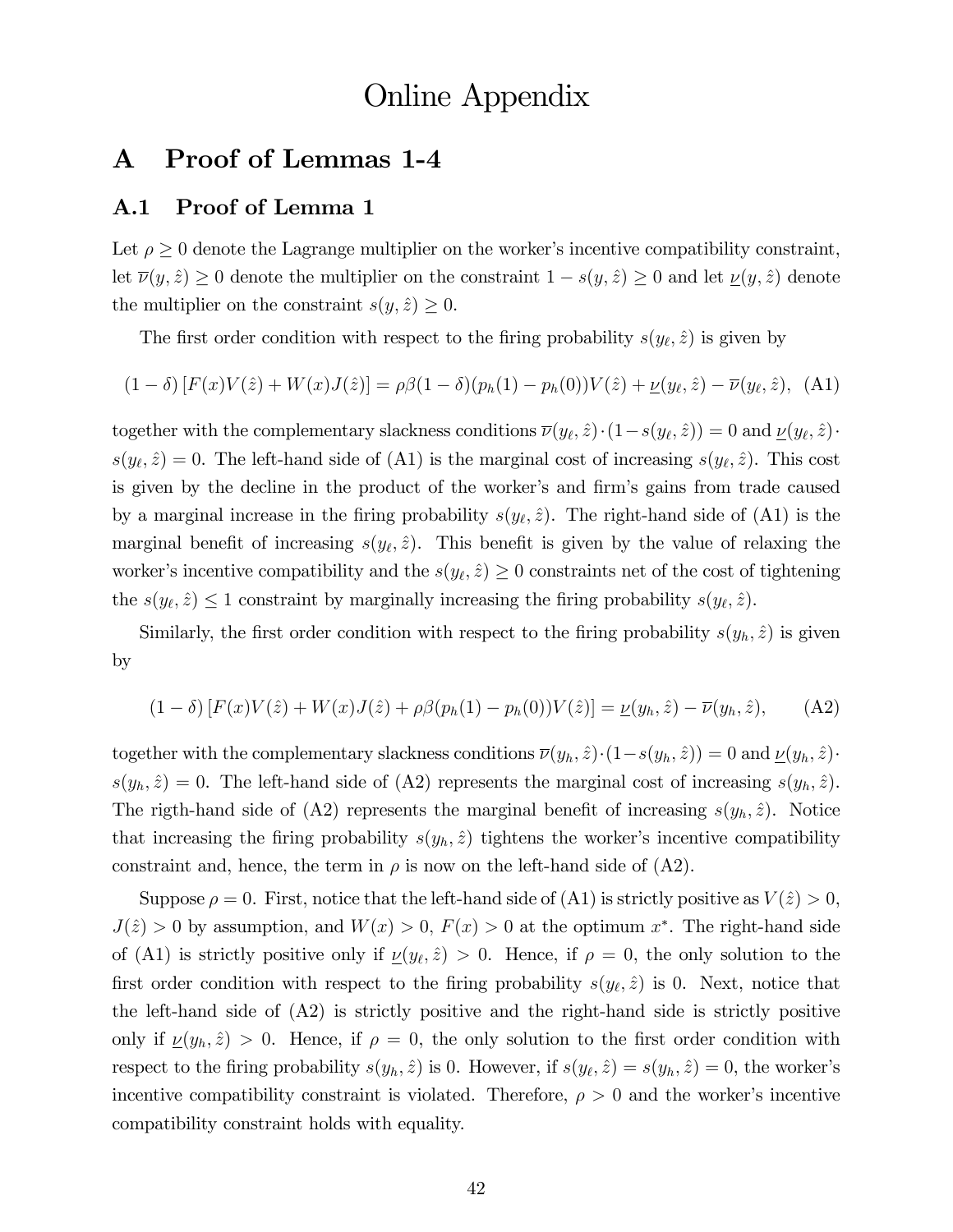### A.2 Proof of Lemma 2

The first order condition with respect to  $s(y_h, \hat{z})$  is given by (A2) together with the complementary slackness conditions  $\overline{\nu}(y_h, \hat{z})(1 - s(y_h, \hat{z})) = 0$  and  $\underline{\nu}(y_h, \hat{z})s(y_h, \hat{z}) = 0$ . The left-hand side of  $(A2)$  is strictly positive. The right-hand side of  $(A2)$  is strictly positive only if  $\underline{\nu}(y_h, \hat{z}) > 0$ . Therefore, the first order condition is satisfied only if  $\underline{\nu}(y_h, \hat{z}) > 0$  and, hence, only if  $s(y_h, \hat{z}) = 0$ .

### A.3 Proof of Lemma 3

Using the definition of  $\phi(\hat{z})$ , we can rewrite the first order condition with respect to the firing probability  $s(y_\ell, \hat{z})$  as

$$
(1 - \delta)V(\hat{z}) [F(x) + W(x) / \phi(\hat{z}) - \rho \beta (p_h(1) - p_h(0))] = \underline{\nu}(y_\ell, \hat{z}) - \overline{\nu}(y_\ell, \hat{z}), \tag{A3}
$$

together with  $\overline{\nu}(y_{\ell}, \hat{z}) \cdot (1 - s(y_{\ell}, \hat{z})) = 0$  and  $\underline{\nu}(y_{\ell}, \hat{z}) \cdot s(y_{\ell}, \hat{z}) = 0$ . The left-hand side of (A3) is strictly decreasing in  $\phi(\hat{z})$ . The right-hand side of (A3) is strictly positive if  $\underline{\nu}(y_{\ell},\hat{z})$ is strictly positive and it is strictly negative if  $\overline{\nu}(y_\ell, \hat{z})$  is strictly positive. Therefore, there exists a  $\phi^*$  such that if  $\phi(\hat{z}) > \phi^*$ , the left-hand side is strictly negative and the solution to (A3) requires  $\overline{\nu}(y_\ell, \hat{z}) > 0$ . In this case, the solution to the first order condition for  $s(y_\ell, \hat{z})$ is 1. If  $\phi(\hat{z}) < \phi^*$ , the left-hand side is strictly positive and the solution to (A3) requires  $\underline{\nu}(y_{\ell},\hat{z}) > 0$ . In this case, the solution to the first order condition for  $s(y_{\ell},\hat{z})$  is 0.

### A.4 Proof of Lemma 4

The first order condition with respect to the wage  $w$  is given by

$$
F(x)v'(w) - W(x) = 0.
$$
 (A4)

The left-hand side of  $(A4)$  is the increase in the product of the worker's and firm's gains caused by a marginal increase in the worker's wage  $w$ . A marginal increase in  $w$ , increases the worker's gains from trade by  $v'(w)$  and decreases the firm's gains from trade by 1. Therefore, a marginal increase in  $w$ , increases the product of the worker's and firm's gains from trade by  $F(x)v'(w) - W(x)$ . The first order condition for w states that the effect of a marginal increase in w is zero.

## B Proof of Lemmas 5-6

### B.1 Proof of Lemma 5

We first consider a firm-worker pair in group K. Since  $P_K(T_K|T_{K-1})$  is strictly increasing in  $T_{K-1}$  and  $\hat{u}$  is strictly increasing in  $T_K$ ,  $E[\hat{u}|T_{K-1}]$  is strictly increasing in  $T_{K-1}$ . In turn, since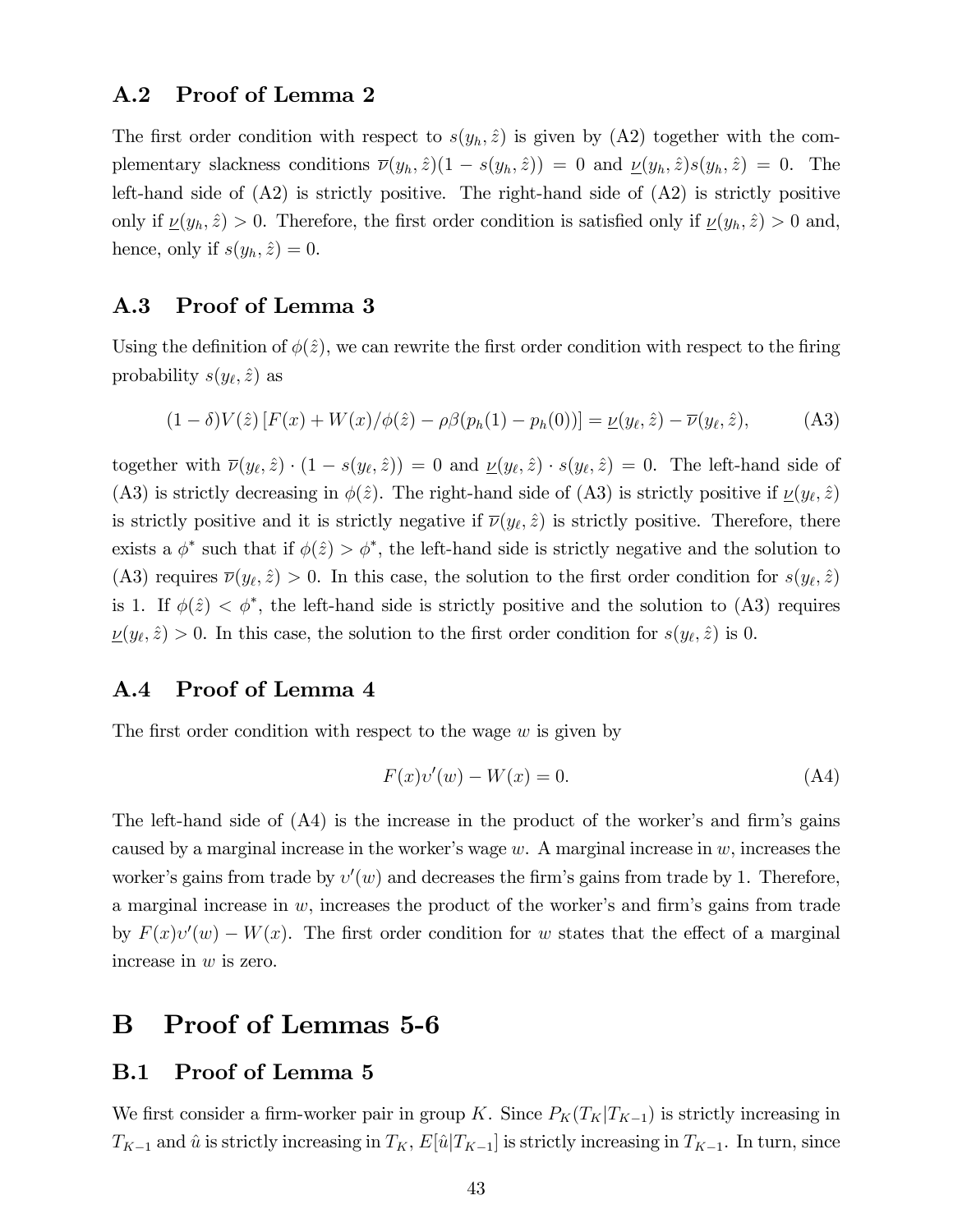$E[\hat{u}|T_{K-1}]$  is strictly increasing in  $T_{K-1}$  and  $\phi(\hat{u})$  is strictly increasing in  $\hat{u}$ ,  $\phi(E[\hat{u}|T_{K-1}])$  is strictly increasing in  $T_{K-1}$ . It then follows from property (iii) of the optimal contract that there exists a  $T_{K-1}^*$  such that  $s_K(y_\ell, T_{K-1}) = 0$  for all  $T_{K-1} < T_{K-1}^*$ , and  $s_K(y_\ell, T_{K-1}) = 1$ for all  $T_{K-1} > T_{K-1}^*$ . This establishes that the firing probability  $s_K(y_\ell, T_{K-1})$  has the desired threshold property. The threshold property implies that the measure  $t_K$  of workers separating from firms in group K is increasing in the measure  $T_{K-1}$  of workers separating from firms in groups 1 through  $K - 1$ .

Next, consider a firm-worker pair in group  $K - 1$ . Since  $P_{K-1}(T_{K-1}|T_{K-2})$  is strictly increasing in  $T_{K-2}$  and  $t_K$  is increasing in  $T_{K-1}$ , it follows that  $E[\hat{u}|T_{K-2}]$  and, in turn,  $\phi(E[\hat{u}|T_{K-2}])$  are strictly increasing in  $T_{K-2}$ . Then property (iii) of the optimal contract implies that there exists a  $T_{K-2}^*$  such that  $s_{K-1}(y_\ell, T_{K-2}) = 0$  for all  $T_{K-2} < T_{K-2}^*$ , and  $s_{K-1}(y_{\ell}, T_{K-2}) = 1$  for all  $T_{K-2} > T_{K-2}^*$ . This establishes that the firing probability  $s_{K-1}(y_{\ell}, T_{K-2})$  has the desired threshold property. The threshold property implies that the measure  $t_{K-1}$  of workers separating from firms in group  $K-1$  is increasing in the measure  $T_{K-2}$  of workers separating from firms in groups 1 through  $K - 2$ . By repeating the above argument for firm-worker pairs in groups  $K - i$ , with  $i = 2, 3, \ldots K - 1$ , we can establish that the firing probability  $s_{K-i}(y_{\ell}, T_{K-i-1})$  has the threshold property and that the measure  $t_{K-i}$  is increasing in  $T_{K-i-1}$ .

### B.2 Proof of Lemma 6

Let  $T_1^*$  be given as in (22) and let  $T_i^* = E[t_1] + (i-1)(t_h - t_\ell)/2$  for  $i = 2, 3, \ldots$  K - 1. Given the thresholds  $\{T_1^*, T_2^*, \ldots T_{K-1}^*\}$ , we can compute the unconditional probability distribution of the random variable  $T_i$ . For  $N \to \infty$ ,  $T_2$  is approximately equal to  $E[t_1]+t_\ell$  if  $T_1 < T_1^*$ , and it is approximately equal to  $E[t_1]+t_h$  if  $T_1 > T_1^*$ . Since  $E[t_1]+t_\ell < T_2^*$  and  $E[t_1]+t_h > T_2^*$ ,  $T_3$ is approximately equal to  $E[t_1] + 2t_\ell$  if  $T_1 < T_1^*$ , and  $T_3$  is approximately equal to  $E[t_1] + 2t_h$ if  $T_1 > T_1^*$ . Similarly, for  $i = 4, 5, \ldots K$ ,  $T_i$  is approximately equal to  $E[t_1] + (i - 1)t_\ell$  if  $T_1 < T_1^*$ , and it is approximately equal to  $E[t_1] + (i - 1)t_h$  if  $T_1 > T_1^*$ . Hence, if  $T_1 < T_1^*$ , firms in groups 2 through  $K$  fire their non-performing workers with probability 0 and the total measure of workers separating from firms is  $T_K = E[t_1] + (K - 1)t_\ell$ . If  $T_1 > T_1^*$ , firms in groups 2 through  $K$  fire their non-performing workers with probability 1 and the total measure of workers separating from firms is  $T_k = E[t_1] + (K - 1)t_h$ .

The above observations imply that benefit from exerting effort for a worker employed at a firm in group  $i = 2, 3, \ldots K$  is given by

$$
\beta(1-\delta)(p_h(1)-p_h(0))(1-P_1(T_1^*))V(E[\hat{u}|T_K=E[t_1]+(K-1)t_h]).
$$
 (B1)

The benefit in (B1) is equal to the cost  $\psi$  of exerting effort given the choice of  $T_1^*$ . Thus, the incentive compatibility for workers employed by firms in groups  $i = 2, 3, \ldots$  K is satisfied.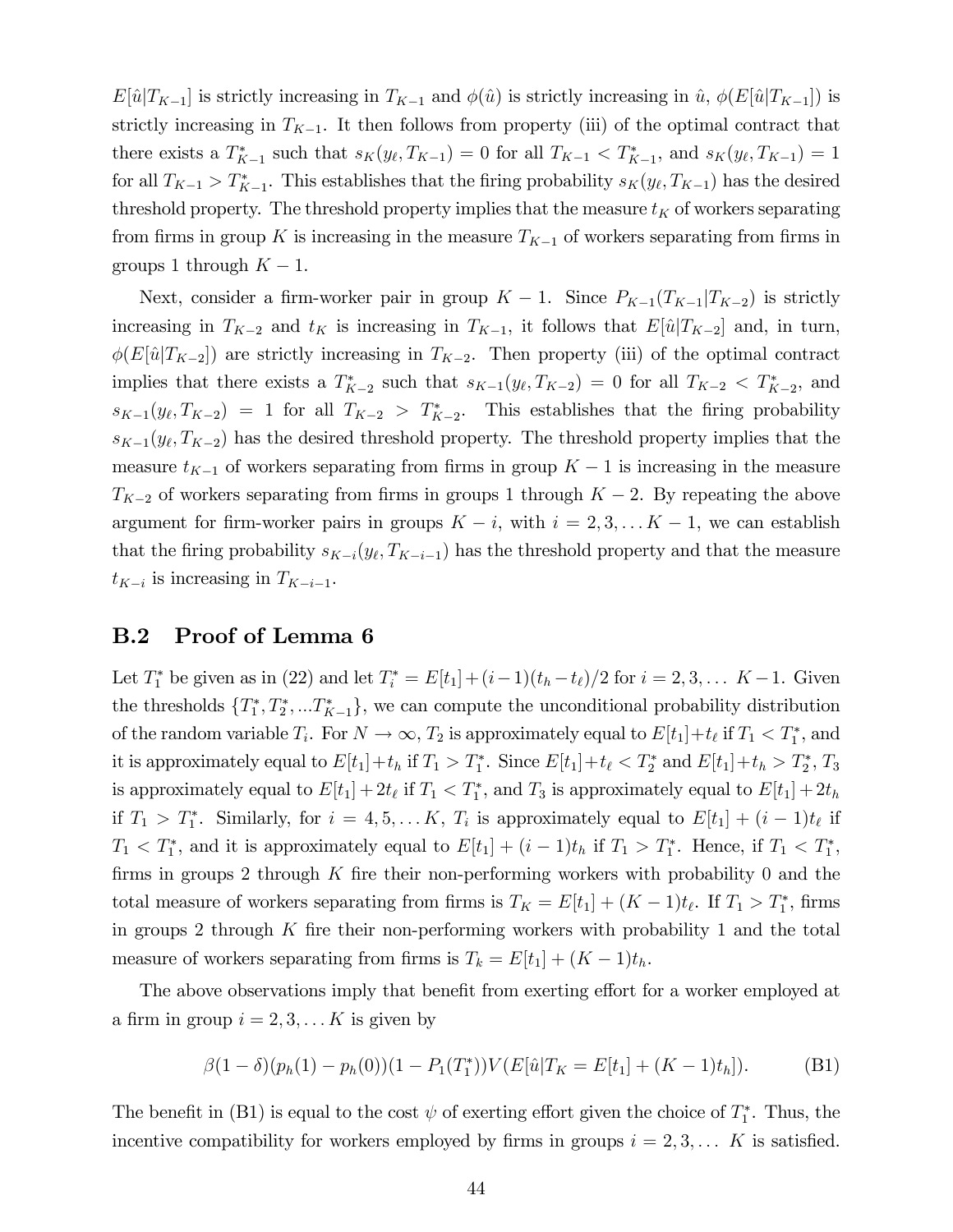The incentive compatibility constraint for workers employed by firms in group 1 is satisfied given the choice of  $s_1$ .

## C Proof of Theorem 4

The existence proof is based on an application of Schauder's fixed point theorem. In particular, we are going to take arbitrary value functions  $V^+(u)$  and  $J^+(u)$  denoting, respectively, the worker's gains from trade at the end of the production stage and the firm's gains from trade at the end of the production stage. Then, we are going to use the conditions for a Recursive Equilibrium with perfect correlation to construct a mapping  $\mathcal F$  that returns updates for  $V^+(u)$  and  $J^+(u)$ . Using Schauder's fixed point theorem, we are going to prove that the mapping  $\mathcal F$  admits a fixed point and we are going to show that this fixed point is a Recursive Equilibrium with perfect correlation in the stage game.

The functions  $V^+(u)$  and  $J^+(u)$  are chosen from a set  $\Omega$  of Lipschitz continuous functions with fixed Lipschitz bounds. These property of the set  $\Omega$  is critical to establish that the operator  $\mathcal F$  satisfies the conditions for Schauder's fixed point theorem (namely, that the family of functions  $\mathcal{F}(\otimes)$  is equicontinuous). Formally, let  $\Omega$  denote the set of bounded and continuous functions  $\omega(u, i) = iV^+(u) + (1 - i)J^+(u)$ , with  $\omega : [0, 1] \times \{0, 1\} \to \mathbb{R}$ , and such that: (i) for all  $u_0, u_1 \in [0, 1]$  with  $u_0 < u_1, V^+(u_1) - V^+(u_0)$  is greater than  $\underline{D}_{V_+}(u_1 - u_0)$  and smaller than  $\overline{D}_{V_+}(u_1 - u_0)$ ; (ii) for all  $u_0, u_1 \in [0, 1]$  with  $u_0 < u_1, J^+(u_1) - J^+(u_0)$  is greater than  $\underline{D}_{J_+}(u_1 - u_0)$  and smaller than  $D_{J_+}(u_1 - u_0)$ . In other words,  $\Omega$  is the set of bounded and Lipschitz continuous functions  $\omega = (V^+, J^+)$  with fixed Lipschitz bounds  $\underline{D}_{V_+}, \overline{D}_{V_+},$  $\underline{D}_{J_+}$  and  $D_{J_+}$ . We choose the Lipschitz bounds to satisfy  $D_{V_+} > \underline{D}_{V_+} > 0$ ,  $D_{J_+} > 0 \ge \underline{D}_{J_+}$ , and  $\underline{D}_{V_+} > \overline{v}'(D_{J_+} - \underline{D}_{J_+}).$ 

Starting from  $V^+(u)$  and  $J^+(u)$  in  $\Omega$ , we use the equilibrium conditions to construct the equilibrium wage, the equilibrium gains from trade accruing to the worker and the firm, the equilibrium law of motion for unemployment and an update for  $V^+(u)$  and  $J^+(u)$ . This process implicitely defines the operator  $\mathcal F$ . In order to make sure that  $\mathcal F$  maps functions in  $\Omega$  into functions in  $\Omega$  (which is a condition of Schauder's fixed point theorem), we need to verify that all equilibrium objects are Lipschitz continuous with Öxed Lipschitz bounds. In order to make sure that  $\mathcal F$  is continuous (which is also a condition of Schauder's fixed point theorem), we need to verify that all equilibrium objects are continuous. To carry out these tasks, we need a few more pieces of notation. In particular, we use  $\underline{V}$ ,  $\overline{V}$ ,  $\underline{J}$  and  $\overline{J}$  to denote lower and upper bounds on the worker's and firm's gains from trade constructed as in (??). Also, we use  $\mu_u$  and  $\overline{\mu}_u$  to denote the minimum and the maximum of the (absolute value) of the partial derivative of the job-finding probability  $\mu(J, u)$  with respect to  $i = u$ . That is,  $\underline{\mu}_u$  denotes min  $|\partial \mu(J, u)/\partial u|$  for  $(J, u) \in [\underline{J}, J] \times [0, 1]$ , and  $\overline{\mu}_u$  denotes max  $|\partial \mu(J, u)/\partial u|$  for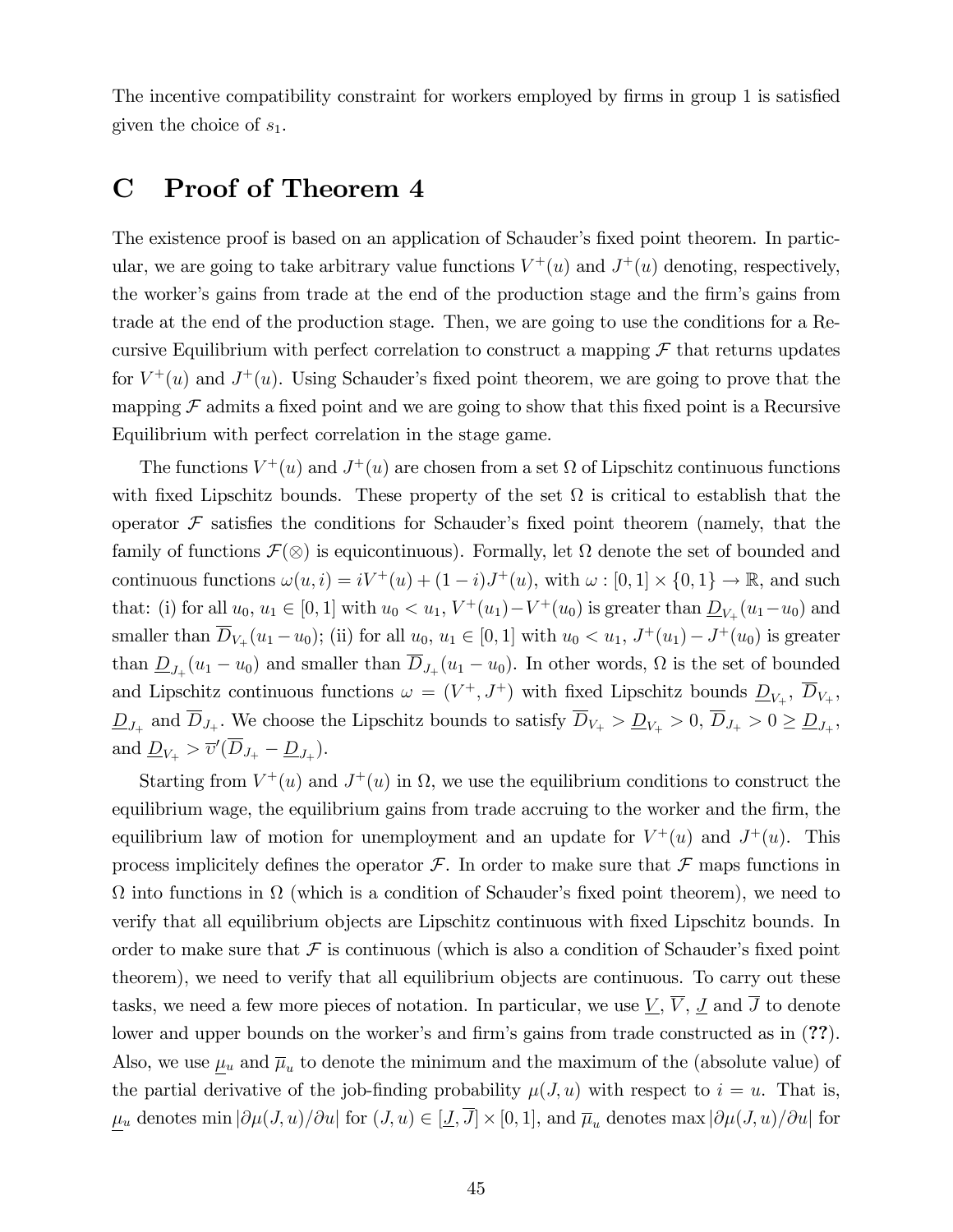$(J, u) \in [\underline{J}, J] \times [0, 1]$ . Similarly, we use  $\underline{\mu}_J$  and  $\overline{\mu}_J$  to denote the minimum and the maximum on the (absolute value) of the partial derivative of  $\mu(J, u)$  with respect to J.

### C.1 Wage

Take an arbitrary pair of value functions  $\omega = (V^+, J^+) \in \Omega$ . For any u, the equilibrium wage function  $w(u)$  takes a value w such that

$$
v(w) - v(b) - \psi + V^{+}(u) = v'(w) \left[ E[y|e = 1] - w + J^{+}(u) \right].
$$
 (C1)

For any  $u$ , there is a unique wage that satisfies (C1). In fact, the right-hand side of (C1) is strictly increasing in w, as  $v(w) - v(b) - \psi + V^+(u)$  is strictly increasing in w. The left-hand side of (C1) strictly decreasing in w, as  $v'(w)$  and  $E[y|e=1] - w + J^+(u)$  are both strictly decreasing in w. Therefore, there exists a unique wage w that solves  $(C1)$  for any u.

The next lemma proves that the equilibrium wage function  $w(u)$  is Lipschitz continuous in u with fixed Lipschitz bounds. Moreover, the lemma proves that  $w(u)$  is strictly decreasing in u.

**Lemma C1**: For all  $u_0, u_1 \in [0, 1]$  with  $u_0 < u_1$ , the wage function  $w(u)$  is such that

$$
\underline{D}_w(u_1 - u_0) \le w(u_0) - w(u_1) \le \overline{D}_w(u_1 - u_0),
$$
\n(C2)

where the bounds  $\underline{D}_w$  and  $\overline{D}_w$  are defined as

$$
\underline{D}_w = \frac{\underline{D}_{V_+}/\overline{v}' - \overline{D}_{J_+}}{2 + \overline{J}\overline{v}''/\underline{v}'}, \quad \overline{D}_w = \overline{D}_{V_+}/\underline{v}' - \underline{D}_{J_+}.
$$
 (C3)

**Proof**: To alleviate notation, let  $w_0$  denote  $w(u_0)$  and  $w_1$  denote  $w(u_1)$ . First, we establish that  $w_0 > w_1$ . To this aim, notice that

$$
v'(w_0)[E[y]e = 1] - w_0 + J^+(u_1)]
$$
  
\n
$$
\leq v'(w_0)E[y]e = 1] - w_0 + J^+(u_0)] + \overline{v}'\overline{D}_{J^+}(u_1 - u_0).
$$
 (C4)

Also, notice that

$$
v(w_0) - v(b) - c + V^+(u_1)
$$
  
\n
$$
\geq v(w_0) - v(b) - c + V^+(u_0) + \underline{D}_{V+}(u_1 - u_0)
$$
  
\n
$$
= v'(w_0)E[y|e = 1] - w_0 + J^+(u_0) + \underline{D}_{V+}(u_1 - u_0)
$$
  
\n
$$
> v'(w_0)E[y|e = 1] - w_0 + J^+(u_0) + \overline{v}'\overline{D}_{J+}(u_1 - u_0),
$$
\n(C5)

where the third line follows from (C1) and the last line follows from  $\underline{D}_{V_+} > \overline{v}' D_{J_+}$ . Taken together (C4) and (C5) imply that  $v(w_0) - v(b) - c + V^+(u_1)$  is strictly greater than  $v'(w_0)[E[y]e = 1] - w_0 + J^+(u_1)].$  Therefore, the left-hand side of (C1) is strictly smaller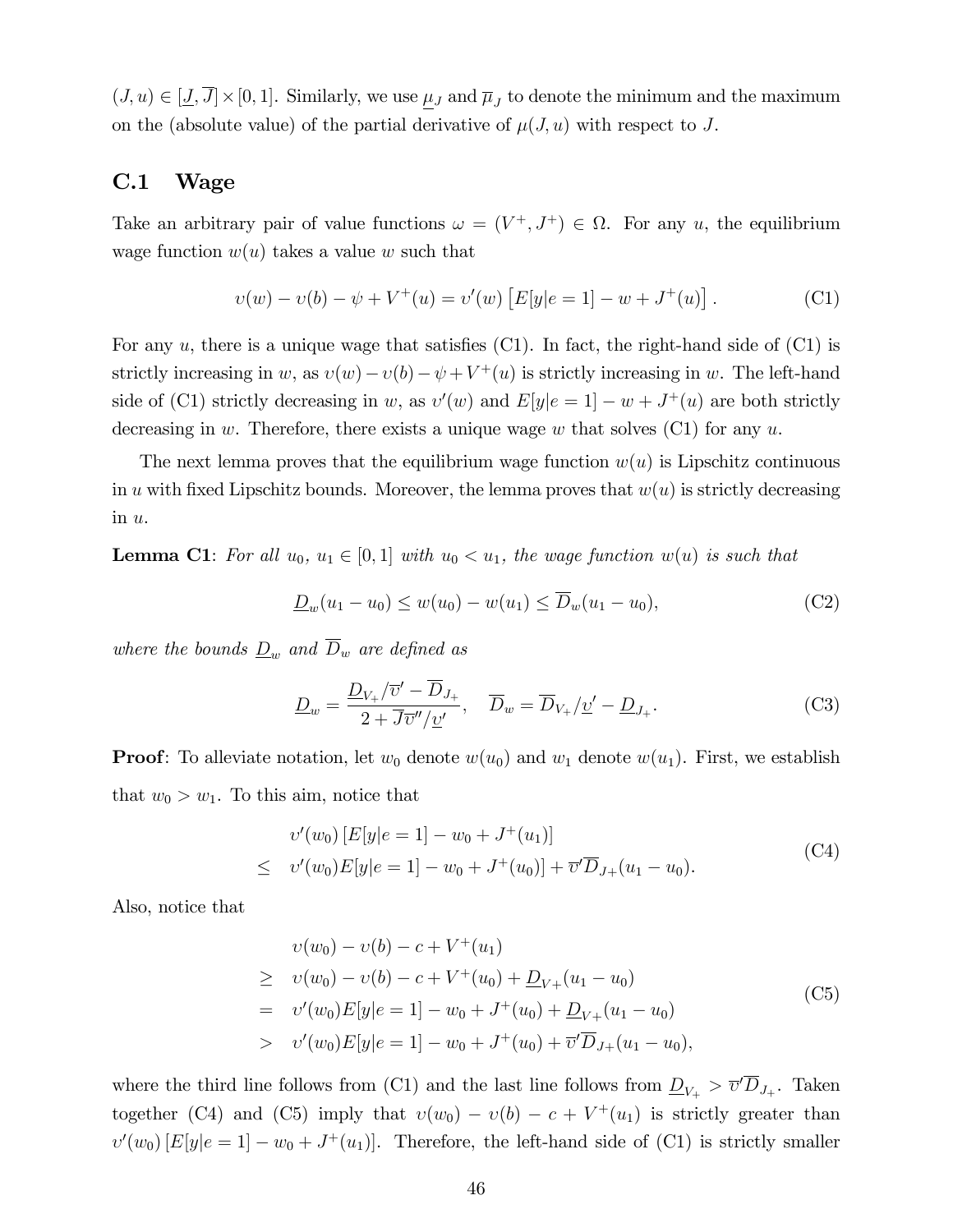than the right-hand side of (C1) when evaluated at  $w = w_0$  and  $u = u_1$ . Since the left-hand of (C1) is strictly increasing in w and the left-hand side is strictly decreasing in w,  $w_1$  is strictly smaller than  $w_0$ .

Next, we derive lower and upper bounds on  $w_0 - w_1$ . From (C1), it follows that

$$
v(w_0) - v(w_1) + V^+(u_0) - V^+(u_1)
$$
  
= 
$$
v'(w_0) [E[y|e = 1] - w_0 + J^+(u_0)] - v'(w_1) [E[y|e = 1] - w_0 + J^+(u_0)]
$$
 (C6)  
+ 
$$
v'(w_1) [E[y|e = 1] - w_0 + J^+(u_0)] - v'(w_1) [E[y|e = 1] - w_1 + J^+(u_1)]
$$

The above equation can be rewritten as

$$
w_0 - w_1
$$
  
=  $\left[ \frac{V^+(u_1) - V^+(u_0)}{v'(w_1)} \right] - [J^+(u_1) - J^+(u_0)]$  (C7)  
-  $\left[ \frac{v(w_0) - v(w_1)}{v'(w_1)} \right] - \left[ \frac{v'(w_1) - v'(w_0)}{v'(w_1)} (E[y|e = 1] - w_0 + J^+(u_0)) \right].$ 

The first term in square brackets on the right-hand side of (C6) is greater than  $(\underline{D}_{V+}/\overline{v}')(u_1$  $u_0$ ) and smaller than  $(D_{V+}/\underline{v}')(u_1 - u_0)$ . The second term in square brackets is greater than  $\underline{D}_{J+}(u_1 - u_0)$  and smaller than  $\overline{D}_{J+}(u_1 - u_0)$ . The third term in square brackets is greater than zero and smaller than  $w_1 - w_0$ . The last term on the right-hand side of (C6) is greater than zero and smaller than  $\overline{v}''D_wJ/\underline{v}'(w_1-w_0)$ . From the above observations, it follows that

$$
w_0 - w_1 \le \left[\frac{\overline{D}_{V+}}{\underline{v}'} - \underline{D}_{J+}\right](u_1 - u_0). \tag{C8}
$$

Similarly, we have

$$
w_0 - w_1 \ge \left[2 + \frac{\overline{v}''}{\underline{v}'} \overline{D}_w \overline{J}\right]^{-1} \left[\frac{\underline{D}_{V+}}{\overline{v}'} - \overline{D}_{J+}\right] (u_1 - u_0).
$$
 (C9)

The inequalities (C8) and (C9) represent the desired bounds on  $w_0 - w_1$ .

The next lemma proves that the equilibrium wage function  $w$  is continuous with respect to the value functions  $V^+$  and  $J^+$ . Specifically, consider  $\omega_0 = (V_0^+, J_0^+)$  and  $\omega_1 = (V_1^+, J_1^+)$ with  $\omega_0, \omega_1 \in \Omega$ . Denote as  $w_i$  the wage function computed using  $\omega_i$  in (C1) for  $i = \{0, 1\}$ . If the distance between  $\omega_0$  and  $\omega_1$  goes to 0, so does the distance between  $w_0$  and  $w_1$ . **Lemma C2**: For any  $\kappa > 0$  and any  $\omega_0$ ,  $\omega_1$  in  $\Omega$  such that  $||\omega_0 - \omega_1|| < \kappa$ , we have

$$
||w_0 - w_1|| < \alpha_w \kappa, \quad \alpha_w = 1 + 1/\underline{v}'. \tag{C10}
$$

**Proof:** Take an arbitrary  $u \in [0, 1]$ . To alleviate notation, let  $w_0$  denote  $w_0(u)$  and  $w_1$ denote  $w_1(u)$ . From (C10), it follows that

$$
v(w_0) - v(b) - c + V_0^+(u) - v'(w_0) [E[y]e = 1] - w_0 + J_0^+(u) = 0,
$$
  

$$
v(w_1) - v(b) - c + V_1^+(u) - v'(w_1) [E[y]e = 1] - w_1 + J_1^+(u) = 0.
$$
 (C11)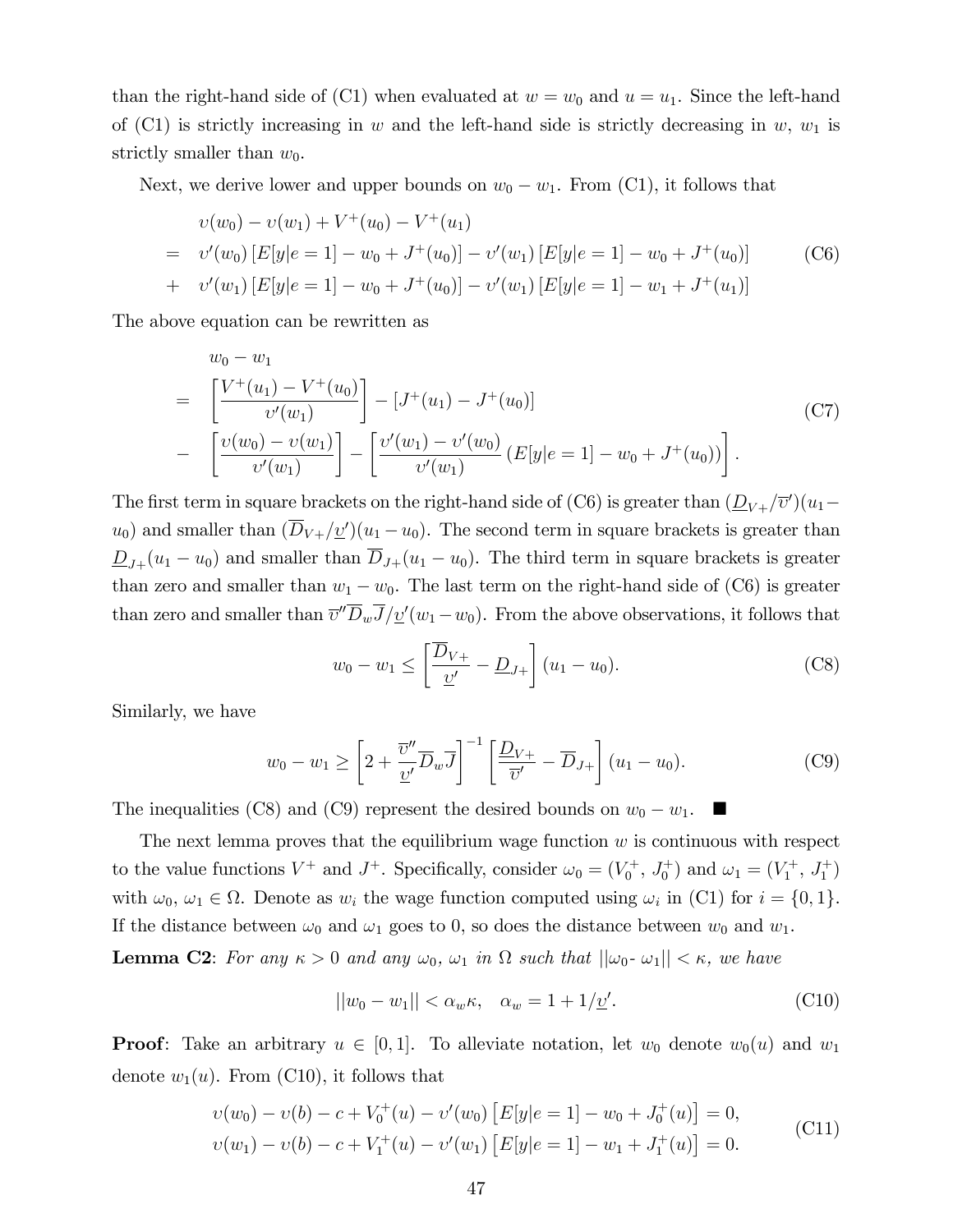Subtracting the second equation from the first, we obtain

$$
V_0^+(u) - V_1^+(u) + \upsilon(w_0) - \upsilon(w_1)
$$
  
+  $\upsilon'(w_0) [J_1^+(u) - J_0^+(u) + w_0 - w_1]$   
+  $[\upsilon'(w_1) - \upsilon'(w_0)] [E[y]e = 1] - w_1 + J_1^+(u)] = 0.$  (C12)

Suppose without loss in generality that  $w_0 \geq w_1$ . We can rewrite the above equation as

$$
w_0 - w_1 = [J_0^+(u) - J_1^+(u)] + \left[\frac{V_1^+(u) - V_0^+(u)}{v'(w_0)}\right] + \left[\frac{v(w_1) - v(w_0)}{v'(w_0)}\right] + [E[y|e = 1] - w_1 + J_1^+(u)] \left[\frac{v'(w_0) - v'(w_1)}{v'(w_0)}\right].
$$
\n(C13)

The first term in square brackets on the right-hand side of (C13) is strictly smaller than  $\kappa$ . The second term in square brackets is strictly smaller than  $\kappa/\underline{v}'$ . The third term in square brackets is strictly negative. The last term is strictly negative. Hence, we have

$$
0 \le w_0 - w_1 < (1 + 1/\underline{v}')\kappa. \tag{C14}
$$

Since the above inequality holds for any  $u \in [0, 1]$ , we conclude that  $||w_0 - w_1|| < \alpha_w \kappa$  where  $\alpha_w = (1 + 1/\underline{v}')$ .

#### C.2 Gains from trade to worker and firm

Given  $V^+$ ,  $J^+$  and w, the equilibrium gains from trade accruing to the firm and to the worker,  $J$  and  $V$ , are respectively given by

$$
J(u) = E[y|e = 1] - w(u) + J^{+}(u),
$$
  
\n
$$
V(u) = v(w(u)) - v(b) - \psi + V^{+}(u)
$$
\n(C15)

The next lemma proves that the equilibrium gains from trade  $J(u)$  and  $V(u)$  are Lipschitz continuous in u with fixed Lipschitz bounds. Moreover, the lemma proves that  $J(u)$  and  $V(u)$ are strictly increasing in u.

**Lemma C3**: For all  $u_0, u_1 \in [0, 1]$  with  $u_0 < u_1$ , the equilibrium gains from trade accruing to the firm,  $J(u)$ , and to the worker,  $V(u)$ , are such that

$$
\underline{D}_J(u_1 - u_0) \le J(u_1) - J(u_0) \le \overline{D}_J(u_1 - u_0),
$$
  
\n
$$
\underline{D}_V(u_1 - u_0) \le V(u_1) - V(u_0) \le \overline{D}_V(u_1 - u_0),
$$
\n(C16)

where the bounds are defined as

$$
\underline{D}_J = \underline{D}_w + \underline{D}_{J^+} > 0, \quad \overline{D}_J = \overline{D}_w + \overline{D}_{J^+},
$$
  

$$
\underline{D}_V = \underline{v}'(\underline{D}_w + \underline{D}_{J^+}) > 0, \quad \overline{D}_V = \overline{v}'(\overline{D}_w + \overline{D}_{J^+}) + \overline{v}''\overline{D}_w\overline{J}.
$$
 (C17)

**Proof**: To simplify notation, let  $w_0$  denote  $w(u_0)$  and  $w_1$  denote  $w(u_1)$ . Then  $J(u_1) - J(u_0)$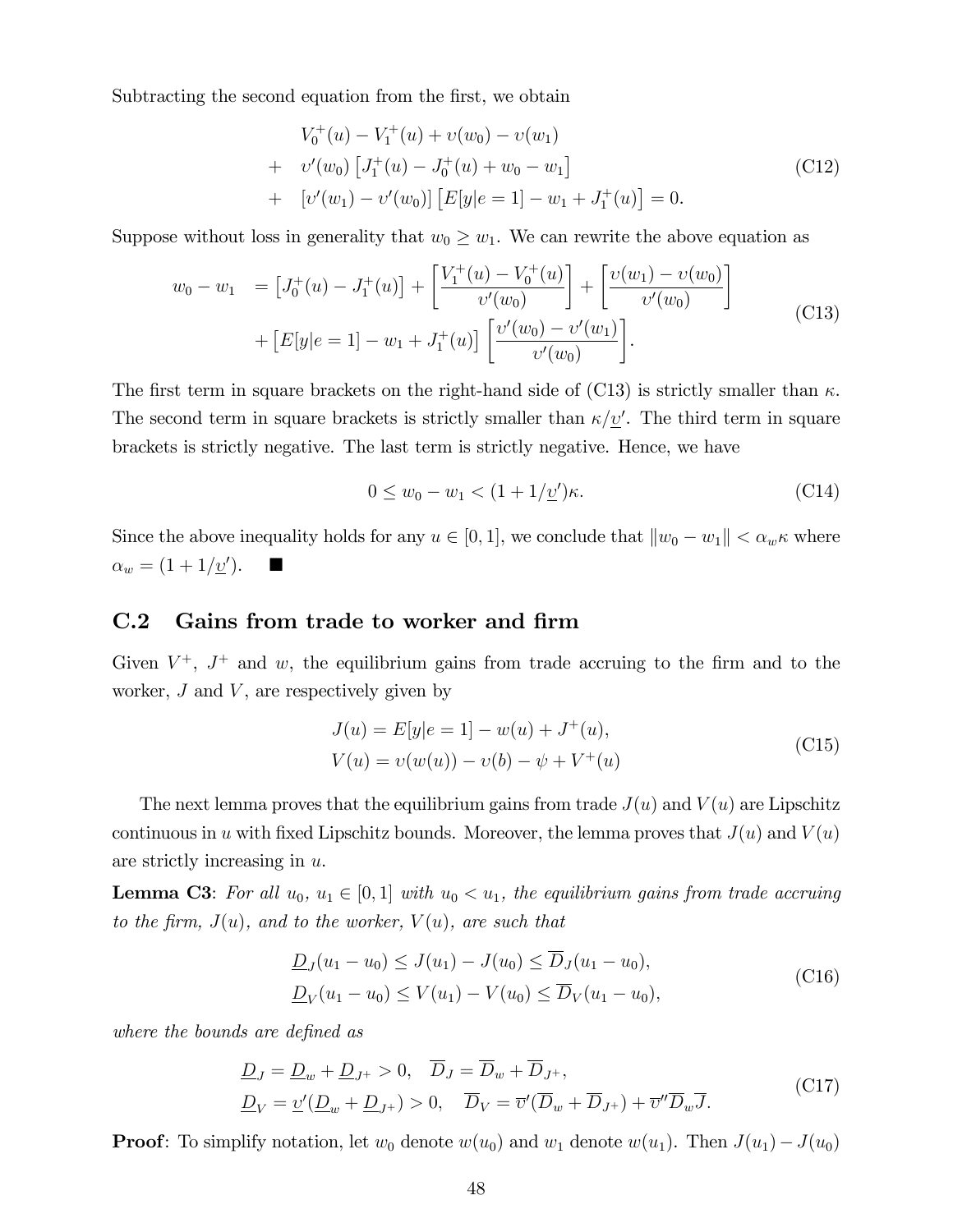is given by

$$
J(u_1) - J(u_0) = w_0 - w_1 + J^+(u_1) - J^+(u_0).
$$

From the above expression, it follows that

$$
J(u_1) - J(u_0) \geq (\underline{D}_w + \underline{D}_{J+})(u_1 - u_0),
$$
  
\n
$$
J(u_1) - J(u_0) \leq (\overline{D}_w + \overline{D}_{J+})(u_1 - u_0).
$$
\n(C18)

The difference  $V(u_1) - V(u_0)$  is given by

$$
V(u_1) - V(u_0) = v'(w_1)J(u_1) - v'(w_0)J(u_0)
$$
  
= 
$$
[v'(w_1)J(u_1) - v'(w_1)J(u_0)] + [v'(w_1)J(u_0) - v'(w_0)J(u_0)]
$$

From the above expression, it follows that

$$
V(u_1) - V(u_0) \ge \underline{v}'(\underline{D}_w + \underline{D}_{J+})(u_1 - u_0),
$$
  
\n
$$
V(u_1) - V(u_0) \le \left[ \overline{v}'(\overline{D}_w + \overline{D}_{J+}) + \overline{v}'' \overline{D}_w \overline{J} \right] (u_1 - u_0).
$$
\n(C19)

Lemma 7 follows directly from the inequalities in (C18) and (C19).

The next lemma proves that the firm's and worker's gains from trade are continuous with respect to  $V^+$  and  $J^+$ . Specifically, consider  $\omega_0 = (V_0^+, J_0^+)$  and  $\omega_1 = (V_1^+, J_1^+)$  with  $\omega_0$ ,  $\omega_1$  in  $\Omega$ . For  $i \in \{0,1\}$ , denote as  $w_i$  the equilibrium wage computed using  $\omega_i$ , and as  $J_i$ and  $V_i$  the equilibrium gains from trade computed using  $\omega_i$  and  $w_i$  in (C15). If the distance between  $\omega_0$  and  $\omega_1$  goes to 0, so does the distance between  $J_0$  and  $J_1$  and between  $V_0$  and  $V_1$ .

**Lemma C4**: For any  $\kappa > 0$  and any  $\omega_0$ ,  $\omega_1$  in  $\Omega$  such that  $||\omega_0 - \omega_1|| < \kappa$ , we have

$$
||J_0 - J_1|| < \alpha_J \kappa, \quad \alpha_J = 1 + \alpha_w,
$$
  

$$
||V_0 - V_1|| < \alpha_V \kappa, \quad \alpha_V = 1 + \overline{\upsilon}' \alpha_w.
$$
 (C20)

**Proof:** Take an arbitrary  $u \in [0, 1]$ . The difference  $J_0(u) - J_1(u)$  is such that

$$
\begin{aligned} |J_0(u) - J_1(u)| &\le |w_0(u) - w_1(u)| + \left| J_0^+(u) - J_1^+(u) \right| \\ &< (\alpha_w + 1)\kappa. \end{aligned} \tag{C21}
$$

The difference  $V_0(u) - V_1(u)$  is such that

$$
|V_0(u) - V_1(u)| \le |v(w_0(u)) - v(w_1(u))| + |V_0^+(u) - V_1^+(u)|
$$
  

$$
< (\overline{v}'\alpha_w + 1)\kappa.
$$
 (C22)

Since the inequalities (C21) and (C22) hold for all  $u \in [0, 1]$ , we conclude that  $||J_0 - J_1|| <$  $\alpha_{J'}\kappa$  and  $||V_0 - V_1|| < \alpha_{V'}\kappa$ , where  $\alpha_J = \alpha_w + 1$  and  $\alpha_V = \overline{v'}\alpha_w + 1$ .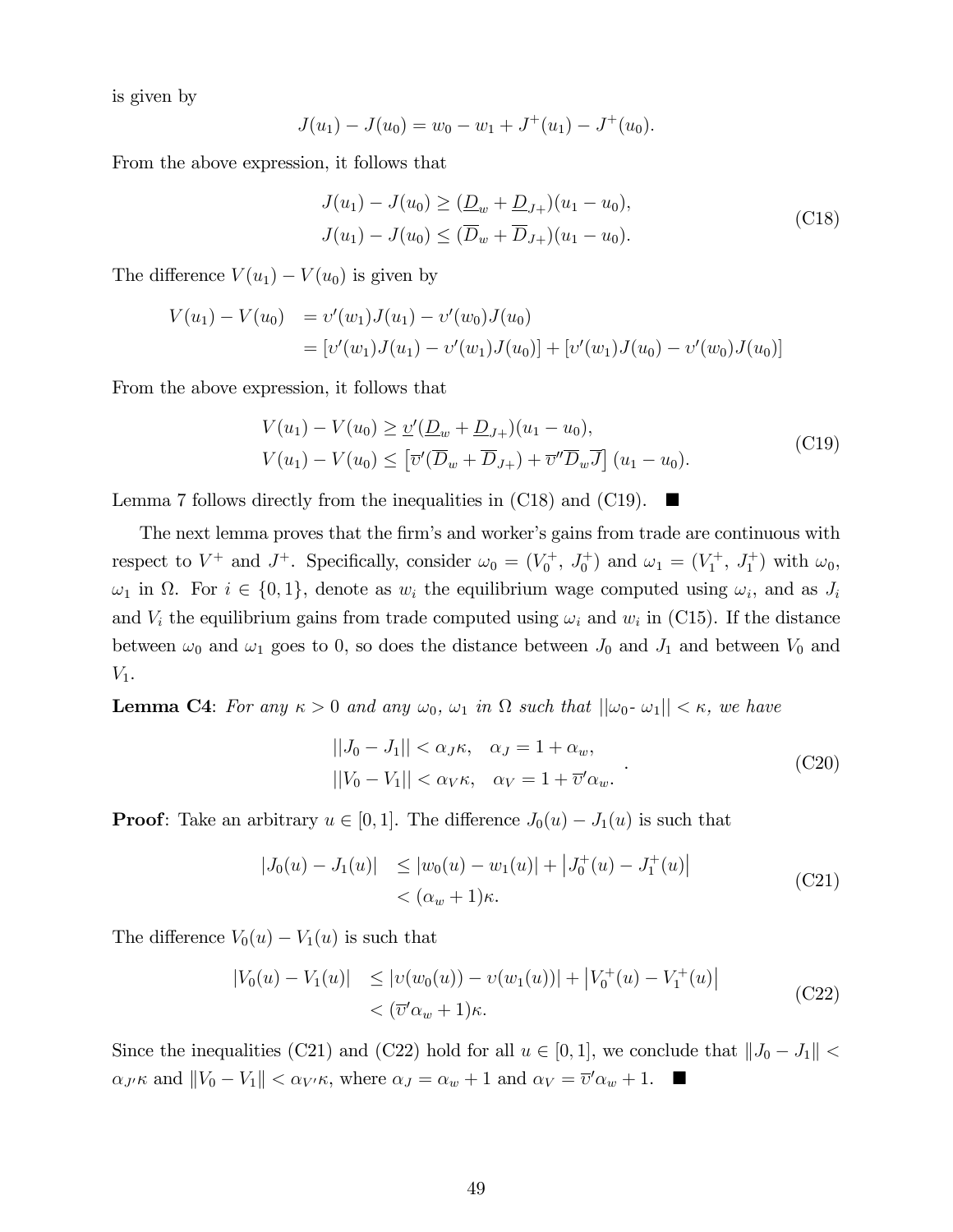### C.3 Law of motion for unemployment

Given J, the law of motion for unemployment  $h(u, \hat{z})$ , is such that—for any current period's unemployment u and any realization of the sunspot  $\hat{z}$ —next period's unemployment takes on a value  $\hat{u}$  such that

$$
\hat{u} = u - u\mu(J(\hat{u}), u) + (1 - u)[\delta + (1 - \delta)p_{\ell}(1)s(y_{\ell}, \hat{z})],
$$
\n(28)

Since we are trying to construct a Recursive Equilibrium in which there is perfect correlation in the stage game, we set  $s(y_\ell, \hat{z}) = 0$  if  $\hat{z} \in Z_0$  and  $s(y_\ell, \hat{z}) = 1$  if  $\hat{z} \in Z_2$ .

Next period's unemployment  $\hat{u}$  is uniquely determined by (28). In fact, the left-hand side of (28) equals zero for  $\hat{u} = 0$ , it is strictly increasing in  $\hat{u}$  and it equals one for  $\hat{u} = 1$ . The right-hand side of (28) is strictly positive for  $\hat{u} = 0$  and it is strictly decreasing in  $\hat{u}$ , as the worker's job finding probability  $\mu$  is strictly increasing in the firm's gains from trade J, and J is strictly increasing in  $\hat{u}$ . Therefore, there exists one and only one  $\hat{u}$  that satisfies (28). Next period's unemployment  $\hat{u}$  is strictly increasing in u. In fact, the left-hand side of  $(28)$  is independent of u. The right-hand side of  $(28)$  is strictly increasing in u, as its derivative with respect to u is greater than  $(1 - \delta)p_h(1) - \mu$ , which we assume to be strictly positive. Therefore, the  $\hat{u}$  that solves (28) is strictly increasing in u. Moreover, next period's unemployment  $\hat{u}$  is strictly higher if  $\hat{z} \in Z_2$  than if  $\hat{z} \in Z_0$ . To see this, it is sufficient to notice that the left-hand side of (28) is independent of  $s(y_\ell, \hat{z})$ , while the right hand side is strictly increasing in it.

The next lemma proves that  $h(u, \hat{z})$  is Lipschitz continuous in u with fixed Lipschitz bounds.

**Lemma C5**: For all  $u_0, u_1 \in [0, 1]$  with  $u_0 < u_1$ ,  $h(u, \hat{z})$  is such that

$$
\underline{D}_h(u_1 - u_0) < h(u_1, \hat{z}) - h(u_0, \hat{z}) \le \overline{D}_h(u_1 - u_0),\tag{C24}
$$

where the bounds  $\underline{D}_h$  and  $\overline{D}_h$  are defined as

$$
\underline{D}_h = 0, \quad \overline{D}_h = 1 - \delta + \overline{\mu}_u. \tag{C25}
$$

**Proof**: Let  $\hat{u}_1$  denote the solution to (28) for  $u = u_1$  and let  $\hat{u}_0$  denote the solution to (28) for  $u = u_0$ , i.e.

$$
\hat{u}_1 = u_1 - u_1 \mu(J(\hat{u}_1), u_1) + (1 - u_1)[\delta + (1 - \delta)p_\ell(1)s(y_\ell, \hat{z}')] ,
$$
  

$$
\hat{u}_0 = u_0 - u_0 \mu(J(\hat{u}_0), u_0) + (1 - u_0)[\delta + (1 - \delta)p_\ell(1)s(y_\ell, \hat{z}')].
$$

Subtracting the second equation from the first one, we obtain

$$
\hat{u}_1 - \hat{u}_0 = (u_1 - u_0)(1 - \delta)[1 - p_{\ell}(1)s(y_{\ell}, \hat{z}')] \n+ u_0 [\mu (J(\hat{u}_0), u_0) - \mu (J(\hat{u}_1), u_0)] \n+ u_0 [\mu (J(\hat{u}_1), u_0) - \mu (J(\hat{u}_1), u_1)] \n+ u_0 \mu (J(\hat{u}_1), u_1) - u_1 \mu (J(\hat{u}_1), u_1).
$$
\n(C26)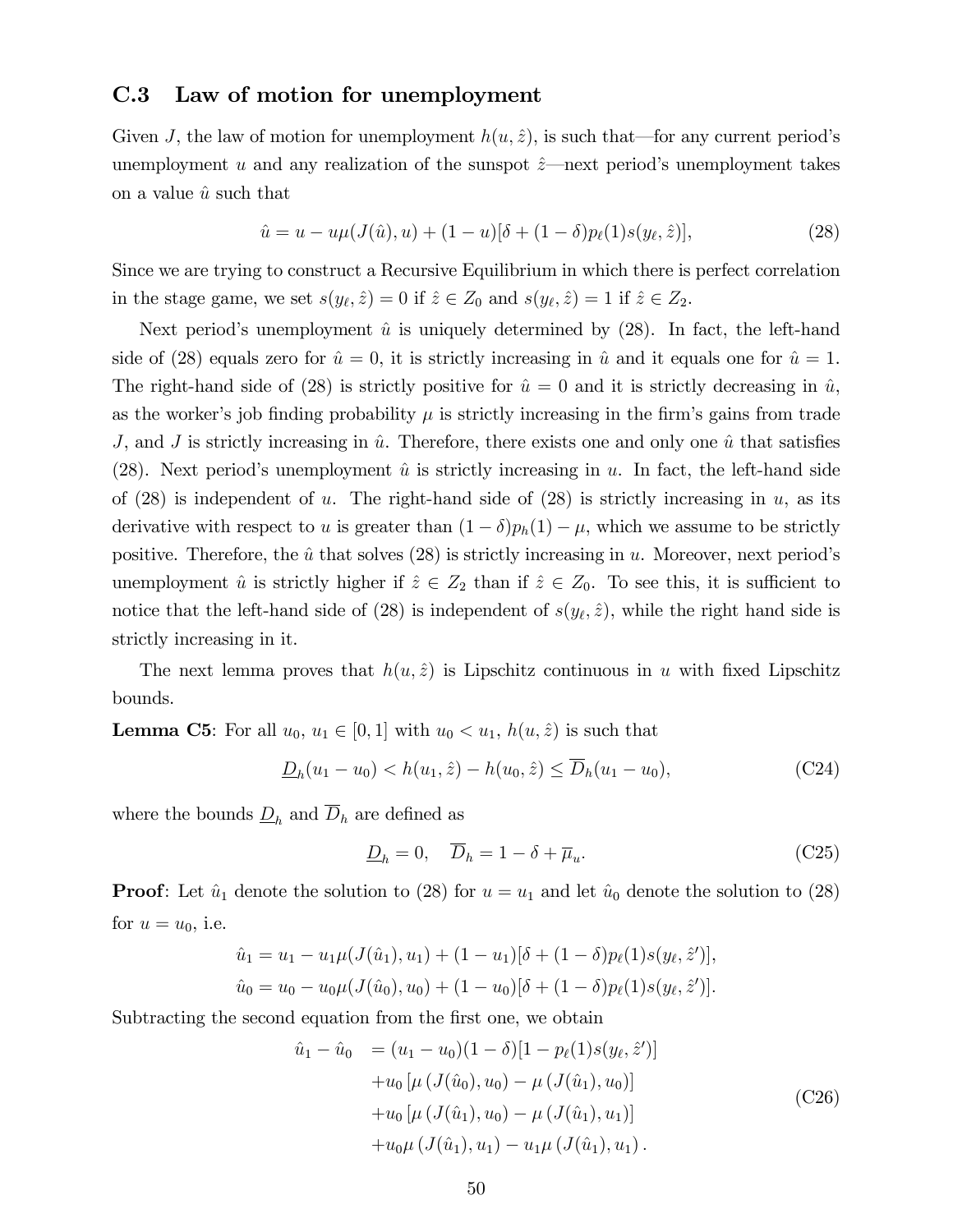The first line on the right-hand side of (C26) is positive. Since  $\mu(J, u)$  is increasing in J, J is increasing in u and, as established in the main text,  $\hat{u}_1 > \hat{u}_0$ , the second line on the right-hand side of (C26) is negative. Since  $\mu(J, u)$  is decreasing in u and  $u_1 > u_0$ , the third line on the right-hand side of (C26) is positive. The fourth line on the right-hand side of (C26) is obviously negative. Hence, an upper bound on  $\hat{u}_1 - \hat{u}_0$  is given by

$$
\hat{u}_1 - \hat{u}_0 \le (u_1 - u_0)(1 - \delta)[1 - p_\ell(1)s(y_\ell, \hat{z}')] + u_0 \left[\mu\left(J(\hat{u}_1), u_0\right) - \mu\left(J(\hat{u}_1), u_1\right)\right] \tag{C27}
$$
\n
$$
\le (u_1 - u_0) \left[1 - \delta + \overline{\mu}_u\right].
$$

Combining the above inequality with  $\hat{u}_1 < \hat{u}_0$ , we obtain

$$
\underline{D}_h (u_1 - u_0) < \hat{u}_1 - \hat{u}_0 \le \overline{D}_h (u_1 - u_0), \tag{C28}
$$

where

$$
\underline{D}_h = 0, \quad \overline{D}_h = 1 - \delta + \overline{\mu}_u. \quad \blacksquare
$$

Next, we prove that  $h(u, \hat{z})$  is continuous with respect to  $V^+$  and  $J^+$ . Formally, we consider  $\omega_0 = (V_0^+, J_0^+)$  and  $\omega_1 = (V_1^+, J_1^+)$  with  $\omega_0$ ,  $\omega_1$  in  $\Omega$ . For  $i = \{0, 1\}$ , we denote as  $J_i$  the firm's equilibrium gains from trade computed using  $\omega_i$  in (C15), and as  $h_i$  the equilibrium law of motion for unemployment computed using  $J_i$  in (28). Then, we show that, if the distance between  $\omega_0$  and  $\omega_1$  goes to 0, so does the distance between  $h_0$  and  $h_1$ .

**Lemma C6:** For any  $\kappa > 0$  and any  $\omega_0$ ,  $\omega_1$  in  $\Omega$  such that  $||\omega_0 - \omega_1|| < \kappa$ , we have

$$
||h_0 - h_1|| < \alpha_h \kappa, \quad \alpha_h = \overline{\mu}_J \alpha_J. \tag{C29}
$$

**Proof:** Take an arbitrary  $u \in [0, 1]$  and  $\hat{z} \in \{Z_0, Z_2\}$ . Let  $\hat{u}_0$  denote  $h_0(u, \hat{z})$  and  $\hat{u}_1$  denote  $h_1(u, \hat{z})$ . From (28), it follows that

$$
\hat{u}_0 = u - u\mu(J_0(\hat{u}_0), u) + (1 - u)[\delta + (1 - \delta)p_\ell(1)s(y_\ell, \hat{z})],
$$
  

$$
\hat{u}_1 = u - u\mu(J_1(\hat{u}_1), u) + (1 - u)[\delta + (1 - \delta)p_\ell(1)s(y_\ell, \hat{z})].
$$

Without loss in generality suppose that  $\hat{u}_0 \geq \hat{u}_1$ . In this case,

$$
\hat{u}_0 - \hat{u}_1 = u \{ [\mu(J_1(\hat{u}_1), u) - \mu(J_0(\hat{u}_1), u)] + [\mu(J_0(\hat{u}_1), u) - \mu(J_0(\hat{u}_0), u)] \}.
$$
 (C30)

The term  $\mu(J_0(\hat{u}_1), u) - \mu(J_0(\hat{u}_0), u)$  on the right-hand side of (C30) is negative as  $\mu(J, u)$  is increasing in J,  $J_0$  is increasing in u and  $\hat{u}_0 \geq \hat{u}_1$ . Therefore, we have

$$
\hat{u}_0 - \hat{u}_1 \le u \left[ \mu(J_1(\hat{u}_1), u) - \mu(J_0(\hat{u}_1), u) \right] < \overline{\mu}_J \alpha_J \kappa. \tag{C31}
$$

Since the above inequality holds for any  $u \in [0, 1]$  and any  $\hat{z}' \in \{B, G\}$ , we conclude that  $\|h_0 - h_1\| < \alpha_h \kappa$ , where  $\alpha_h = \overline{\mu}_J \alpha_J$ .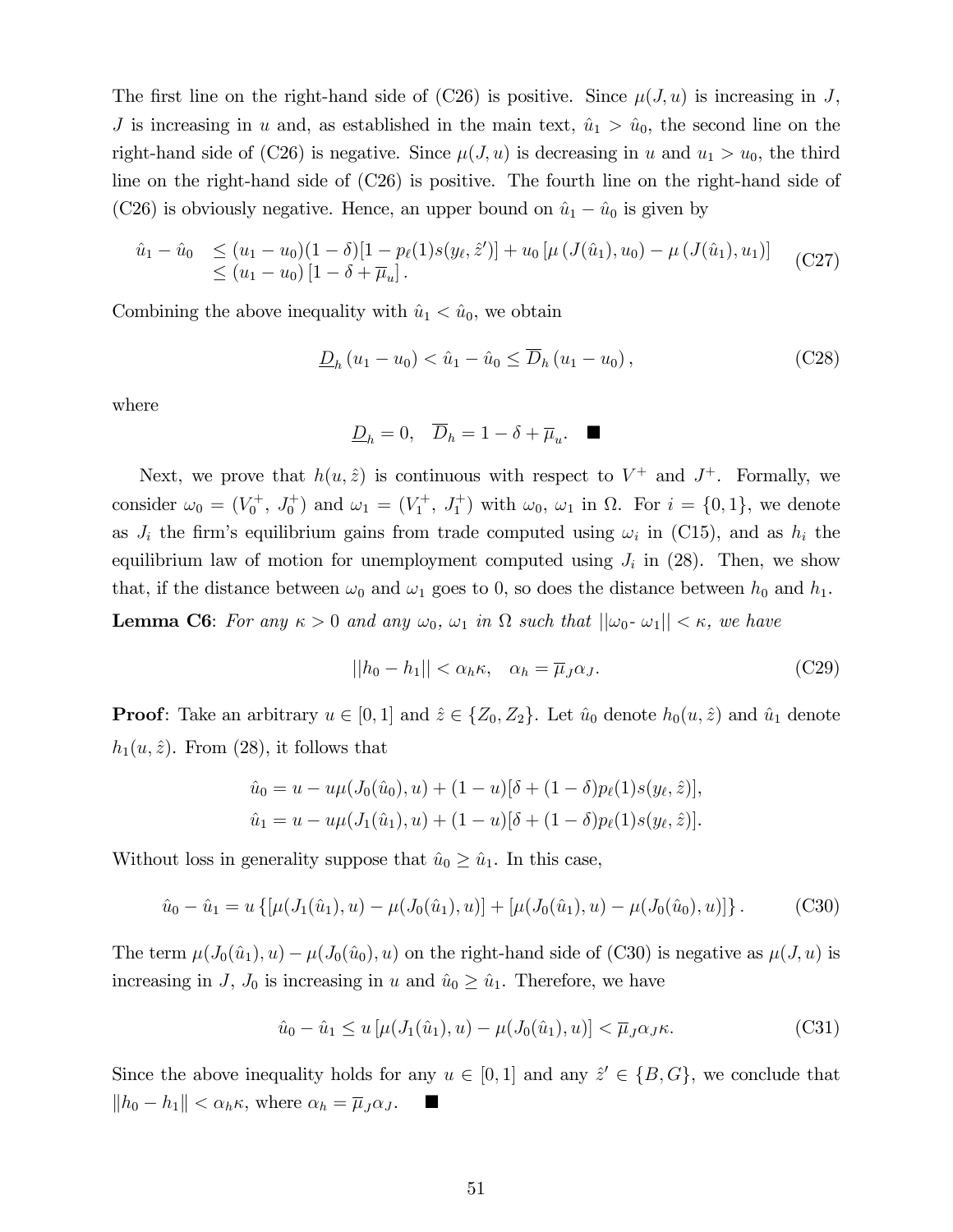### C.4 Updated value functions

Given J, V and h, we can construct an update,  $V^{+'}$ , for the worker's gains from trade at the end of the production stage as

$$
V^{+\prime}(u) = \beta E_{\hat{z}} \left\{ [(1-\delta)(1-p_{\ell}(1)s(y_{\ell},\hat{z})) - \mu(J(h(u,\hat{z})),u)] V(h(u,\hat{z})) \right\}
$$
(C32)

Similarly, we can construct an update,  $J^{+'}$ , for the firm's gains from trade at the end of the production stage as

$$
J^{+'}(u) = \beta E_{\hat{z}} [(1 - \delta)(1 - p_{\ell}(1)s(y_{\ell}, \hat{z})) J(h(u, \hat{z}))]
$$
(C33)

Since we are looking for a Recursive Equilibrium with perfect correlation in the stage game, we set  $s(y_\ell, \hat{z}) = 0$  for  $\hat{z} \in Z_0$  and  $s(y_\ell, \hat{z}) = 1$  for  $\hat{z} \in Z_2$ . Also, we set the probability  $\pi_0$ that  $\hat{z} \in Z_0$  and the probability  $\pi_2$  that  $\hat{z} \in Z_2$  so that  $\pi_0 = 1 - \pi_2$  and

$$
\pi_2 = \frac{\psi}{\beta(p_h(1) - p_h(0))(1 - \delta)V(h(u, Z_2))}.
$$
\n(C34)

In the next lemma, we prove that  $V^{+\prime}(u)$  and  $J^{+\prime}(u)$  are Lipschitz continuous in u with fixed Lipschitz bounds.

**Lemma C7:** For all  $u_0, u_1 \in [0, 1]$  with  $u_0 < u_1$ ,  $V^{+'}$  and  $J^{+'}$  are such that

$$
\underline{D}'_{V+}(u_1 - u_0) < V^{+\prime}(u_1) - V^{+\prime}(u_0) \le \overline{D}'_{V+}(u_1 - u_0),
$$
\n
$$
\underline{D}'_{J+}(u_1 - u_0) < J^{+\prime}(u_1) - J^{+\prime}(u_0) \le \overline{D}'_{J+}(u_1 - u_0).
$$
\n(C35)

where the bounds  $\underline{D}'_{V+}$  and  $\overline{D}'_{V+}$  are defined as

$$
\underline{D}_{V+}' = \beta \underline{V}(\underline{\mu}_u - \overline{\mu}_J \overline{D}_J \overline{D}_h) - \frac{2\psi D_V D_h V}{(p_h(1) - p_h(0))(1 - \delta)\underline{V}^2},
$$
\n
$$
\overline{D}_{V+}' = \beta \left[ \overline{V} \overline{\mu}_u + (1 - \delta) \overline{D}_V \overline{D}_h \right],
$$
\n(C36)

and the bounds  $\underline{D}'_{J+}$  and  $\overline{D}'_{J+}$  are defined as

$$
\underline{D}'_{J+} = -\frac{2c\overline{D}_V \overline{D}_h \overline{J}}{(p_h(1) - p_h(0))(1 - \delta)\underline{V}^2},
$$
\n
$$
\overline{D}'_{J+} = \beta(1 - \delta)\overline{D}_J \overline{D}_h
$$
\n(C37)

**Proof:** Take arbitrary  $u_0, u_1 \in [0, 1]$  with  $u_1 > u_0$ . To simplify notation, let  $\hat{u}_{j,0}$  denote  $h(u_0, \hat{z})$  for  $\hat{z} \in Z_j$  and let  $\hat{u}_{j,1}$  denote  $h(u_1, \hat{z})$  for  $\hat{z} \in Z_j$ . Similarly, let  $\pi_{j,0}$  denote the probability that the realization of the sunspot is  $\hat{z} \in Z_j$  for  $u_0$ , and let  $\pi_{j,1}$  denote the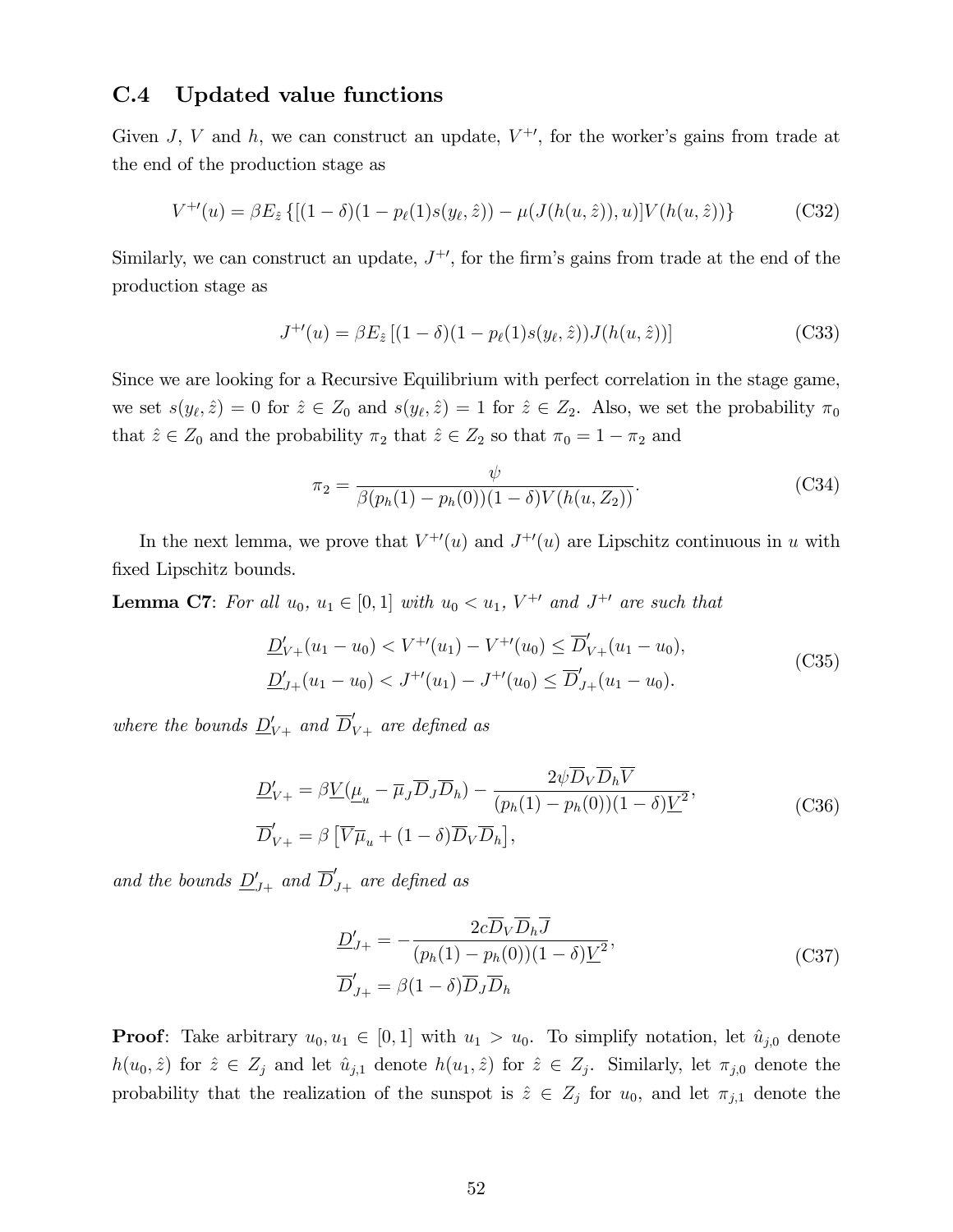probability that the realization of the sunspot is  $\hat{z} \in Z_j$  for  $u_1$ . Using this notation and (C32), we can write  $V^{+\prime}(u_1) - V^{+\prime}(u_0)$  as

$$
V^{+\prime}(u_1) - V^{+\prime}(u_0)
$$
  
=  $\beta \sum_j \{ (\pi_{j,1} - \pi_{j,0}) \left[ (1 - \delta)(1 - p_\ell(1)s(y_\ell, \hat{z})) - \mu(J(\hat{u}_{j,1}, u_1)) \right] V(\hat{u}_{j,1})$   
+  $\pi_{j,0} [(1 - \delta)(1 - p_\ell(1)s(y_\ell, \hat{z})) - \mu(J(\hat{u}_{2,1}, u_1))] \left[ V(\hat{u}_{j,1}) - V(\hat{u}_{j,0}) \right]$   
+  $\pi_{j,0} V(\hat{u}_{j,0}) [\mu(J(\hat{u}_{2,0}, u_0) - \mu(J(\hat{u}_{2,0}, u_1))]).$   
+  $\pi_{j,0} V(\hat{u}_{j,0}) [\mu(J(\hat{u}_{2,0}, u_1) - \mu(J(\hat{u}_{2,1}, u_1))]).$  (C38)

The first term on the right-hand side of  $(C38)$  is negative. In absolute value, this term is smaller than  $c\overline{D}_V\overline{D}_h\overline{V}(u_1-u_0)/[\beta(p_h(1) - p_h(0))(1-\delta)\underline{V}^2]$ . The second term on the righthand side of (C38) is geater than 0 and smaller than  $\pi_{j,0}(1 - \delta)\overline{D}_V \overline{D}_h(u_1 - u_0)$ . The third term on the right-hand side of (C38) is positive, greater than  $\pi_{j,0} \underline{V} \mu_u(u_1 - u_0)$  and smaller than  $\pi_{j,0}V\overline{\mu}_{u}(u_1-u_0)$ . The last term on the right-hand side of (C38) is negative. In absolute value, this term is smaller than  $\pi_{j,0}\overline{V}\overline{\mu}_{J}\overline{D}_{J}\overline{D}_{h}(u_{1}-u_{0})$ . Overall, we have

$$
V^{+'}(u_1) - V^{+'}(u_0) \ge \left[ \beta \underline{V}(\underline{\mu}_u - \overline{\mu}_J \overline{D}_J \overline{D}_h) - \frac{2c \overline{D}_V \overline{D}_h \overline{V}}{(p_h(1) - p_h(0))(1 - \delta)\underline{V}^2} \right] (u_1 - u_0), \quad (C39)
$$

and

$$
V^{+\prime}(u_1) - V^{+\prime}(u_0) \leq \beta \left[ \overline{V} \overline{\mu}_u + (1 - \delta) \overline{D}_V \overline{D}_h \right] (u_1 - u_0).
$$
 (C40)

Using (C33), we can write  $J^{+\prime}(u_1) - J^{+\prime}(u_0)$  as

$$
J^{+\prime}(u_1) - J^{+\prime}(u_0)
$$
  
=  $\beta \sum_j \{ (\pi_{j,1} - \pi_{j,0}) [(1 - \delta)(1 - p_\ell(1)s(y_\ell, \hat{z}))] J(\hat{u}_{j,1})$  (C41)  
+  $\pi_{j,0} [(1 - \delta)(1 - p_\ell(1)s(y_\ell, \hat{z}))] [J(\hat{u}_{j,1}) - J(\hat{u}_{j,0})].$ 

The first term on the right-hand side of  $(C41)$  is negative. In absolute value, this term is smaller than  $\psi \overline{D}_V \overline{D}_h \overline{J}(u_1 - u_0) / [\beta(p_h(1) - p_h(0)) (1 - \delta) \underline{V}^2]$ . The second term on the righthand side of (C41) is geater than zero and smaller than  $\pi_{j,0}(1 - \delta)\overline{D}_J\overline{D}_h(u_1 - u_0)$ . Overall, we have

$$
J^{+'}(u_1) - J^{+'}(u_0) \ge -\frac{2\psi \overline{D}_V \overline{D}_h \overline{J}}{(p_h(1) - p_h(0))(1 - \delta)\underline{V}^2}(u_1 - u_0),\tag{C42}
$$

and

$$
J^{+\prime}(u_1) - J^{+\prime}(u_0) \le \beta (1 - \delta) \overline{D}_J \overline{D}_h (u_1 - u_0).
$$
 (C43)

Lemma C7 follows directly from the inequalities in (C39)-(C40) and (C42)-(C43).

The next lemma shows that, under some parametric conditions, there exists a fixed point for the Lipschitz bounds on the firm's and worker's gains from trade at the end of the production stage.

**Lemma C8**: Assume  $\underline{\mu}_u - \overline{\mu}_J(1 - \delta + \overline{\mu}_u) > 0$ . Then there exist  $\beta^* > 0$  and  $\psi^* > 0$  such that, if  $\beta \in (0,\beta^*)$  and  $\psi \in (0,\psi^*)$ , there are Lipschitz bounds  $\underline{D}_{V+}$ ,  $D_{V+}$ ,  $\underline{D}_{J+}$ ,  $D_{J+}$  such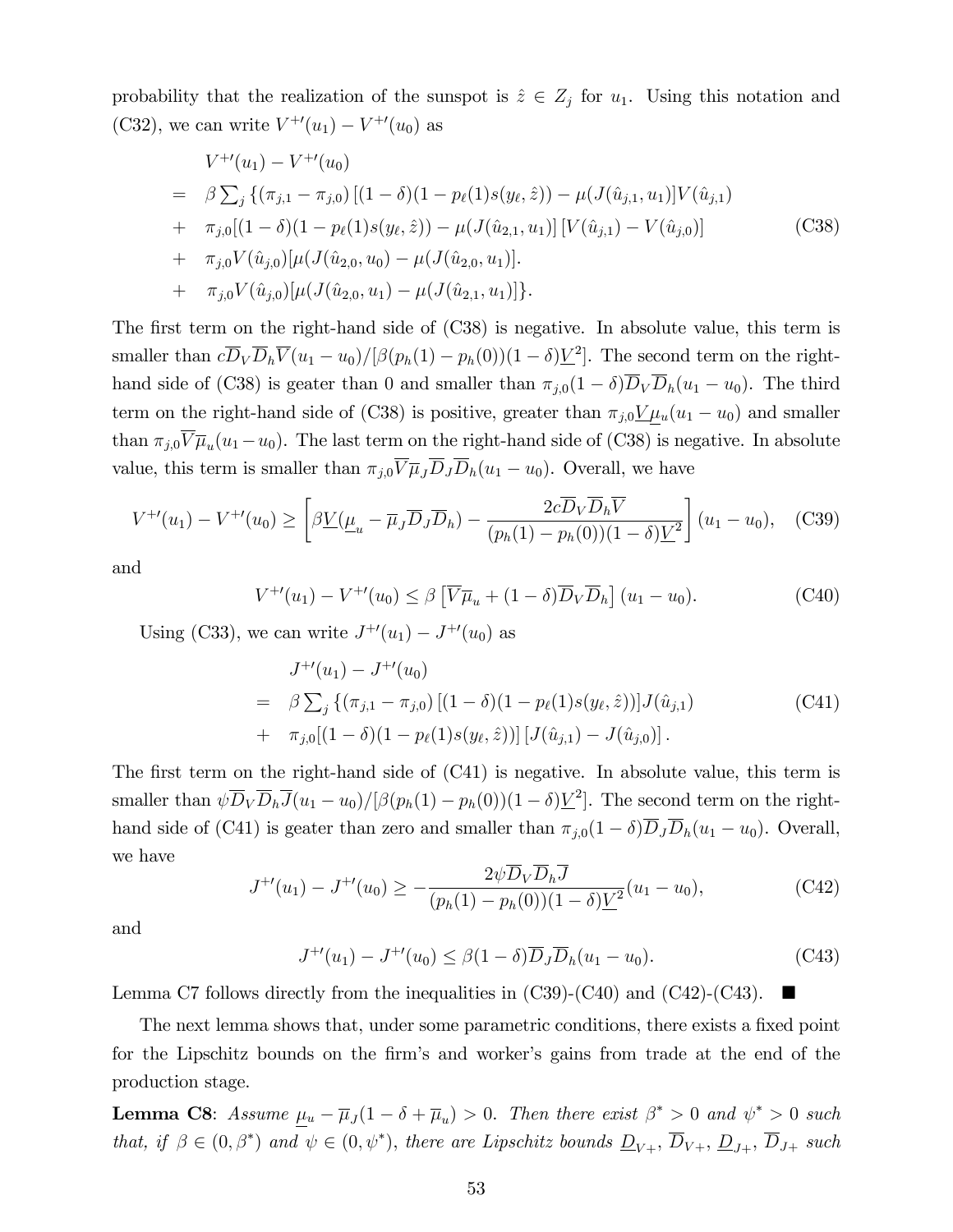that: (i)  $\underline{D}'_{V+} = \underline{D}_{V+}$ ,  $\overline{D}'_{V+} = \overline{D}_{V+}$ ,  $\underline{D}'_{J+} = \underline{D}_{J+}$ , and  $\overline{D}'_{J+} = \overline{D}_{J+}$ ; (ii)  $\overline{D}_{V+} > \underline{D}_{V+} > 0$ ,  $D_{J_+} > 0 \geq \underline{D}_{J_+}$  and  $\underline{D}_{V_+} > \overline{v}'(D_{J_+} - \underline{D}_{J_+}).$ 

**Proof**: Set  $\underline{D}_{V+}'$  and  $\overline{D}_{V+}'$  in (C36) equal to  $\underline{D}_{V+}$  and  $\overline{D}_{V+}$ , and  $\underline{D}_{J+}'$  and  $\overline{D}_{J+}'$  in (C37) equal to  $\underline{D}_{J+}$  and  $\overline{D}_{J+}$ . Then solve for  $\underline{D}_{V+}$ ,  $\overline{D}_{V+}$ ,  $\underline{D}_{J+}$  and  $\overline{D}_{J+}$ . It is immediate to verify that, since  $\underline{\mu}_u - \overline{\mu}_J(1 - \delta + \overline{\mu}_u) > 0$ ,  $D_{V_+} > \underline{D}_{V_+} > 0$ ,  $D_{J_+} > 0 \ge \underline{D}_{J_+}$  and  $\underline{D}_{V_+} > \overline{v}'(D_{J_+} - \underline{D}_{J_+})$ for  $\beta$  and  $\psi$  small enough.

In the last lemma, we prove that  $V^{+\prime}$  and  $J^{+\prime}$  are continuous with respect to  $V^{+}$  and  $J^{+}$ . Specifically, consider  $\omega_0 = (V_0^+, J_0^+)$  and  $\omega_1 = (V_1^+, J_1^+)$  with  $\omega_0, \omega_1 \in \Omega$ . For  $i \in \{0, 1\}$ , denote as  $V_i^{+}$  and  $J_i^{+}$  the continuation value functions computed using  $V_i^{+}$  $i^{+}, J_{i}^{+}$  $i^+$  and  $h_i$  in (C32) and (C33). If the distance between  $\omega_0$  and  $\omega_1$  goes to 0, so does the distance between  $V_0^+$  and  $V_1^+$  and between  $J_0^+$  and  $J_1^+$ .

**Lemma C9:** For any  $\kappa > 0$  and any  $\omega_0$ ,  $\omega_1 \in \Omega$  such that  $||\omega_0 - \omega_1|| < \kappa$ , we have  $||V_0^{+'} - V_1^{+'}|| < \alpha_{V'_+} \kappa$  and  $||J_0^{+'} - J_1^{+'}|| < \alpha_{J'_+} \kappa$ , where

$$
\alpha_{V'_{+}} = \left[\frac{2\psi\overline{V}}{(p_h(1) - p_h(0))(1 - \delta)\underline{V}^2} + 1\right] \left(\alpha_V + \overline{D}_V\alpha_h\right) + \overline{V}\overline{\mu}_J\left(\alpha_J + \overline{D}_J\alpha_h\right),
$$
  
\n
$$
\alpha_{J'_{+}} = \frac{2\psi\overline{J}\left(\alpha_V + \overline{D}_V\alpha_h\right)}{(p_h(1) - p_h(0))(1 - \delta)\underline{V}^2} + \left(\alpha_J + \overline{D}_J\alpha_h\right).
$$
\n(C44)

**Proof**: Take an arbitrary  $u \in [0, 1]$ . To simplify notation, let  $\hat{u}_{j,0}$  denote  $h_0(u, \hat{z})$  for  $\hat{z} \in Z_j$ , and let  $\hat{u}_{j,1}$  denote  $h_1(u, \hat{z})$  for  $\hat{z} \in Z_j$ . Similarly, let  $\pi_{j,0}$  denote the probability that the realization of the sunspot is  $\hat{z} \in Z_j$  defined by using  $V_0$  and  $h_0$  in (C34), and let  $\pi_{j,1}$  denote the probability that the realization of the sunspot is  $\hat{z} \in Z_j$  defined by using  $V_1$  and  $h_1$  in (C34). Using this notation and (C32), we can write  $V_0^{+\prime}(u) - V_1^{+\prime}(u)$  as

$$
V_0^{+'}(u) - V_1^{+'}(u)
$$
  
=  $\beta \sum_j \{ (\pi_{j,0} - \pi_{j,1}) \left[ (1 - \delta)(1 - p_\ell(1)s(y_\ell, \hat{z})) - \mu(J_0(\hat{u}_{j,0}, u) \right] V_0(\hat{u}_{j,0})$   
+  $\pi_{j,1}[(1 - \delta)(1 - p_\ell(1)s(y_\ell, \hat{z})) - \mu(J_0(\hat{u}_{j,0}, u)] \left[ V_0(\hat{u}_{j,0}) - V_1(\hat{u}_{j,1}) \right]$   
+  $\pi_{j,1} V_1(\hat{u}_{j,1}) [\mu(J_1(\hat{u}_{j,1}, u) - \mu(J_0(\hat{u}_{j,0}, u))]).$  (C45)

From (C45), it follows that

$$
\begin{aligned}\n\left|V_0^{+'}(u) - V_1^{+}(u)\right| \\
\leq \frac{2c\overline{V}}{(p_h(1) - p_h(0))(1 - \delta)\underline{V}^2} \left(\alpha_V + \overline{D}_V\alpha_h\right)\kappa + \left(\alpha_V + \overline{D}_V\alpha_h\right)\kappa + \overline{V}\overline{\mu}_J\left(\alpha_J + \overline{D}_J\alpha_h\right)\kappa,\n\end{aligned} \tag{C46}
$$

where the first term on the right-hand side of  $(C46)$  is an upper bound on the absolute value on the first line on the right-hand side of  $(C45)$ , the second term on the right-hand side of (C46) is an upper bound on the absolute value on the second line on the right-hand side of (C45), and the last term on the right-hand side of (C46) is an upper bound on the absolute value on the last line on the right-hand side of (C45).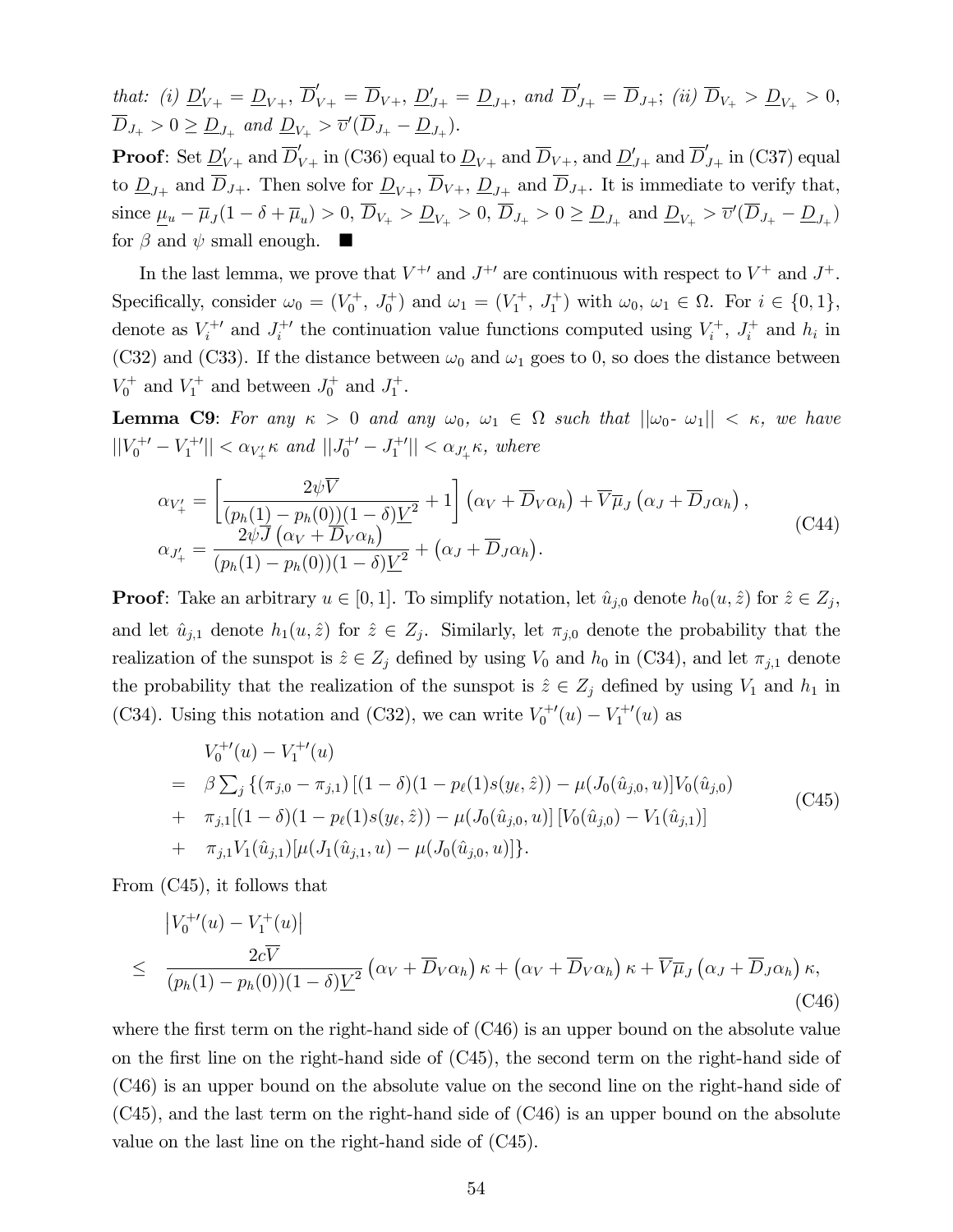Using (C33) we can write  $J_0^{+'}(u) - J_1^{+'}(u)$  as

$$
J_0^{+'}(u) - J_1^{+'}(u)
$$
  
=  $\beta \sum_j \{ (\pi_{j,0} - \pi_{j,1}) (1 - \delta)(1 - p_\ell(1)s(y_\ell, \hat{z})) J_0(\hat{u}_{j,0})$  (C47)  
+  $\pi_{j,1}(1 - \delta)(1 - p_\ell(1)s(y_\ell, \hat{z})) [J_0(\hat{u}_{j,0}) - J_1(\hat{u}_{j,1})].$ 

From (C47), it follows that

$$
\begin{aligned}\n\left|J_0^{+'}(u) - J_1^{+'}(u)\right| \\
\leq \frac{2\psi\overline{J}}{(p_h(1) - p_h(0))(1 - \delta)\underline{V}^2} \left(\alpha_V + \overline{D}_V\alpha_h\right)\kappa + \left(\alpha_J + \overline{D}_J\alpha_h\right)\kappa,\n\end{aligned} \tag{C48}
$$

where the first term on the right-hand side of  $(C48)$  is an upper bound on the absolute value on the first line on the right-hand side of  $(C47)$ , and the second term on the right-hand side of (C48) is an upper bound on the absolute value on the second line on the right-hand side of (C47). Since the inequalities (C46) and (C48) hold for any  $u \in [0, 1]$ , we conclude that  $||V_0^{+'} - V_1^{+'}|| < \alpha_{V+} \kappa$  and  $||J_0^{+'} - J_1^{+'}|| < \alpha_{J+} \kappa$ .

### C.5 Existence

In the previous subsections, we have taken a pair of continuation gains from trade  $V^+$  and  $J^+$  and, using the conditions for a perfect correlation equilibrium, we have constructed an updated pair of continuation gains from trade  $V^{+\prime}$  and  $J^{+\prime}$ . We denote as  $\mathcal F$  the operator that takes  $\omega(u, i) = (1 - i)V^+(u) + iJ^+(u)$  and returns  $\omega'(u, i) = (1 - i)V^{+\prime}(u) + iJ^{+\prime}(u)$ .

The operator  $\mathcal F$  has three key properties. First, the operator  $\mathcal F$  maps functions that belong to the set  $\Omega$  into functions that also belong to the set  $\Omega$ . In fact, for any  $\omega =$  $(V^+, J^+) \in \Omega$ ,  $\omega' = (V^{+,} J^{+})$  is bounded and continuous and, as established in Lemma C8, it is such that: (i) for all  $u_0, u_1 \in [0, 1]$  with  $u_0 < u_1$ , the difference  $V^{+\prime}(u_1) - V^{+\prime}(u_0)$ is greater than  $\underline{D}_{V_+}(u_1 - u_0)$  and smaller than  $D_{V_+}(u_1 - u_0)$ ; (ii) for all  $u_0, u_1 \in [0,1]$ with  $u_0 < u_1$ , the difference  $J^{+\prime}(u_1) - J^{+\prime}(u_0)$  is greater than  $\underline{D}_{J_+}(u_1 - u_0)$  and smaller than  $D_{J_+}(u_1 - u_0)$ . Second, the operator  $\mathcal F$  is continuous, as established in Lemma C9. Third, the family of functions  $\mathcal{F}(\Omega)$  is equicontinuous. To see that this is the case, let  $\|\cdot\|_E$  denote the standard norm on the Euclidean space  $[0, 1] \times \{0, 1\}$ . For any  $\epsilon > 0$ , let  $\kappa_{\epsilon} = \min\{(\max\{\overline{D}_{V+}, \overline{D}_{J+}, |\underline{D}_{J+}|\})^{-1}, 1\}.$  Then, for all  $(u_0, i_0), (u_1, i_1) \in [0, 1] \times \{0, 1\}$  such that  $||(u_0, i_0) - (u_1, i_1)||_E < \kappa_{\epsilon}$ , we have

$$
|(\mathcal{F}\omega)(u_0, i_0) - (\mathcal{F}\omega)(u_1, i_1)| < \epsilon, \text{ for all } \omega \in \Omega. \tag{29}
$$

Since  $\mathcal{F}: \Omega \longrightarrow \Omega$ ,  $\mathcal{F}$  is continuous and  $\mathcal{F}(\Omega)$  is equicontinuous, the operator  $\mathcal{F}$  satisfies the conditions of Schauder's fixed point theorem. Therefore there exists a  $\omega^* = (V^{+*}, J^{+*}) \in \mathcal{F}$ such that  $\mathcal{F}\omega^* = \omega^*$ .